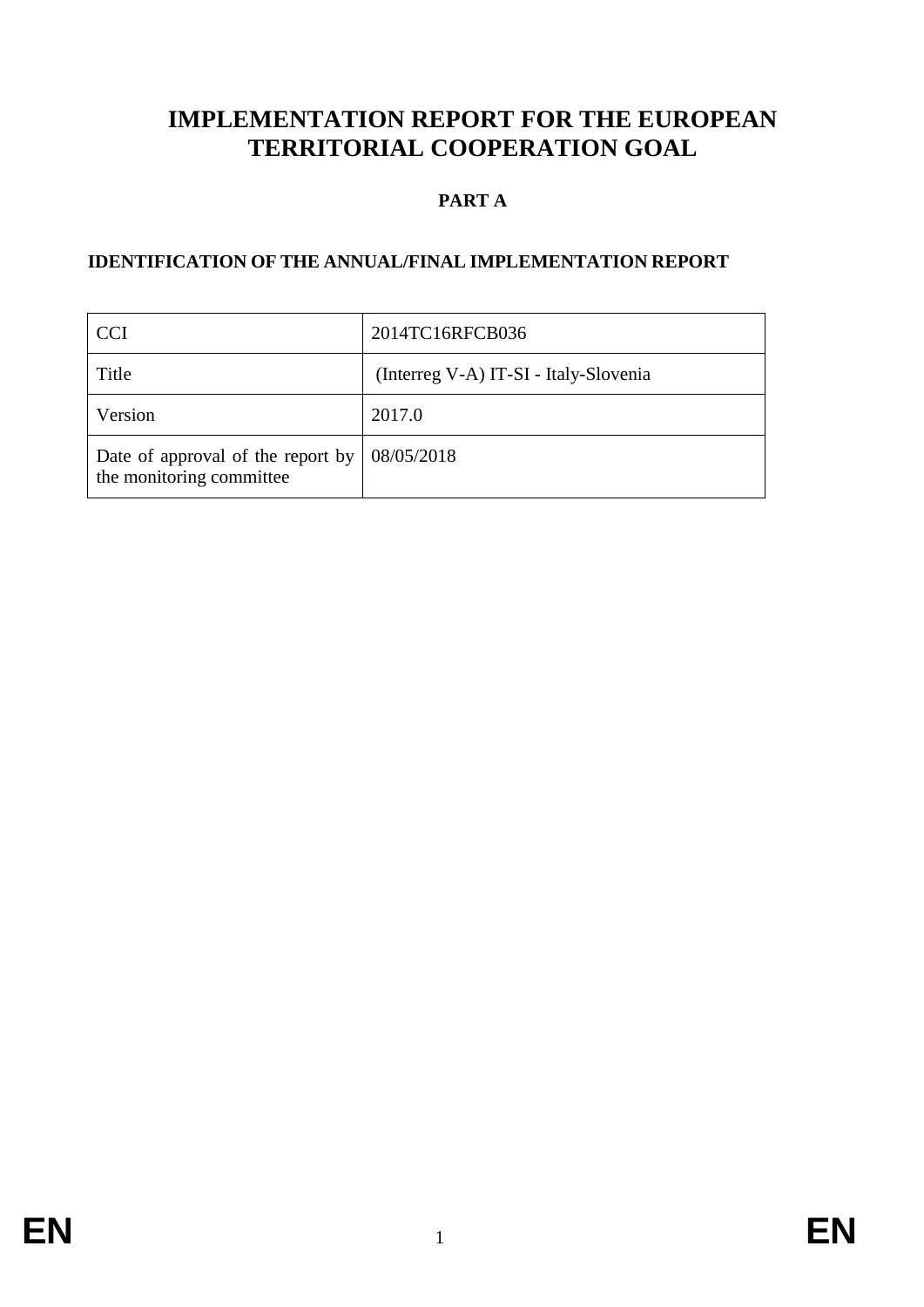## **2. OVERVIEW OF THE IMPLEMENTATION OF THE COOPERATION PROGRAMME (ARTICLE 50(2) OF REGULATION (EU) NO 1303/2013 AND ARTICLE 14(3)(A) OF REGULATION (EU) NO 1299/2013)**

### **Key information on the implementation of the cooperation programme for the year concerned, including on financial instruments, with relation to the financial and indicator data.**

This Annual Report refers to 2017.

The total ERDF pre-financing received so far by the Programme amount to  $\epsilon$ 4.383.559,91 (€ 632.998,00 of national funds), of which € 487.062,21 (€70.333,00 of national funds) in 2017.

A new version of the CP was approved during the IV Monitoring Committee on 24/05/2017 and approved by the EC Decision No. C(2017)6247 of 14/09/2017.

The Monitoring Committee (MC) of the Programme Interreg Italy-Slovenia 2014/2020 met 5 times in 2017 and the Managing Authority (MA) launched 6 Written Procedures in order to speed up Programme implementation. Also, the MC's Working Groups established in 2016 met a few times in 2017 to facilitate the MC decision-making (WG on strategic projects, 4 times; WG on risk analysis 1 time). The WG on Evaluation was set up in May 2017.

In 2017 the **assessment process for the first calls for standard project** proposals took place. It was divided into three phases: administrative check, eligibility and quality assessment. For the quality assessment a notice for selection of independent experts (assessors) was published by the MA on the Programme website on 7th November 2016. Completed the administrative and eligibility check on 12th December 2016, the quality assessment of 149 eligible standard project proposals started. This quality phase involved 81 external assessors. The proposal of ranking lists (one per priority axis) was presented to the MC on May but approved in the next MC on June, the 28th, 2017, as some MC members required additional info on projects. Out of the 160 overall applied proposals and 149 eligible, 27 were approved for funding involving 156 total partners.

Following the MC's approval on financed projects, from end-July to the beginning-September 2017, the MA, with the support of the Joint Secretariat (JS), started the precontractual checks foreseen by current legislation as prerequisite for signing the subsidy contracts.

Furthermore, on MC mandate, the JS planned individual meetings with the 27 projects Lead Partners in order to clarify the assessors observations and understanding of indicators as well as any other core features of projects to be adjusted before signature of Subsidy Contracts.

The  $6<sup>th</sup>$  MC in October received two requests (from project proposals EXPAND CAMAA and LITRAILS) for revision of its decision on IP 6c's ranking list (the decision taken in June was confirmed).

By the end of 2017, 21 subsidy contracts were signed, whereas the rest are to be signed within the beginning of 2018. The contracted ERDF amount for the whole financed standard projects (axes 1 to 4) is  $\epsilon$  26.316.581,15, with the specification per each Axis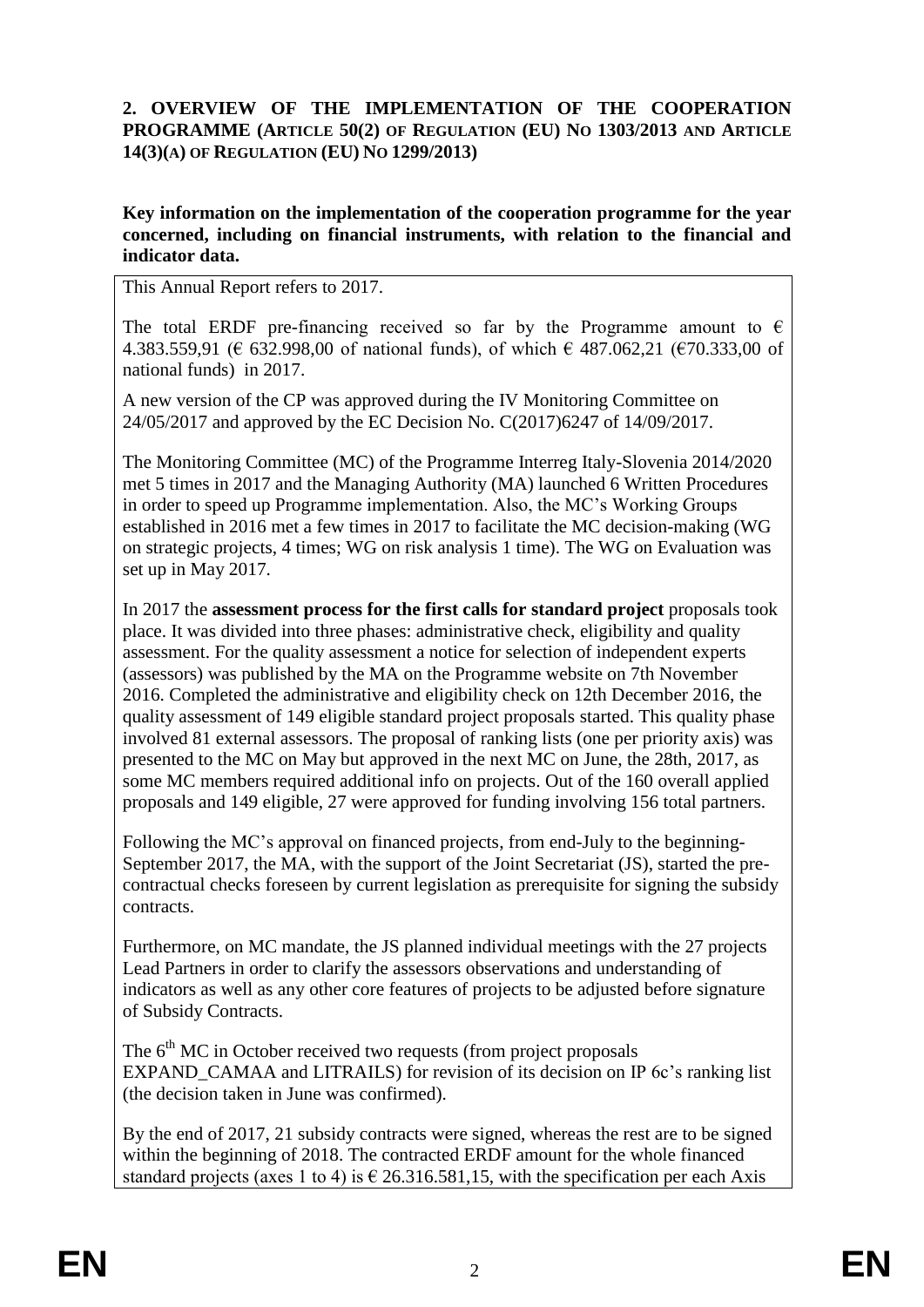contained in section 3.1.

With regard to the **strategic projects** procedure,in 2017 the activities were:

- the WG, established in 2016, met four times (30th January, 10th July, 24th August, 22nd September) and succeeded in defining the procedure of selection, finalising themes, as well as in broadly agreeing on the general content of the call and selection criteria;
- The MC in its 3rd meeting (February) approved the ten strategic themes which were published on the Programme website;
- MA/JS/Programme partners followed with a huge exchange and brainstorming on Application Package documents (September-October);
- the process ended in 2017 with launching the 11th Written procedure on the 22nd December for the approval of the Call No  $05/2017$  for strategic projects and its Application Package.

Other Programme implementation activities were:

- **ITI (Integrated Territorial Investment):** after starting the procedure for approval of ITI projects on Dec 21st 2016, in 2017 the evaluation and approval of the projects were carried out (Feb 2017). Legal basis for correct implementation of projects was prepared (OIB and MA, Mar-Apr 2017) and after the signature of subsidy contract in May 2017, the two projects started. By the end of the year, the first report of expenditures for both ITI projects SALUTE-ZDRASTVO and ISONZO-SOČA were submitted to the IT FLC (Sep 2017);
- **State Aids:** For projects falling under the State Aid Regimes, the new Italian e-National Aid Registry (RNA) opened on August 12nd, 2017 and the uploading of the Programme's action measures and the related calls were started, in order to comply with the new provisions. The Slovene Authority registered in the National Register the *de minimis* aid granted to Slovene partners;
- **E- cohesion:** the front end for e-applications (FEG) used for standard projects was adjusted and improved into the renewed online system for applications (FEG2), for strategic projects. Moreover, a new online system for the project reporting and for data storage and monitoring (GGP monit) was designed for the Programme;
- **Communication activities:** according the Programme Communication Strategy and the 2017 Annual Communication plan, the MA joined the EC day initiative by supporting the organisation and participating in the thematic conference in Rome (21.09.17), which is intended as the Programme main event. Most communication activities in 2017 focused on training for standard projects implementation: 1 Italian FLC event in Udine (8.11.17, attended by over 110 participants), more than 20 JS/LPs face-to-face meetings (over 120 participants) and 2 training sessions for external assessors. Out of 37 events organized in 2017, more than 25 were external and 12 were internal meetings (5 MC, 5 WGs, 2 Comm. Group); In the Programme website: 9.196 users 78.789 pages' views; 50,6 % visitors returned to the website. In Programme twitter profile: 42 Tweets; 2.238 Profile visits; 17.640 Tweet impressions; 74 new followers; 27 mentions; 73 followings.
- **Programme Evaluation:** the Evaluation Plan drafted pursuant to the provisions of Regulation (EU) No. 1303/2013, Articles 56 (1), 114 (1) was approved by the MC through the WP No. 7 (April) and submitted to the EC via SFC2014 on April 19th, 2017. The first Evaluation product (Integrated Evaluation Plan) was approved in May and the first draft of the First Extensive Evaluation Report (second Evaluation product) was released in July and November 2017.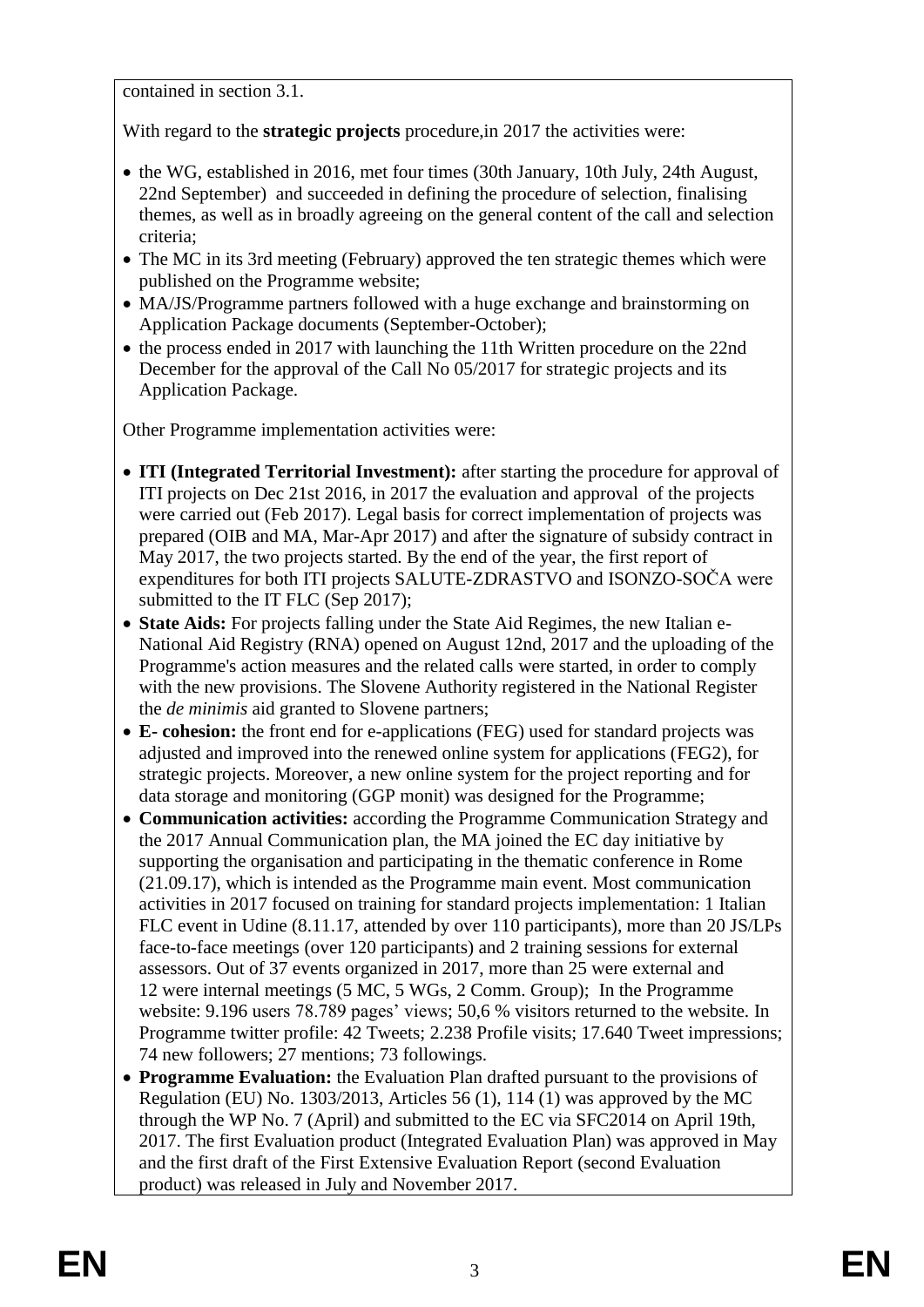**Designation Procedure:** with regard to designation procedure and preparation of the report required under Article 124 Reg. (EU) No.1303/2013 and Article 21 Reg. (EU) No.1299/2013, the final version of the Management and Control System Description and relevant documentation about MA, Certifying Authority and Italian FLC was sent to the Audit Authority in Nov. 2017 and beginning-December 2017. On 20 Dec. the MA received the Report and the positive Opinion by the Audit Authority (AA) and the Designation procedure was completed with the notification to the EC on 29 Dec (the notification accepted by the EC without request of information in 2018). No payment claim in no Priority Axis was declared to the EC in 2017 because Designation procedure was concluded in December.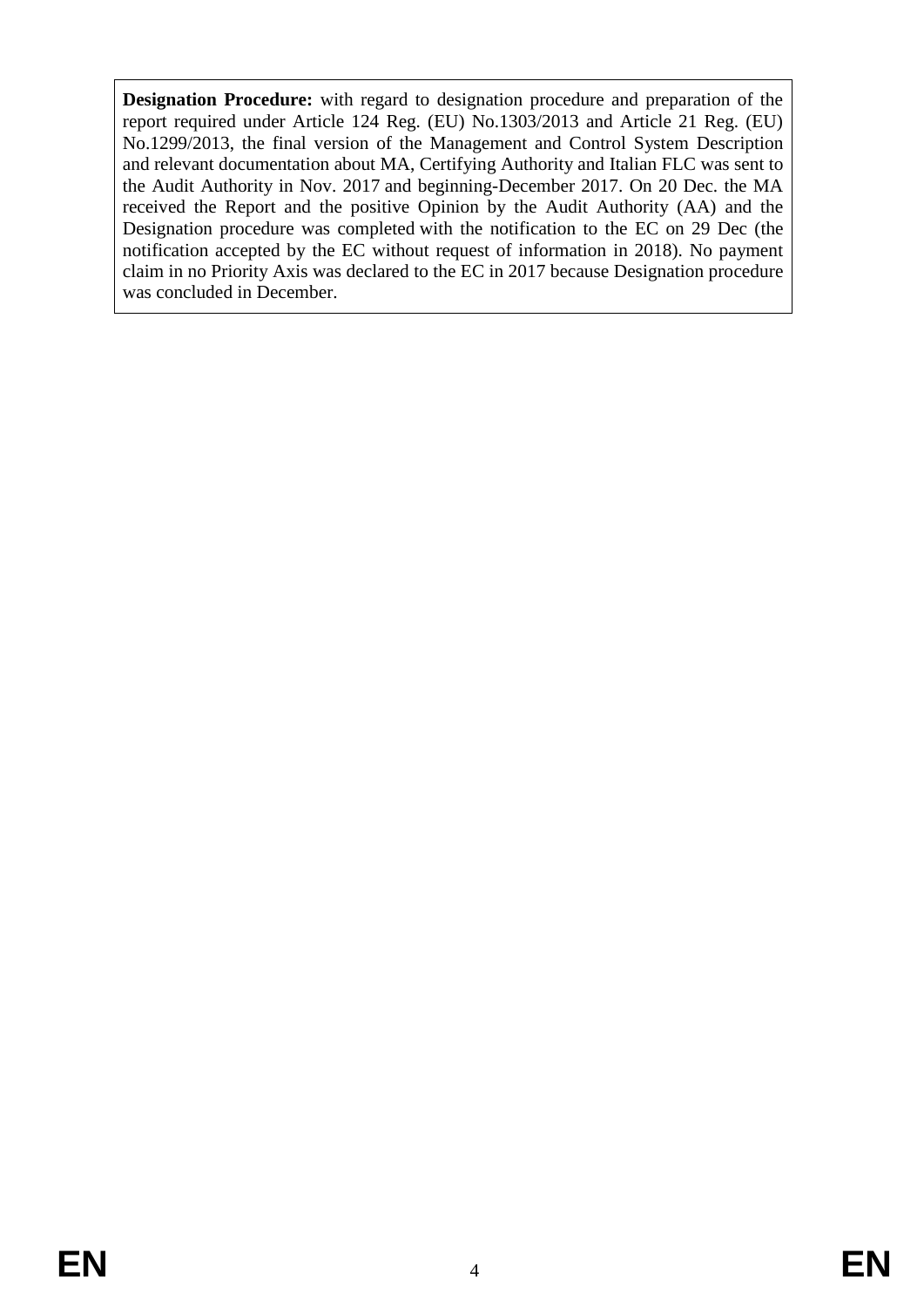# **3. IMPLEMENTATION OF THE PRIORITY AXIS**

# **3.1 Overview of the implementation**

| ID | Priority axis                                                  | Key information on the implementation of the priority axis with reference to key developments,<br>significant problems and steps taken to address these problems                                                                                                                                                                                                                                                                                                                                                                                                                                               |
|----|----------------------------------------------------------------|----------------------------------------------------------------------------------------------------------------------------------------------------------------------------------------------------------------------------------------------------------------------------------------------------------------------------------------------------------------------------------------------------------------------------------------------------------------------------------------------------------------------------------------------------------------------------------------------------------------|
|    | Promoting innovation capacities for a<br>more competitive area | Within the 1st Call for Standard Projects, 62 project proposals were submitted under PA 1. Out of<br>these 62 received project proposals, 2 were ineligible, 1 did not reached the treshold, 51 were in<br>ranking list, 8 projects were financed under this priority axis, covering the Investment priority 1b<br>with 51 project partners. The contracted ERDF amount for these projects is 8.292.299,58 EUR<br>out of 8.892.232,30 EUR as call allocation for this Priority. In Summer 2017, the MA/JS<br>organized a meeting with each Lead Partner of the financed standard projects for Priority Axis 1. |
|    |                                                                | See next section 3.2. $-$ tables 1 and 2 for output and results indicators on this Priority Axis, for<br>which the figures are the forecast foreseen in selected operations, intended as operations<br>approved for financing by MC.                                                                                                                                                                                                                                                                                                                                                                           |
|    |                                                                | In section 3.4. - table 4, within this Priority it is highlighted the involvement of 51 project<br>partners, each partner intended as "selected operation" in the meaning used in the framework<br>of SFC-transmission of financial data from which this table 4 automatically springs.                                                                                                                                                                                                                                                                                                                        |
|    |                                                                | With regard to the call for strategic projects, during the 3rd meeting of the MC (22-23/02/2017),<br>the strategic themes for Priority Axis 1 were discussed and approved. The 6th MC (19-<br>$20/10/2017$ ) approved the maximum ERDF allocation for each theme, i.e. of 3 M EUR for<br>NANOTECHNOLOGIES and 3 M EUR for CREATIVE INDUSTRY.                                                                                                                                                                                                                                                                   |
|    |                                                                | Regarding table 5, financed projects within PA 1 foresee for intervention field 062 a higher<br>financial amount than the one foreseen by the Programme on the same intervention field.                                                                                                                                                                                                                                                                                                                                                                                                                        |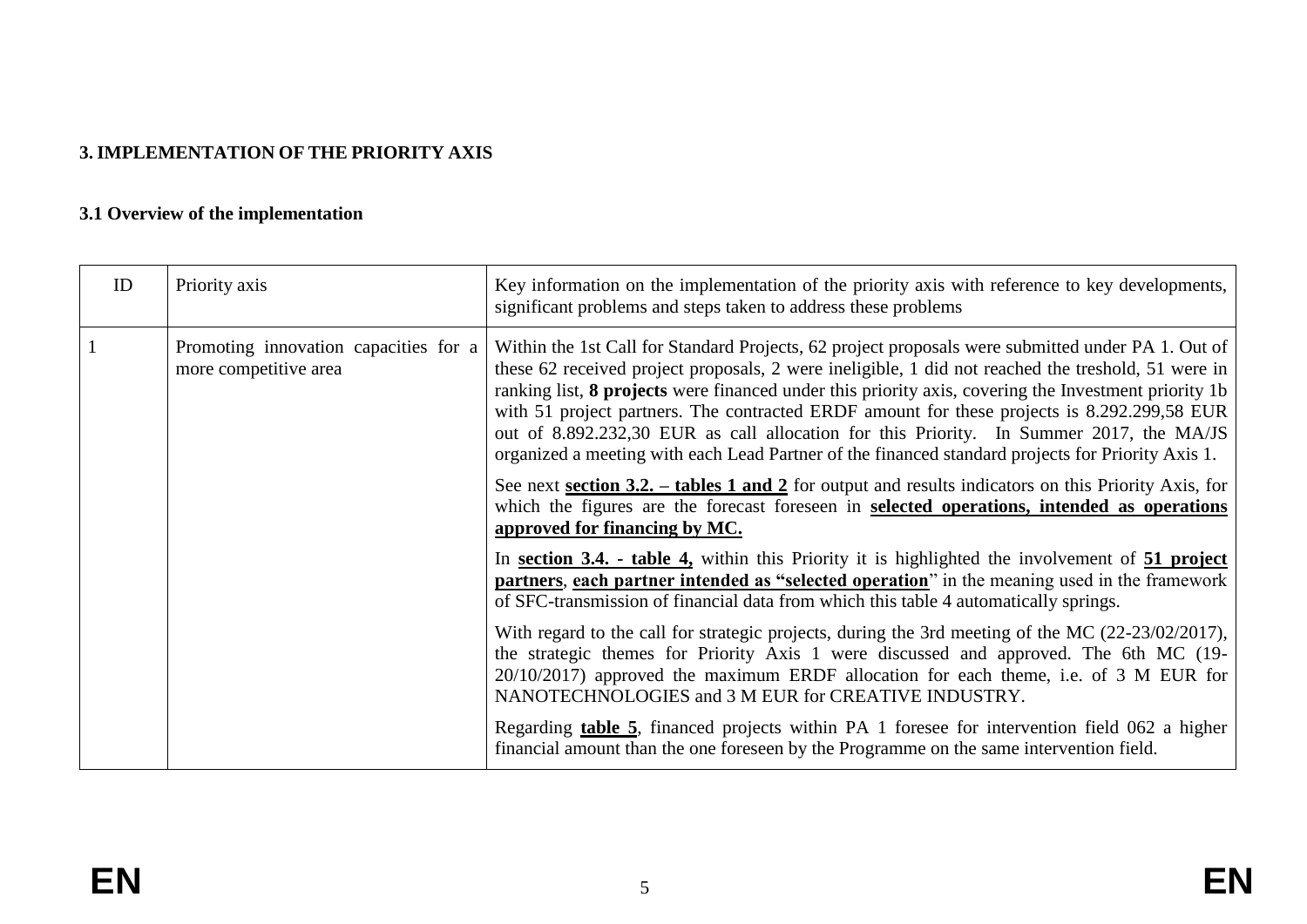| ID | Priority axis                                                               | Key information on the implementation of the priority axis with reference to key developments,<br>significant problems and steps taken to address these problems                                                                                                                                                                                                                                                                                                                                                                                                        |  |  |  |
|----|-----------------------------------------------------------------------------|-------------------------------------------------------------------------------------------------------------------------------------------------------------------------------------------------------------------------------------------------------------------------------------------------------------------------------------------------------------------------------------------------------------------------------------------------------------------------------------------------------------------------------------------------------------------------|--|--|--|
| 2  | Cooperating for implementation of low<br>carbon strategies and action plans | Within the 1st Call for Standard Projects, 13 project proposals were submitted under PA 2. Out of<br>these 13 received project proposals, 1 was ineligible, 7 in ranking list, 5 projects were financed<br>under this priority axis, covering the Investment priority 4e with 28 project partners. The<br>contracted ERDF amount for these projects is 5.388.057,29 EUR out of 5.689.493,00 EUR as call<br>allocation for this Priority. In Summer 2017, the MA/JS organized a meeting with each Lead<br>Partner of the financed standard projects for Priority Axis 2. |  |  |  |
|    |                                                                             | See next section 3.2. $-$ tables 1 and 2 for output and results indicators on this Priority Axis, for<br>which the figures are the forecast foreseen in selected operations, intended as operations<br>approved for financing by MC.                                                                                                                                                                                                                                                                                                                                    |  |  |  |
|    |                                                                             | In section 3.4. - table $4$ , within this Priority it is highlighted the involvement of $28$ project<br>partners, each partner intended as "selected operation" in the meaning used in the framework<br>of SFC-transmission of financial data from which this table 4 automatically springs.                                                                                                                                                                                                                                                                            |  |  |  |
|    |                                                                             | With regard to the call for strategic projects, during the 3rd meeting of the MC (22-23/02/2017),<br>the strategic themes for Priority Axis 2 were discussed and approved. The 7th MC (29-<br>30/11/2017) approved the maximum ERDF allocation for each theme, i.e. of 2,5 Mio EUR for<br>SECAP and 3,5 Mio EUR for MOBILITY AND INTERMODALITY.                                                                                                                                                                                                                         |  |  |  |
|    |                                                                             | Regarding table 5, financed projects within PA 2 foresee for intervention fields 013 and 044 a<br>higher financial amount than the one foreseen by the Programme on the same intervention fields.                                                                                                                                                                                                                                                                                                                                                                       |  |  |  |
| 3  | Protecting and promoting natural and<br>cultural resources                  | Within the 1st Call for Standard Projects, 63 project proposals were submitted under PA 3: 43<br>under IP 6c (4 ineligible, 5 not reaching the treshold, 34 ranked, 3 projects financed), 10 under IP<br>6d (2 ineligible, 8 ranked, 2 projects financed) and 10 under IP 6f (10 ranked, 2 projects<br>financed). 7 projects were approved and financed for an ERDF amount of 6.926.346,92 EUR out<br>of 7.367.838,80 EUR allocated by the call for PA 3. In Summer 2017, the MA/JS organized a<br>meeting with each LP of the financed projects.                       |  |  |  |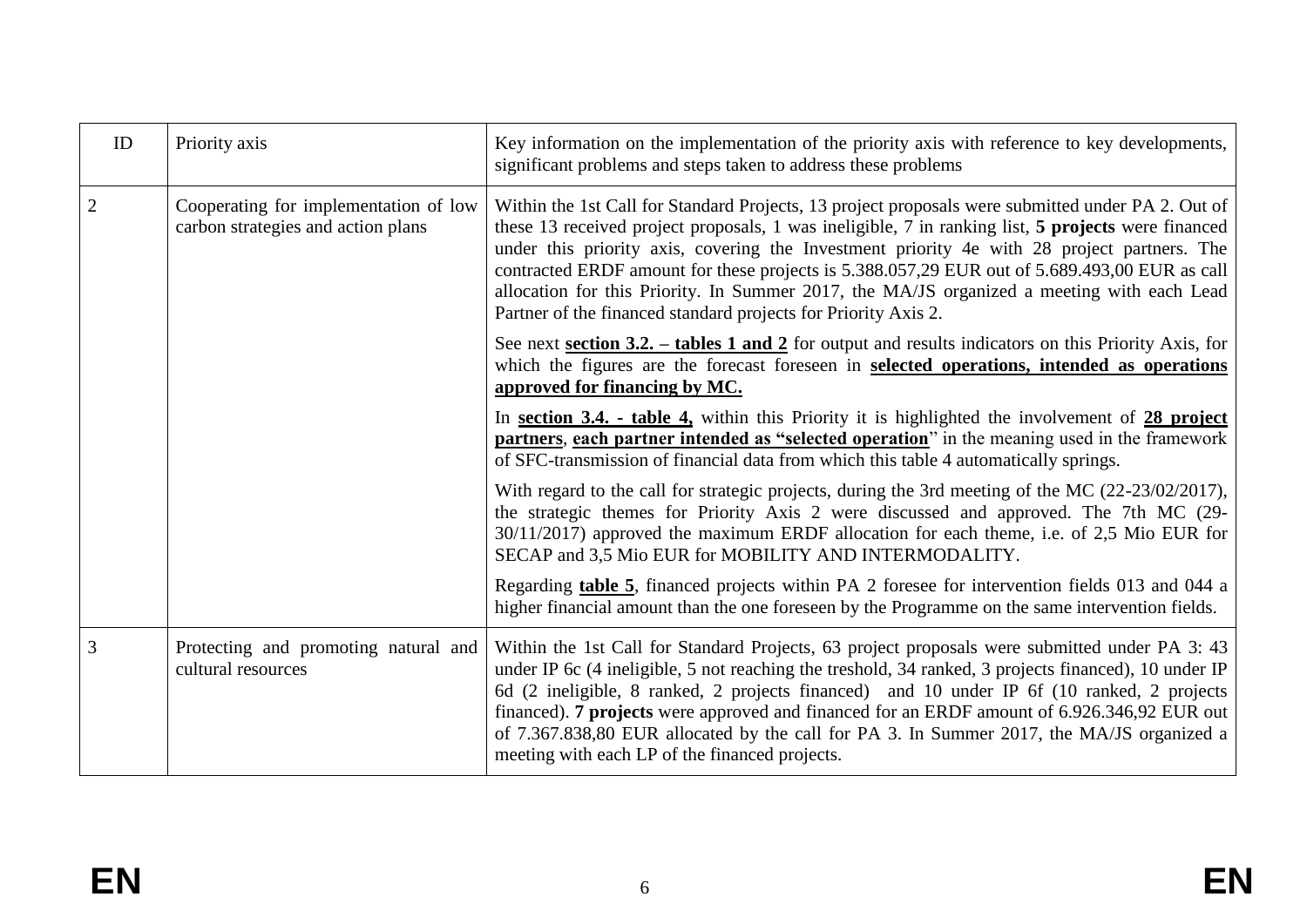| ID | Priority axis                                               | Key information on the implementation of the priority axis with reference to key developments,<br>significant problems and steps taken to address these problems                                                                                                                                                                                                                                                                                                                                                                                                                                                  |  |  |  |
|----|-------------------------------------------------------------|-------------------------------------------------------------------------------------------------------------------------------------------------------------------------------------------------------------------------------------------------------------------------------------------------------------------------------------------------------------------------------------------------------------------------------------------------------------------------------------------------------------------------------------------------------------------------------------------------------------------|--|--|--|
|    |                                                             | The ITI project "ISONZO-SOČA" (4.250.000,00 EUR ERDF), under IP 6c, was approved and its<br>contract was signed on 3rd May 2017.                                                                                                                                                                                                                                                                                                                                                                                                                                                                                  |  |  |  |
|    |                                                             | See next section $3.2$ . - tables 1 and 2 where the forecast figures are referred to selected<br>operations, intended as operations approved for financing by MC.                                                                                                                                                                                                                                                                                                                                                                                                                                                 |  |  |  |
|    |                                                             | In section 3.4. - table 4, within this PA it is highlighted the involvement of 38 project partners<br>(of which 18 PPs on IP 6c, 9 PPs on IP 6d, 10 PPs on IP 6f, all for standard projects and 1 PP on<br>the ITI project), each partner intended as "selected operation" in the meaning used in the<br>framework of SFC-transmission of financial data from which this table 4 automatically springs.                                                                                                                                                                                                           |  |  |  |
|    |                                                             | With regard to strategic projects, during the 3rd MC (22-23/02/2017), the strategic themes for PA<br>3 were approved. The 7th MC (29-30/11/2017) approved the maximum ERDF allocation for the<br>three themes under 6c (under 6d and 6f this allocation is set by the Programme), i.e. 2,6 Mio EUR<br>for EXCELLENCE IN TOURISM, 2,5 Mio EUR for 1WW and 2,4 Mio EUR for MINORITIES<br>AND MULTICULTURALITY.                                                                                                                                                                                                      |  |  |  |
|    |                                                             | Regarding table 5, financed projects within PA 3 foresee for intervention fields 019 and 085 a<br>higher financial amount than the one foreseen by the Programme.                                                                                                                                                                                                                                                                                                                                                                                                                                                 |  |  |  |
| 4  | Enhancing capacity building and cross-<br>border governance | Within the 1st Call for Standard Projects, 22 project proposals were submitted under PA 4. Out of<br>these 22 received project proposals, 2 were ineleigible, 2 did not reached the treshold, 18 in<br>ranking list and 7 projects were financed under this priority axis, covering the Investment priority<br>11 ETC with 40 project partners. The contracted ERDF amount for those projects is 5.709.877,36<br>EUR out of 6.185.193,70 EUR as call allocation for this Priority. In Summer 2017, the MA/JS<br>organized a meeting with each Lead Partner of the financed standard projects for Priority Axis 4. |  |  |  |
|    |                                                             | The ITI project "SALUTE-ZDRAVSTVO" (4.250.000,00 EUR ERDF), under IP11, was<br>approved and its contract was signed on 3rd May 2017.                                                                                                                                                                                                                                                                                                                                                                                                                                                                              |  |  |  |
|    |                                                             | See next section 3.2. $-$ tables 1 and 2 for output and results indicators on this Priority Axis, for                                                                                                                                                                                                                                                                                                                                                                                                                                                                                                             |  |  |  |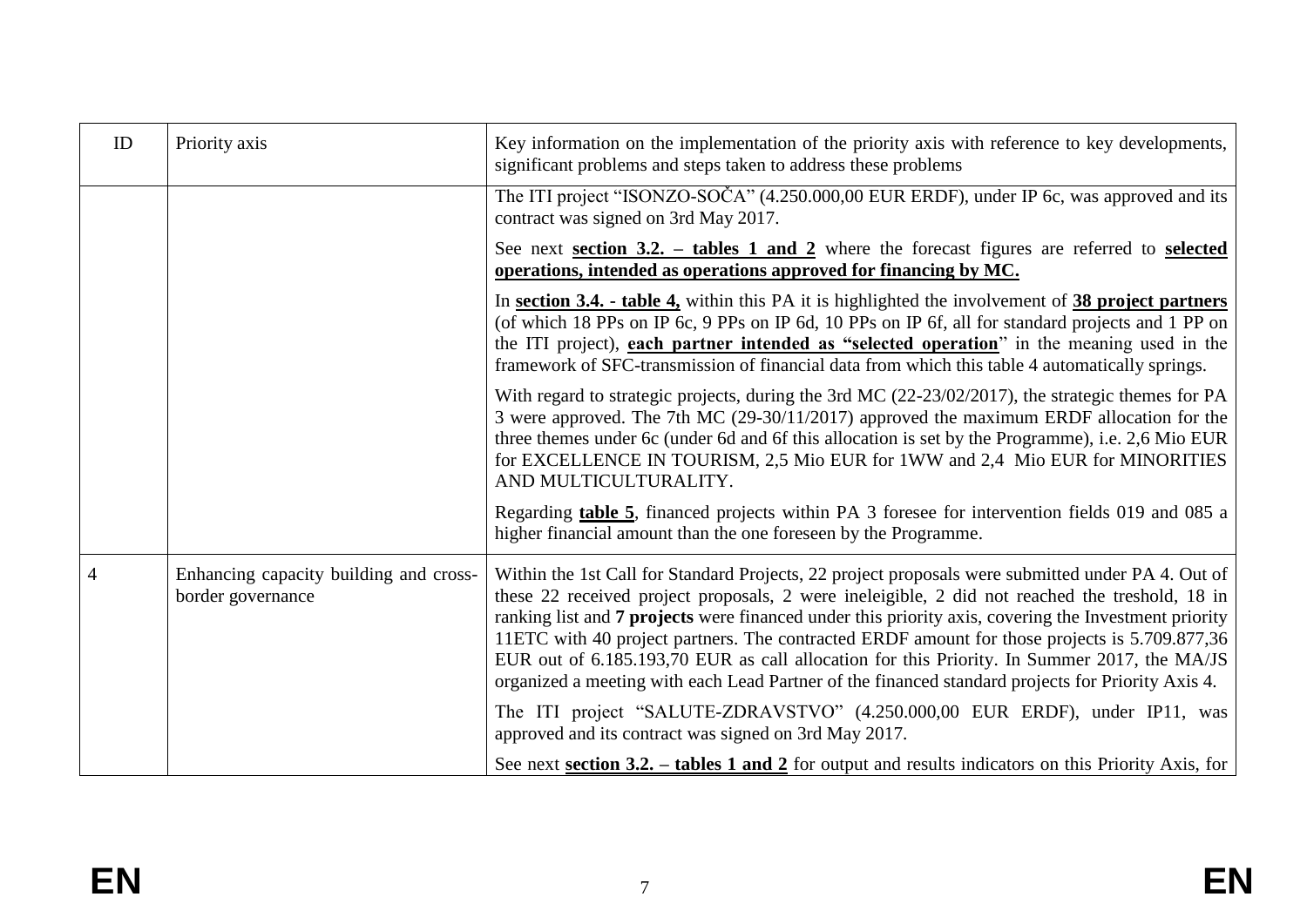| ID | Priority axis               | Key information on the implementation of the priority axis with reference to key developments,<br>significant problems and steps taken to address these problems                                                                                                                                                                                                                                     |  |  |  |  |  |
|----|-----------------------------|------------------------------------------------------------------------------------------------------------------------------------------------------------------------------------------------------------------------------------------------------------------------------------------------------------------------------------------------------------------------------------------------------|--|--|--|--|--|
|    |                             | which the figures are the forecast foreseen in selected operations, intended as operations<br>approved for financing by MC.                                                                                                                                                                                                                                                                          |  |  |  |  |  |
|    |                             | In section 3.4. - table 4, within this PA it is highlighted the involvement of 41 project partners<br>(of which 40 project partners for standard projects and 1 project partner on the ITI project), each<br>partner intended as "selected operation" in the meaning used in the framework of SFC-<br>transmission of financial data from which this table 4 automatically springs.                  |  |  |  |  |  |
|    |                             | With regard to the call for strategic projects, during the 3rd meeting of the MC (22-23/02/2017),<br>the strategic theme for Priority Axis 4 was discussed and approved with an ERDF allocation of<br>2,5 Mio EUR as stated in the Programme.                                                                                                                                                        |  |  |  |  |  |
|    |                             | Regarding table 5, financed projects within PA 3 foresee for intervention fields 055 and 087 a<br>higher financial amount than the one foreseen by the Programme on the same intervention fields.                                                                                                                                                                                                    |  |  |  |  |  |
| 5  | <b>Technical Assistance</b> | The online tool FEG was used to submit standard projects applications (December 2015-June<br>2016). The JS/MA provided all the necessary support to the potential beneficiaries for correct<br>software solutions. Implemented actions improving the management of the Programme                                                                                                                     |  |  |  |  |  |
|    |                             | - Setting up a network of national/regional authorities/Info point/ financial controllers,<br>coordinated by the JS, for information and best practices exchanging;                                                                                                                                                                                                                                  |  |  |  |  |  |
|    |                             | Drafting<br>manuals/guidelines<br>applicants/beneficiaries<br>for<br>of<br>to<br>support<br>application/implementation/evaluation/reporting/communication of projects;                                                                                                                                                                                                                               |  |  |  |  |  |
|    |                             | - Developing and exchange tools (e.g. documents, meetings, events) to strengthen the<br>stakeholders involvement in the Programme implementation.                                                                                                                                                                                                                                                    |  |  |  |  |  |
|    |                             | Notwithstanding the first MC in 2016 approved the activities and total costs for TA expenses by<br>Management structures ( $\in$ 3.406.820,00, of which ERDF $\in$ 2.895.797,00; national cofinancing $\in$<br>511.023,00), no TA project was approved in 2017. The fifth MC in May approved the number of<br>TA projects and their costs, included their breackdown between ERDF (85%) and national |  |  |  |  |  |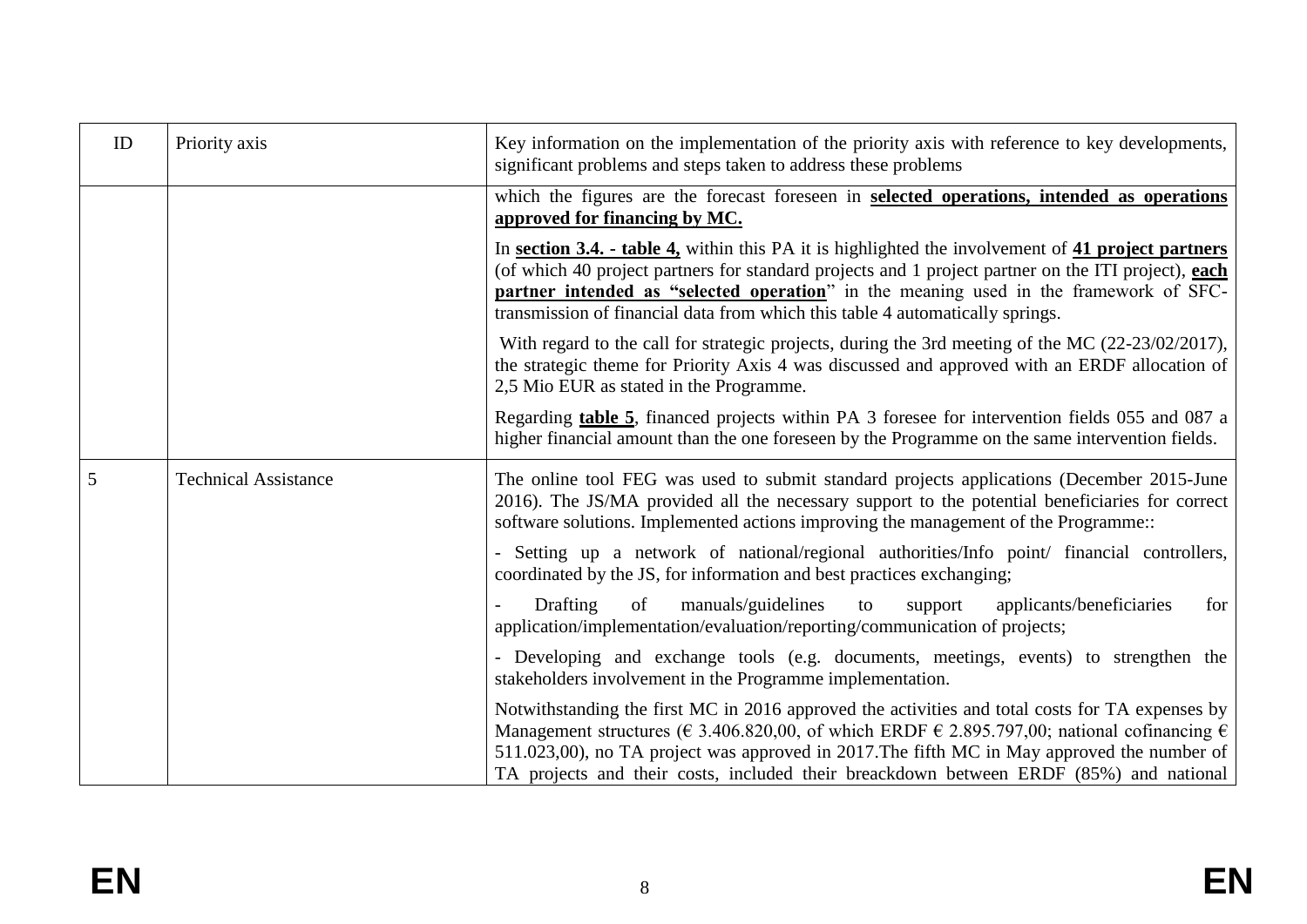| <b>ID</b> | Priority axis | Key information on the implementation of the priority axis with reference to key developments,<br>significant problems and steps taken to address these problems                                                                                                                              |  |  |
|-----------|---------------|-----------------------------------------------------------------------------------------------------------------------------------------------------------------------------------------------------------------------------------------------------------------------------------------------|--|--|
|           |               | cofinancing (15%): for the TA project referring to MA core activities national cofinancing is<br>equally shared between Italy and Slovenia (7,5% each).                                                                                                                                       |  |  |
|           |               | See next section 3.2. – tables 1 and 2 for output and results indicators on this Priority Axis, for<br>which the figures are the forecast foreseen in selected operations, intended as operations<br>approved for financing by MC.                                                            |  |  |
|           |               | In section 3.4. - table 4, within this Priority it is highlighted the involvement of 1 project<br><b>partner</b> (MA), <b>intended as "selected operation</b> " in the meaning used in the framework of SFC-<br>transmission of financial data from which this table 4 automatically springs. |  |  |
|           |               | The declared eligible TA expenses amount at $365.250,016$ .                                                                                                                                                                                                                                   |  |  |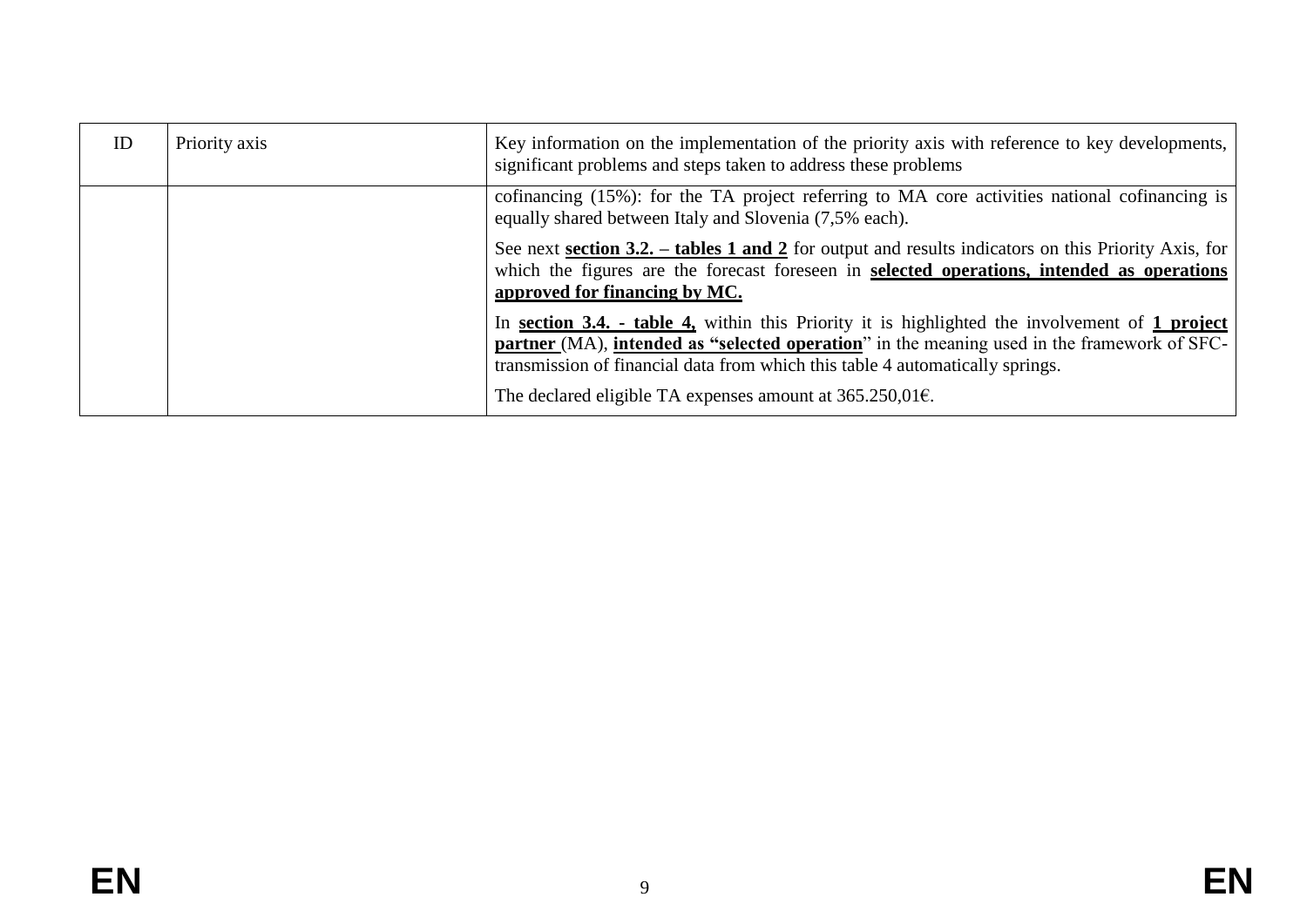# **3.2 Common and programme specific indicators (Article 50(2) of Regulation (EU) No 1303/2013)**

# **Priority axes other than technical assistance**

| Priority axis       | 1 - Promoting innovation capacities for a more competitive area                                                                                                                                                                                                                                                                                                                                                                                                                                                                                                                                                                                                                          |
|---------------------|------------------------------------------------------------------------------------------------------------------------------------------------------------------------------------------------------------------------------------------------------------------------------------------------------------------------------------------------------------------------------------------------------------------------------------------------------------------------------------------------------------------------------------------------------------------------------------------------------------------------------------------------------------------------------------------|
| Investment priority | 1b - Promoting business investment in R&I, developing links and synergies between enterprises, research and development centres and the higher<br>education sector, in particular promoting investment in product and service development, technology transfer, social innovation, eco-innovation,<br>public service applications, demand stimulation, networking, clusters and open innovation through smart specialisation, and supporting<br>technological and applied research, pilot lines, early product validation actions, advanced manufacturing capabilities and first production, in<br>particular in key enabling technologies and diffusion of general purpose technologies |

Table 2: Common and programme specific output indicators

| (1) | ID               | Indicator                                                                                                                                                  | <b>Measurement unit</b> | <b>Target value</b> | 2017 | <b>Observations</b>                                                                                                                                                                                                                                                                                                                                                                                                                                             |
|-----|------------------|------------------------------------------------------------------------------------------------------------------------------------------------------------|-------------------------|---------------------|------|-----------------------------------------------------------------------------------------------------------------------------------------------------------------------------------------------------------------------------------------------------------------------------------------------------------------------------------------------------------------------------------------------------------------------------------------------------------------|
|     | CO <sub>26</sub> | Research, Innovation: Number of enterprises Enterprises<br>cooperating with research institutions                                                          |                         | 38.00               | 0.00 |                                                                                                                                                                                                                                                                                                                                                                                                                                                                 |
|     | CO <sub>26</sub> | Research, Innovation: Number of enterprises Enterprises<br>cooperating with research institutions                                                          |                         | 38.00               |      | 26.00 The figure represents the number of enterprices partner of selected operations (intended as 27 standard projects approved for financing by MC) and is<br>the figure adjusted during face-to-face meeting held during summer 2017 with the LP before signature of the Subisdy contract.<br>Also coming strategic projects and a second procedure coming for standard projects will give their contribution to the fulfillment of this indicator.           |
|     | CO <sub>42</sub> | Productive investment: Number of research Organisations<br>institutions participating in cross-border,<br>transnational or interregional research projects |                         | 27.00               | 0.00 |                                                                                                                                                                                                                                                                                                                                                                                                                                                                 |
|     | CO <sub>42</sub> | Productive investment: Number of research Organisations<br>institutions participating in cross-border,<br>transnational or interregional research projects |                         | 27.00               |      | 24.00 The figure represents the number of research institutions partner of selected operations (intended as 27 standard projects approved for financing by MC)<br>and is the figure adjusted during face-to-face meeting held during summer 2017 with the LP before signature of the Subisdy contract.<br>Also coming strategic projects and a second procedure coming for standard projects will give their contribution to the fulfillment of this indicator. |
|     | 1.1.1            | Number of innovative services, products and Number<br>tools transferred to enterprises                                                                     |                         | 10.00               | 0,00 |                                                                                                                                                                                                                                                                                                                                                                                                                                                                 |
|     | 1.1.1            | Number of innovative services, products and Number<br>tools transferred to enterprises                                                                     |                         | 10.00               |      | 0,00 The forecast for 2018 and for 2023 foreseen by the Subisdy contracts of selected operations (intended as 27 standard projects approved for financing by<br>MC) is respectively 3.00 (2018) and 19.00 (2023).                                                                                                                                                                                                                                               |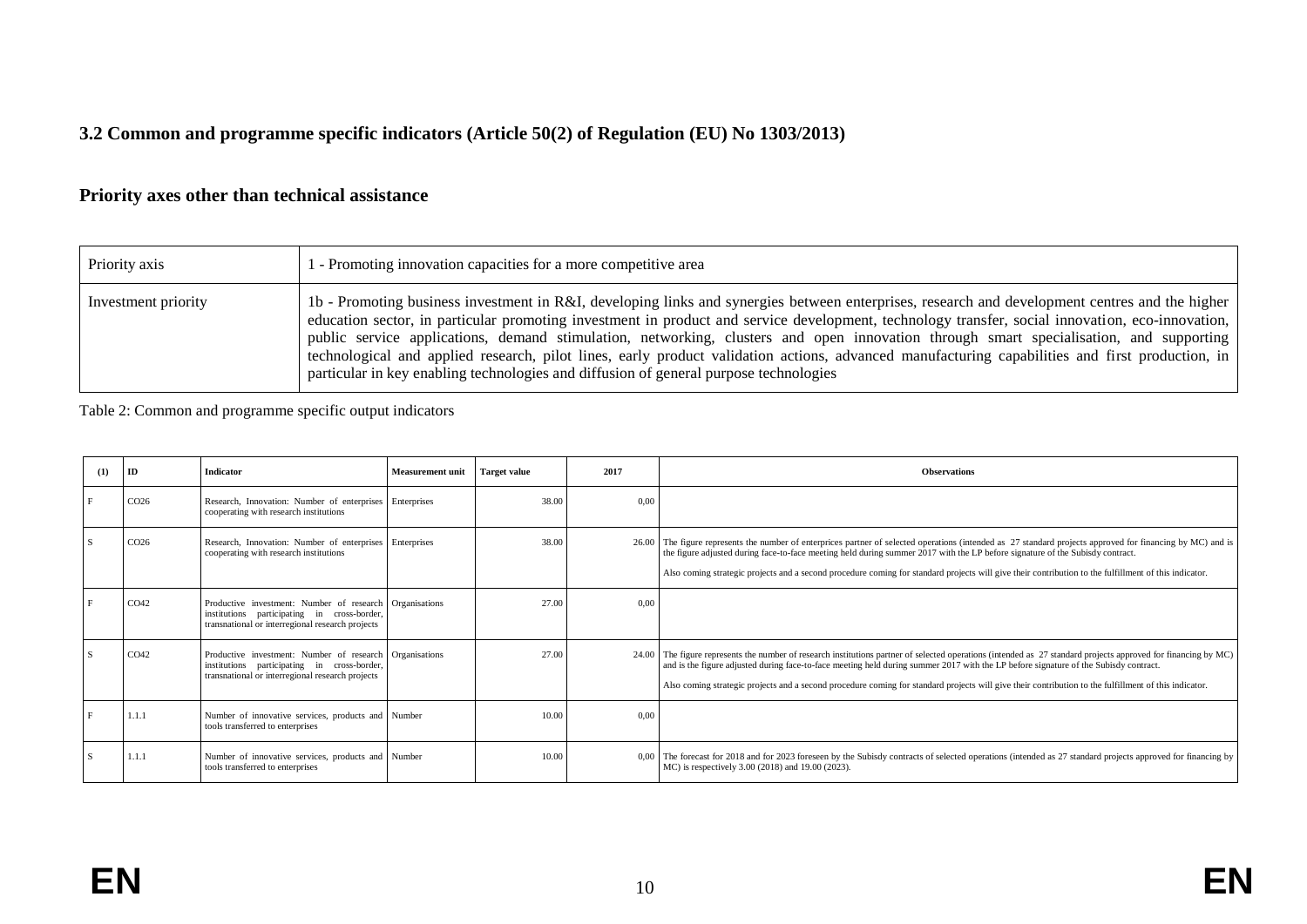| (1) | ID | Indicator | <b>Measurement unit</b> | Target value | 2017 | <b>Observations</b>                                                                                                                                   |
|-----|----|-----------|-------------------------|--------------|------|-------------------------------------------------------------------------------------------------------------------------------------------------------|
|     |    |           |                         |              |      | Also coming strategic projects and a second procedure coming for standard projects will give their contribution to the fulfillment of this indicator. |

| (1) | <b>ID</b>        | <b>Indicator</b>                                                                                                                             | 2016 | 2015 | 2014 |
|-----|------------------|----------------------------------------------------------------------------------------------------------------------------------------------|------|------|------|
| F   | CO <sub>26</sub> | Research, Innovation: Number of enterprises<br>cooperating with research institutions                                                        | 0.00 | 0.00 | 0.00 |
| S   | CO <sub>26</sub> | Research, Innovation: Number of enterprises<br>cooperating with research institutions                                                        | 0,00 | 0,00 | 0,00 |
| F   | CO <sub>42</sub> | Productive investment: Number of research<br>institutions participating in cross-border,<br>transnational or interregional research projects | 0,00 | 0,00 | 0.00 |
| S   | CO <sub>42</sub> | Productive investment: Number of research<br>institutions participating in cross-border,<br>transnational or interregional research projects | 0.00 | 0.00 | 0.00 |
| F   | 1.1.1            | Number of innovative services, products and<br>tools transferred to enterprises                                                              | 0.00 | 0.00 | 0.00 |
| S   | 1.1.1            | Number of innovative services, products and<br>tools transferred to enterprises                                                              | 0.00 | 0,00 | 0.00 |

(1) S=Cumulative value - outputs to be delivered by selected operations [forecast provided by beneficiaries], F=Cumulative value - outputs delivered by operations [actual achievement]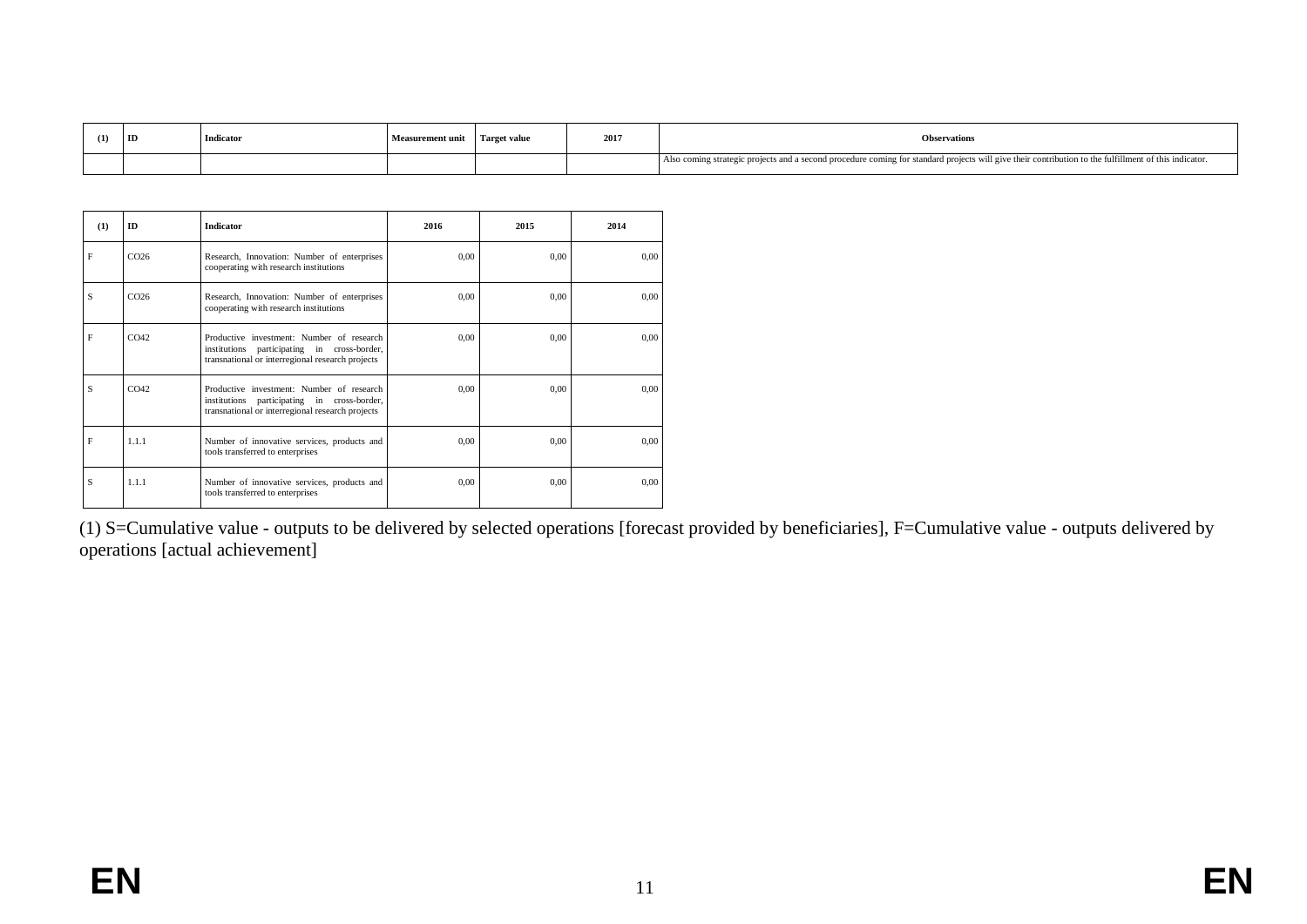| Priority axis       | 1 - Promoting innovation capacities for a more competitive area                                                                                                                                                                                                                                                                                                                                                                                                                                                                                                                                                                                                                          |
|---------------------|------------------------------------------------------------------------------------------------------------------------------------------------------------------------------------------------------------------------------------------------------------------------------------------------------------------------------------------------------------------------------------------------------------------------------------------------------------------------------------------------------------------------------------------------------------------------------------------------------------------------------------------------------------------------------------------|
| Investment priority | 1b - Promoting business investment in R&I, developing links and synergies between enterprises, research and development centres and the higher<br>education sector, in particular promoting investment in product and service development, technology transfer, social innovation, eco-innovation,<br>public service applications, demand stimulation, networking, clusters and open innovation through smart specialisation, and supporting<br>technological and applied research, pilot lines, early product validation actions, advanced manufacturing capabilities and first production, in<br>particular in key enabling technologies and diffusion of general purpose technologies |
| Specific objective  | 1.1 - Strengthen the cooperation among key actors to promote the knowledge transfer and innovative activities in key sectors of the area.                                                                                                                                                                                                                                                                                                                                                                                                                                                                                                                                                |

## Table 1: Result indicators

| ID  | <b>Indicator</b>                                                               | Measurement<br>unit                                                                    | Baseline value | Baseline<br>year | Target value (2023)<br>Total | 2017 Total | 2017 Qualitative | Observations |
|-----|--------------------------------------------------------------------------------|----------------------------------------------------------------------------------------|----------------|------------------|------------------------------|------------|------------------|--------------|
| 1.1 | Level<br>cross-<br>- of<br>border<br>among key actors of<br>the Programme area | Gross<br>value<br>cooperation added at basic<br>in<br>prices<br>millions<br>of<br>Euro | 6,519.11       | 2011             | 7,758.86                     | 6,519.11   |                  |              |

| ID  | <b>Indicator</b>                                                                            | 2016 Total | 2016 Qualitative | 2015 Total | 2015 Qualitative | 2014 Total | 2014 Qualitative |
|-----|---------------------------------------------------------------------------------------------|------------|------------------|------------|------------------|------------|------------------|
| 1.1 | Level<br>cross-<br>ΟĪ<br>cooperation<br>border<br>among key actors of<br>the Programme area | 6,519.11   |                  | 6,519.11   |                  | 6,519.11   |                  |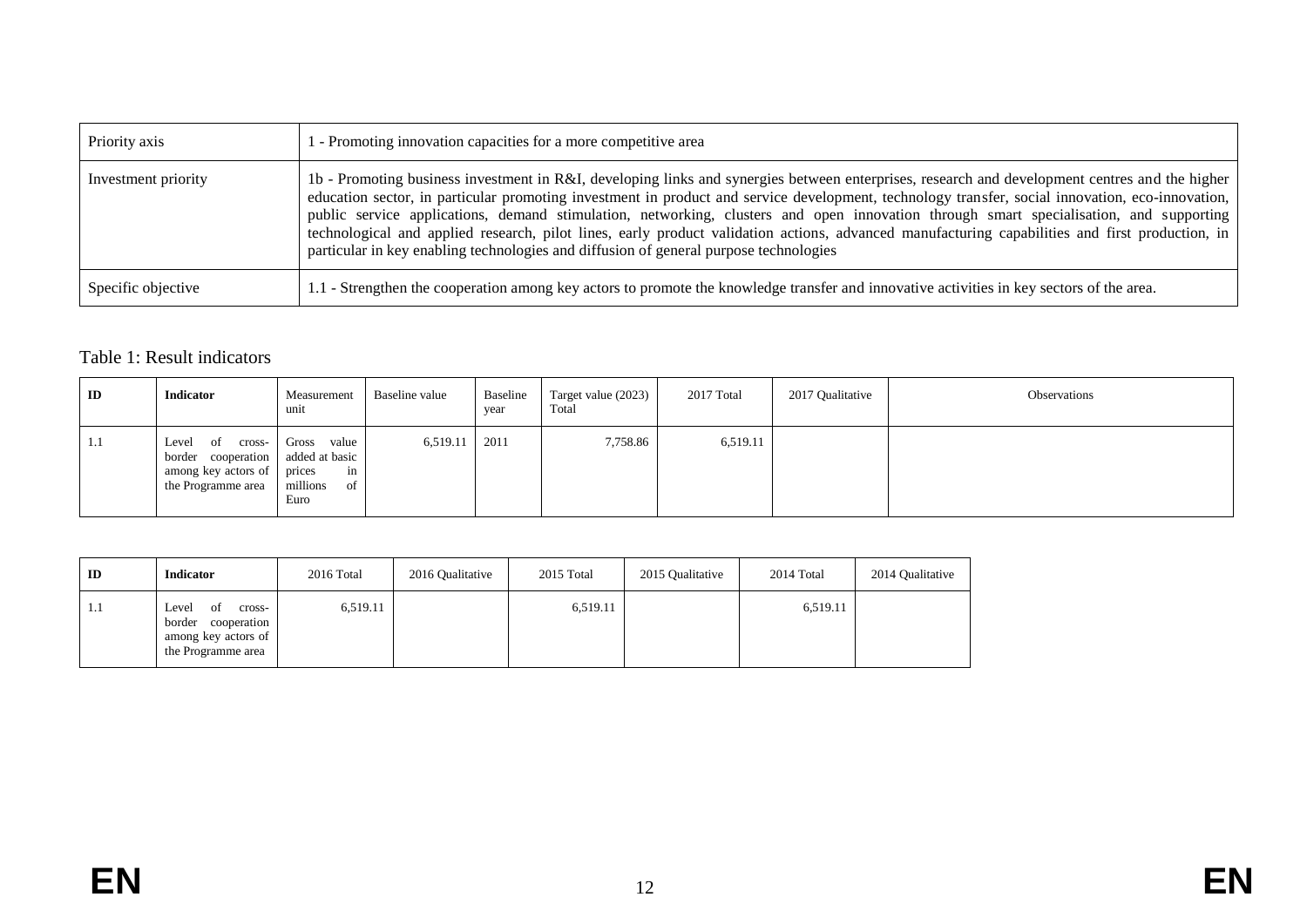| Priority axis       | $\frac{1}{2}$ - Cooperating for implementation of low carbon strategies and action plans                                                                                                                            |
|---------------------|---------------------------------------------------------------------------------------------------------------------------------------------------------------------------------------------------------------------|
| Investment priority | 4 4e - Promoting low-carbon strategies for all types of territories, in particular for urban areas, including the promotion of sustainable multimodal<br>urban mobility and mitigation-relevant adaptation measures |

#### Table 2: Common and programme specific output indicators

| (1) | ID    | Indicator                                                                                                                         | <b>Measurement unit</b> | <b>Target value</b> | 2017 | <b>Observations</b>                                                                                                                                                                                                                                                                                                                                                                                                                                                                                             |
|-----|-------|-----------------------------------------------------------------------------------------------------------------------------------|-------------------------|---------------------|------|-----------------------------------------------------------------------------------------------------------------------------------------------------------------------------------------------------------------------------------------------------------------------------------------------------------------------------------------------------------------------------------------------------------------------------------------------------------------------------------------------------------------|
|     | 2.1.1 | Number of implemented actions towards the Number<br>decrease of annual primary energy<br>consumption in existing public buildings |                         | 25.00               | 0.00 |                                                                                                                                                                                                                                                                                                                                                                                                                                                                                                                 |
|     | 2.1.1 | Number of implemented actions towards the Number<br>decrease of annual primary energy<br>consumption in existing public buildings |                         | 25.00               |      | 0.00 The forecast for 2018 and for 2023 foreseen by the Subisdy contracts of selected operations (intended as 27 standard projects approved for financing by<br>MC) is respectively 0 (2018) and 6.00 (2023).<br>Also coming strategic projects (to start their implementation within 2018) will give their contribution to the fulfillment of this indicator.<br>Programme structures and the Monitoring Committee shall work in a focused way on the last standard calls in order to correct the eventual gap |
|     | 2.1.2 | Pilot implementation of innovative services for Number<br>smart low carbon mobility                                               |                         | 5.00                | 0.00 |                                                                                                                                                                                                                                                                                                                                                                                                                                                                                                                 |
|     | 2.1.2 | Pilot implementation of innovative services for Number<br>smart low carbon mobility                                               |                         | 5.00                |      | 0.00 The forecast for 2018 and for 2023 foreseen by the Subisdy contracts of selected operations (intended as 27 standard projects approved for financing by<br>MC) is respectively 5 (2018) and 11 (2023). Also coming strategic projects and a second procedure coming for standard projects will give their<br>contribution to the fulfillment of this indicator.                                                                                                                                            |

| $\bf(1)$ | ID    | Indicator                                                                                                                        | 2016 | 2015 | 2014 |
|----------|-------|----------------------------------------------------------------------------------------------------------------------------------|------|------|------|
| l F      | 2.1.1 | Number of implemented actions towards the<br>primary<br>decrease of annual<br>energy<br>consumption in existing public buildings | 0.00 | 0.00 | 0,00 |
| l S      | 2.1.1 | Number of implemented actions towards the<br>of<br>annual<br>primary<br>decrease<br>energy                                       | 0.00 | 0.00 | 0,00 |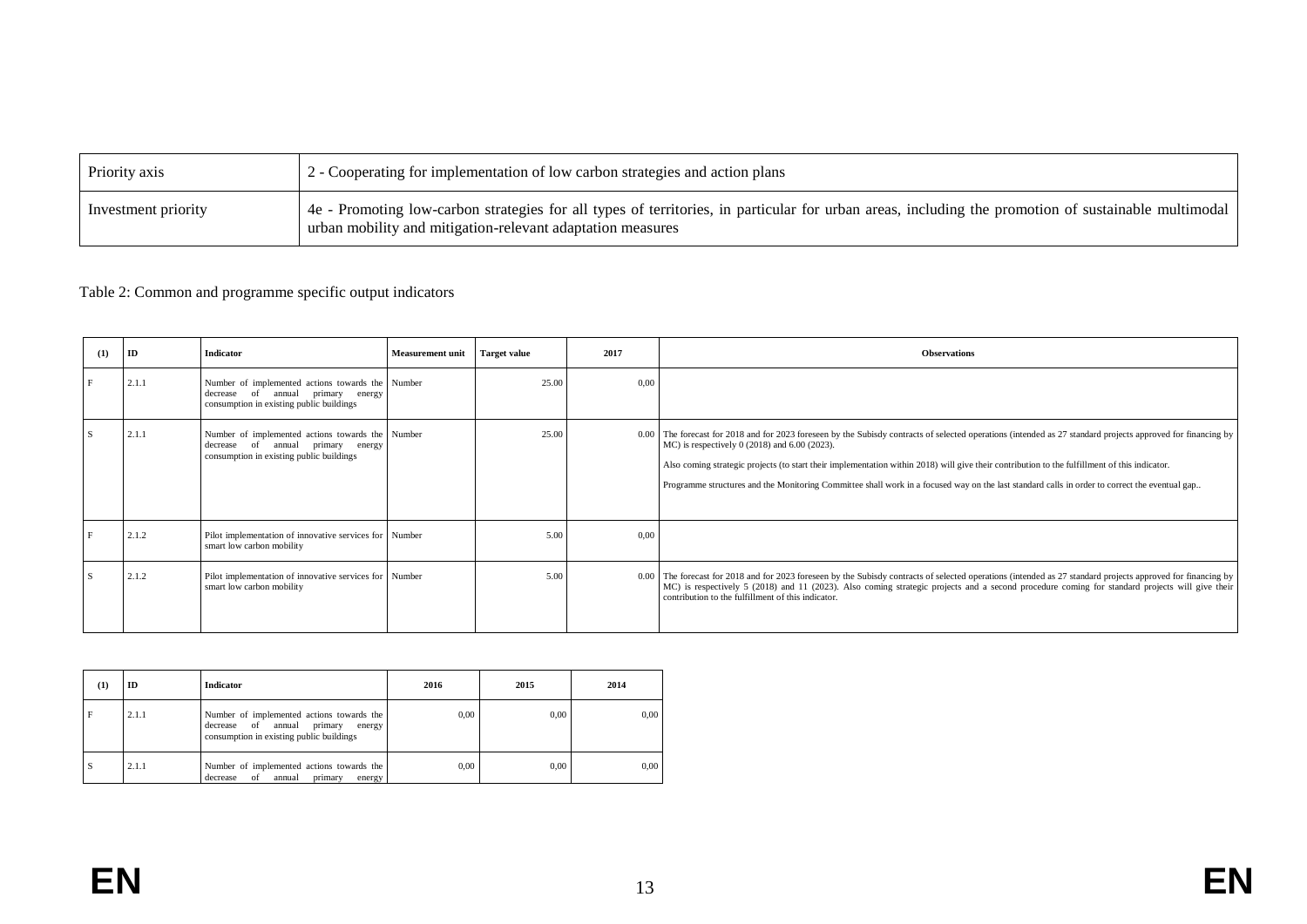| (1) | ID    | Indicator                                                                    | 2016 | 2015 | 2014 |
|-----|-------|------------------------------------------------------------------------------|------|------|------|
|     |       | consumption in existing public buildings                                     |      |      |      |
| F   | 2.1.2 | Pilot implementation of innovative services for<br>smart low carbon mobility | 0.00 | 0.00 | 0.00 |
| S   | 2.1.2 | Pilot implementation of innovative services for<br>smart low carbon mobility | 0.00 | 0.00 | 0.00 |

(1) S=Cumulative value - outputs to be delivered by selected operations [forecast provided by beneficiaries], F=Cumulative value - outputs delivered by operations [actual achievement]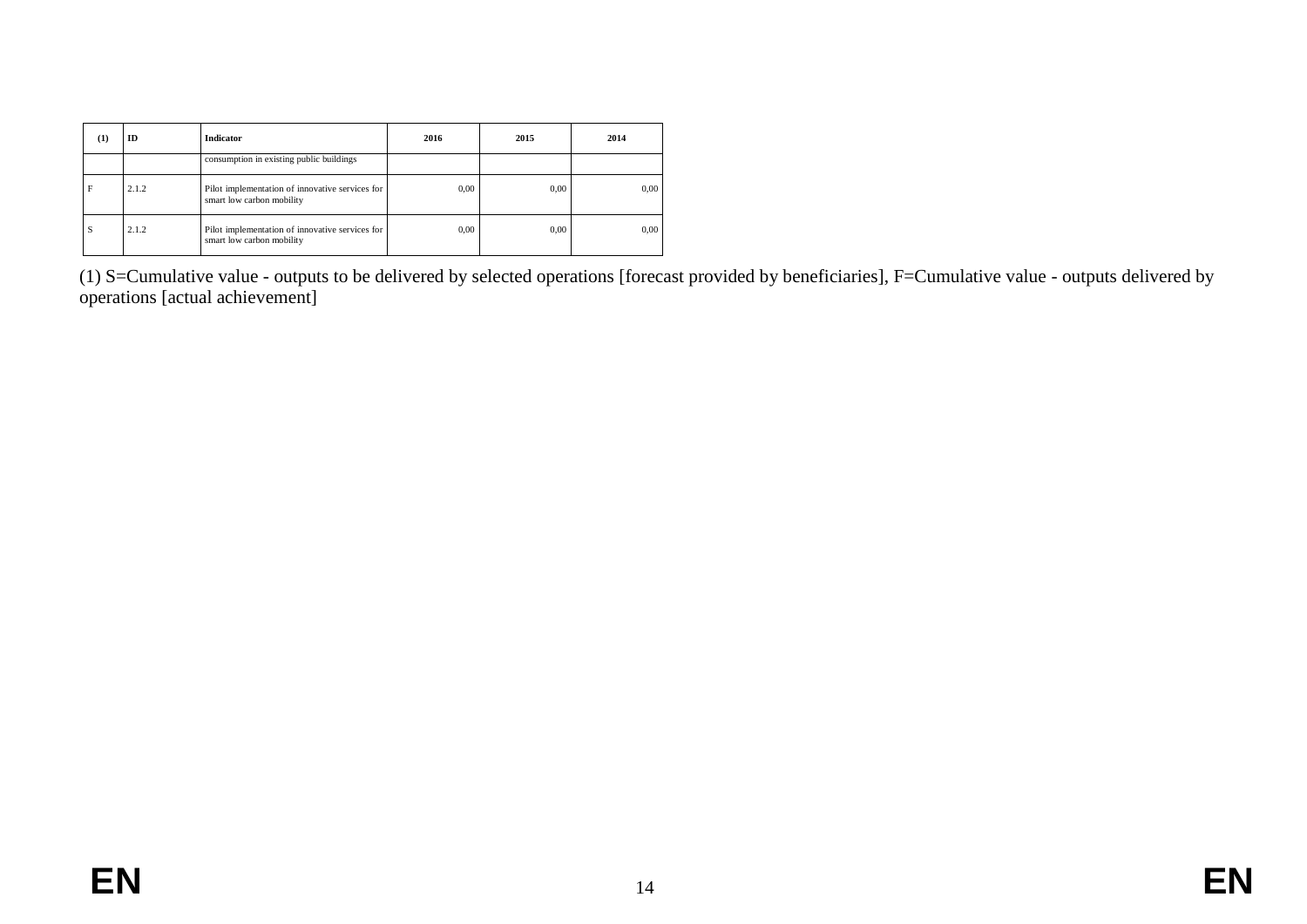| Priority axis       | 2 - Cooperating for implementation of low carbon strategies and action plans                                                                                                                                      |
|---------------------|-------------------------------------------------------------------------------------------------------------------------------------------------------------------------------------------------------------------|
| Investment priority | 4e - Promoting low-carbon strategies for all types of territories, in particular for urban areas, including the promotion of sustainable multimodal<br>urban mobility and mitigation-relevant adaptation measures |
| Specific objective  | 2.1 - Promotion of implementation of strategies and action plans to promote energy efficiency and to improve territorial capacities for joint low-<br>carbon mobility planning.                                   |

## Table 1: Result indicators

| ID  | <b>Indicator</b>                                                                                  | Measurement<br>unit | Baseline value | Baseline<br>year | Target value (2023)<br>Total | 2017 Total | 2017 Qualitative | Observations |
|-----|---------------------------------------------------------------------------------------------------|---------------------|----------------|------------------|------------------------------|------------|------------------|--------------|
| 2.1 | Level of capacities Municipalitie<br>of municipalities in sin SEAP<br>decreasing<br>energy<br>use |                     | 43.00          | 2014             | 47.00                        | 43.00      |                  |              |

| ID  | <b>Indicator</b>                                                           | 2016 Total | 2016 Qualitative | 2015 Total | 2015 Qualitative | 2014 Total | 2014 Qualitative |
|-----|----------------------------------------------------------------------------|------------|------------------|------------|------------------|------------|------------------|
| 2.1 | Level of capacities<br>of municipalities in<br>decreasing<br>energy<br>use | 43.00      |                  | 43.00      |                  | 43.00      |                  |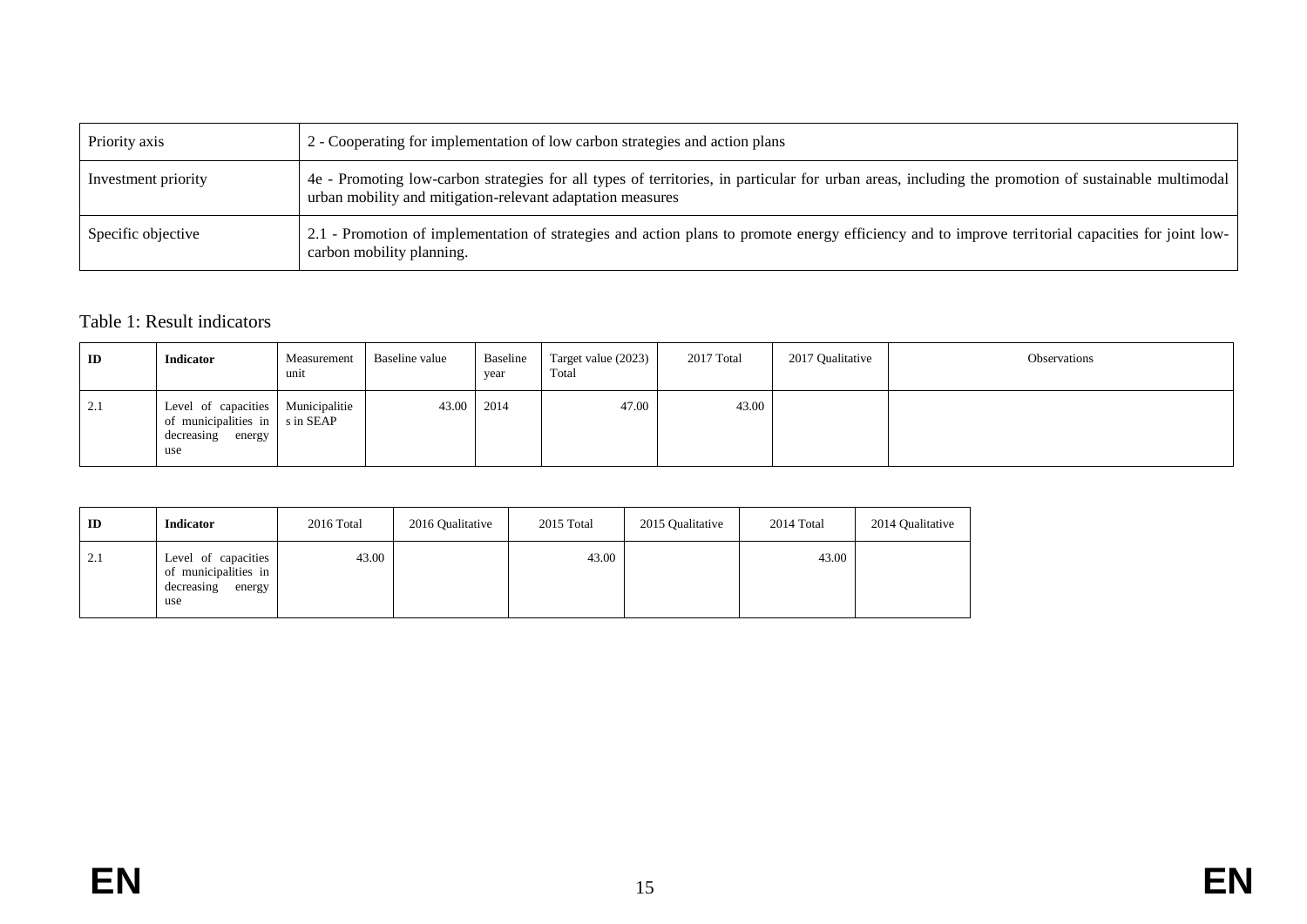| Priority axis       | 3 - Protecting and promoting natural and cultural resources                         |
|---------------------|-------------------------------------------------------------------------------------|
| Investment priority | 6c - Conserving, protecting, promoting and developing natural and cultural heritage |

#### Table 2: Common and programme specific output indicators

|              | (1) | ID               | Indicator                                                                                                                                                 | <b>Measurement unit</b> | <b>Target value</b> | 2017 | <b>Observations</b>                                                                                                                                                                                                                                                                                                                                                                                                                                                                                                                                                            |
|--------------|-----|------------------|-----------------------------------------------------------------------------------------------------------------------------------------------------------|-------------------------|---------------------|------|--------------------------------------------------------------------------------------------------------------------------------------------------------------------------------------------------------------------------------------------------------------------------------------------------------------------------------------------------------------------------------------------------------------------------------------------------------------------------------------------------------------------------------------------------------------------------------|
| F            |     | CO <sub>09</sub> | Sustainable Tourism: Increase in expected Visits/year<br>number of visits to supported sites of cultural<br>and natural heritage and attractions          |                         | 20,000,00           | 0.00 |                                                                                                                                                                                                                                                                                                                                                                                                                                                                                                                                                                                |
| S            |     | CO <sub>09</sub> | Sustainable Tourism: Increase in expected Visits/year<br>number of visits to supported sites of cultural<br>and natural heritage and attractions          |                         | 20.000.00           | 0.00 | The forecast for 2018 and for 2023 foreseen by the Subisdy contracts of selected operations (intended as 27 standard projects and 2 ITI projects<br>approved for financing by MC) is respectively 800 (2018, by standard projects only) and 8000 (of which 6000 refer to standard projects and 2000 to ITI<br>projects).<br>Also coming strategic projects will give their contribution to the fulfillment of this indicator.<br>Programme structures and the Monitoring Committee shall work in a focused way on the last standard calls in order to correct the eventual gap |
| $\mathbf{F}$ |     | 3.1.1            | Number of investments implemented or Number<br>services/products<br>created<br>supporting<br>preservation/restoration of natural and cultural<br>heritage |                         | 30.00               | 0.00 |                                                                                                                                                                                                                                                                                                                                                                                                                                                                                                                                                                                |
| S            |     | 3.1.1            | Number of investments implemented or Number<br>services/products<br>created<br>supporting<br>preservation/restoration of natural and cultural<br>heritage |                         | 30.00               |      | 0.00 The forecast for 2018 and for 2023 foreseen in the Subisdy contracts of selected operations (intended as 27 standard projects approved for financing by<br>MC) is respectively 6.00 (2018) and 22 (2023), of which 19 refer to standard projects and 3 refer to ITI projects.<br>Also coming strategic projects and a second procedure coming for standard projects will give their contribution to the fulfillment of this indicator.                                                                                                                                    |
| F            |     | 3.1.2            | Km bicycle path/lane completed                                                                                                                            | Km                      | 12.00               | 0.00 |                                                                                                                                                                                                                                                                                                                                                                                                                                                                                                                                                                                |
| S            |     | 3.1.2            | Km bicycle path/lane completed                                                                                                                            | Km                      | 12.00               |      | 0.00 The forecast for 2018 and for 2023 foreseen in the Subisdy contracts of selected operations (intended as 2 ITI projects approved for financing by MC) is<br>respectively $2 \text{ km} (2018)$ and $12 (2023)$                                                                                                                                                                                                                                                                                                                                                            |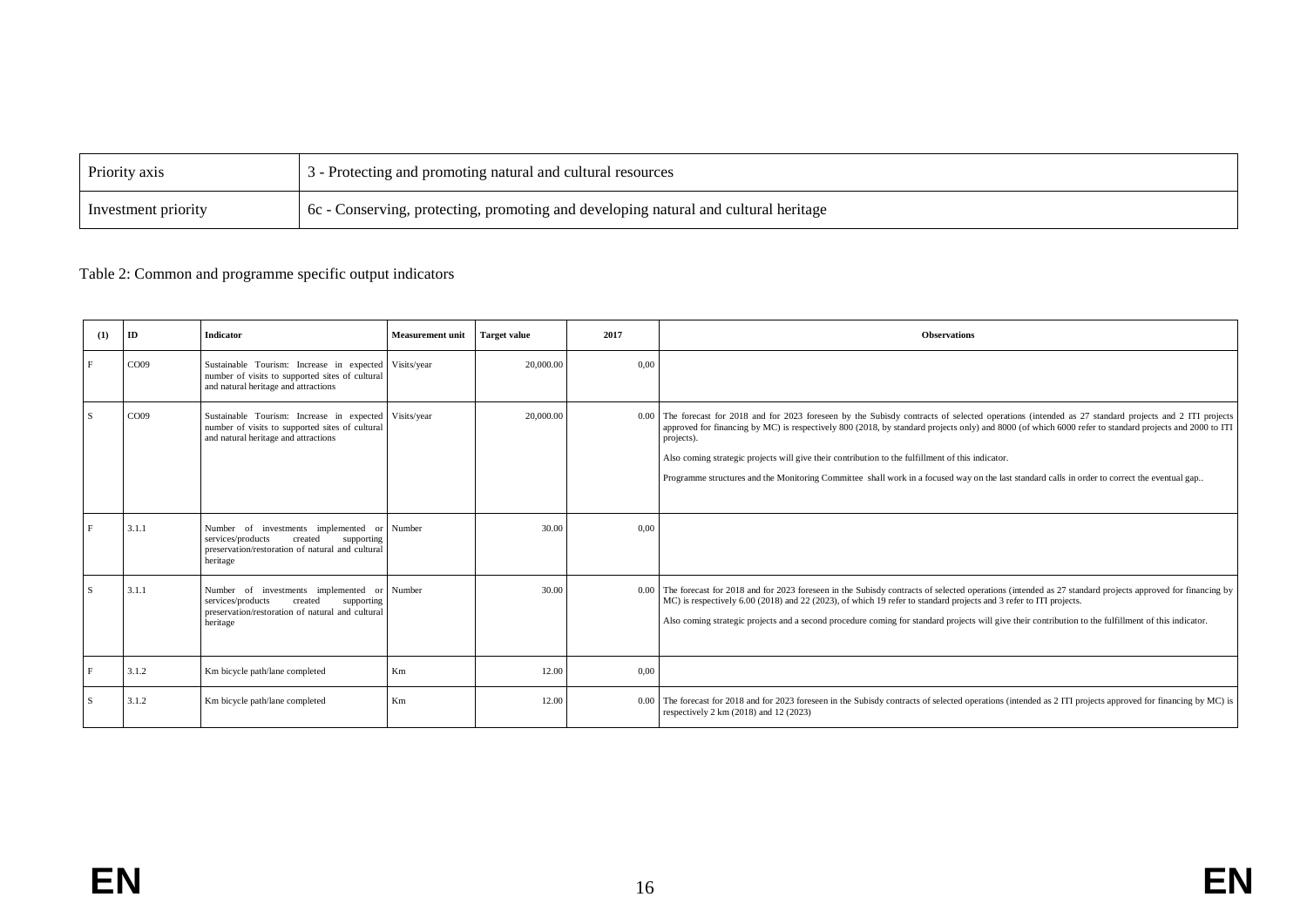| (1) | <b>ID</b>        | <b>Indicator</b>                                                                                                                                   | 2016 | 2015 | 2014 |
|-----|------------------|----------------------------------------------------------------------------------------------------------------------------------------------------|------|------|------|
| F   | CO <sub>09</sub> | Sustainable Tourism: Increase in expected<br>number of visits to supported sites of cultural<br>and natural heritage and attractions               | 0.00 | 0.00 | 0.00 |
| S   | CO <sub>09</sub> | Sustainable Tourism: Increase in expected<br>number of visits to supported sites of cultural<br>and natural heritage and attractions               | 0.00 | 0.00 | 0.00 |
| F   | 3.1.1            | Number of investments implemented or<br>services/products<br>created<br>supporting<br>preservation/restoration of natural and cultural<br>heritage | 0.00 | 0.00 | 0.00 |
| S   | 3.1.1            | Number of investments implemented or<br>created<br>services/products<br>supporting<br>preservation/restoration of natural and cultural<br>heritage | 0.00 | 0.00 | 0.00 |
| F   | 3.1.2            | Km bicycle path/lane completed                                                                                                                     | 0.00 | 0.00 | 0.00 |
| S   | 3.1.2            | Km bicycle path/lane completed                                                                                                                     | 0.00 | 0.00 | 0.00 |

(1) S=Cumulative value - outputs to be delivered by selected operations [forecast provided by beneficiaries], F=Cumulative value - outputs delivered by operations [actual achievement]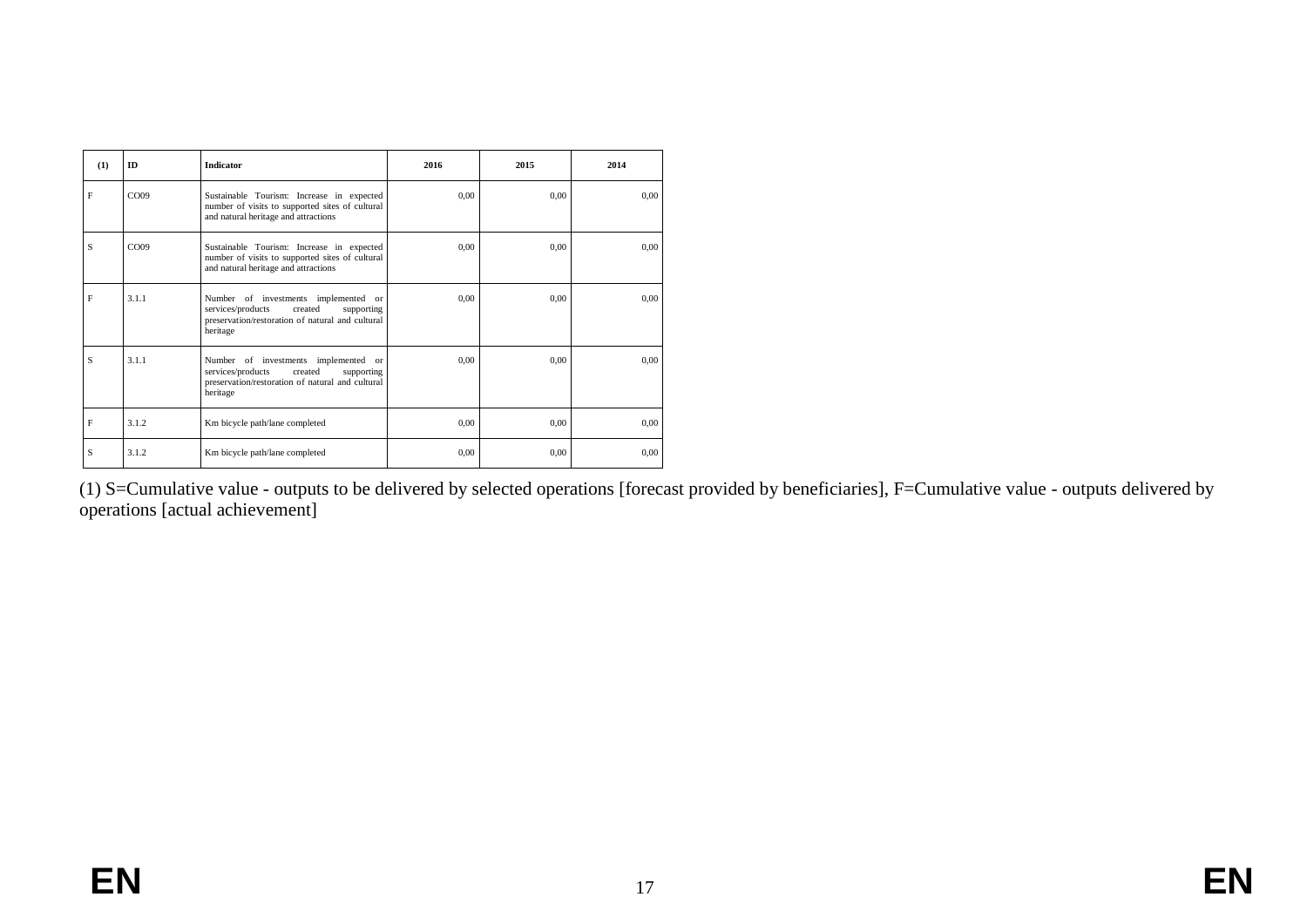| Priority axis       | 3 - Protecting and promoting natural and cultural resources                           |  |  |  |  |
|---------------------|---------------------------------------------------------------------------------------|--|--|--|--|
| Investment priority | 6c - Conserving, protecting, promoting and developing natural and cultural heritage   |  |  |  |  |
| Specific objective  | 3.1 - Conserving, protecting, restoring, and developing natural and cultural heritage |  |  |  |  |

# Table 1: Result indicators

| $\mathbf{ID}$ | Indicator                                                                                                                          | Measurement<br>unit      | Baseline value | Baseline<br>year | Target value (2023)<br>Total | 2017 Total   | 2017 Qualitative | Observations |
|---------------|------------------------------------------------------------------------------------------------------------------------------------|--------------------------|----------------|------------------|------------------------------|--------------|------------------|--------------|
| 3.1           | Cross-<br>Level<br>- of<br>cooperation  <br>border<br>in the sustainable<br>valorization<br>of<br>cultural and natural<br>heritage | Number<br>of<br>visitors | 4,012,237.00   | 2014             | 5,793,754.00                 | 4,012,237.00 |                  |              |

| ID  | <b>Indicator</b>                                                                                                                   | 2016 Total   | 2016 Qualitative | 2015 Total   | 2015 Qualitative | 2014 Total   | 2014 Qualitative |
|-----|------------------------------------------------------------------------------------------------------------------------------------|--------------|------------------|--------------|------------------|--------------|------------------|
| 3.1 | Cross-<br>Level<br>-of<br>border<br>cooperation<br>the sustainable<br>1n<br>valorization<br>of<br>cultural and natural<br>heritage | 4,012,237.00 |                  | 4,012,237.00 |                  | 4,012,237.00 |                  |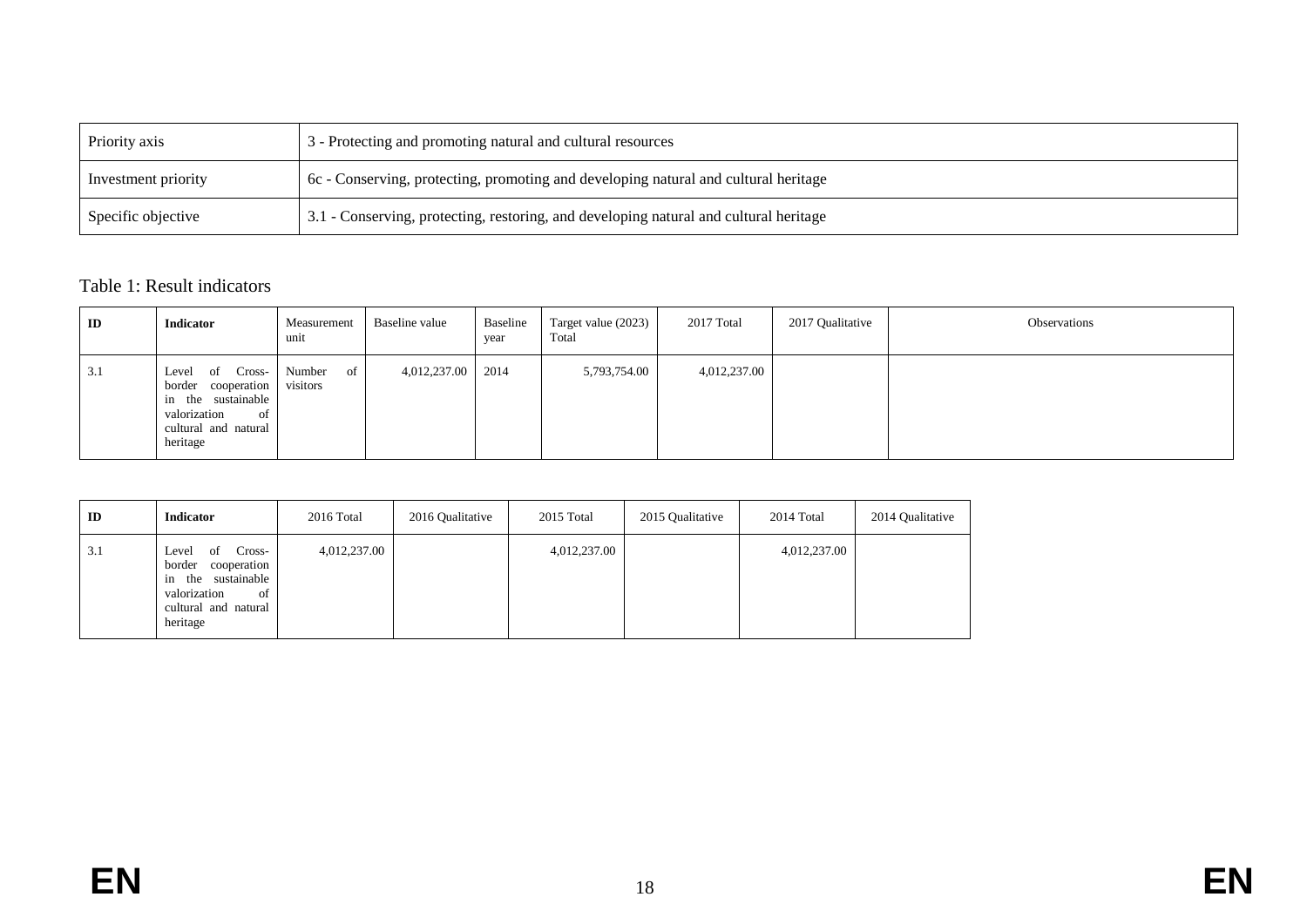| Priority axis       | 3 - Protecting and promoting natural and cultural resources                                                                                   |
|---------------------|-----------------------------------------------------------------------------------------------------------------------------------------------|
| Investment priority | 6d - Protecting and restoring biodiversity and soil and promoting ecosystem services, including through Natura 2000, and green infrastructure |

## Table 2: Common and programme specific output indicators

| (1) | ID               | <b>Indicator</b>                                                                                                  | <b>Measurement unit</b> | <b>Target value</b> | 2017 | <b>Observations</b>                                                                                                                                                                                                                                                                                                                                                                                                                                              |
|-----|------------------|-------------------------------------------------------------------------------------------------------------------|-------------------------|---------------------|------|------------------------------------------------------------------------------------------------------------------------------------------------------------------------------------------------------------------------------------------------------------------------------------------------------------------------------------------------------------------------------------------------------------------------------------------------------------------|
| F   | CO <sub>23</sub> | Nature and biodiversity: Surface area of Hectares<br>habitats supported to attain a better<br>conservation status |                         | 6.000.00            | 0,00 |                                                                                                                                                                                                                                                                                                                                                                                                                                                                  |
| S   | CO <sub>23</sub> | Nature and biodiversity: Surface area of Hectares<br>habitats supported to attain a better<br>conservation status |                         | 6,000.00            | 0.00 | The forecast for 2018 and for 2023 foreseen in the Subisdy contracts of selected operations (intended as 27 standard projects approved for financing by<br>MC) is respectively 40 (2018) and 3668 (2023).<br>Also coming strategic projects will give their contribution to the fulfillment of this indicator.<br>Programme structures and the Monitoring Committee shall work in a focused way on the last standard calls in order to correct the eventual gap. |
| F   | 3.2.1            | Tools and services developed for assessing and Number<br>promoting ecosystem services                             |                         | 7.00                | 0,00 |                                                                                                                                                                                                                                                                                                                                                                                                                                                                  |
| S   | 3.2.1            | Tools and services developed for assessing and Number<br>promoting ecosystem services                             |                         | 7.00                | 0.00 | The forecast for 2018 and for 2023 foreseen in the Subisdy contracts of selected operations (intended as 27 standard projects approved for financing by<br>MC) is respectively 1 (2018) and 5 (2023)Also coming strategic projects and a second procedure coming for standard projects will give their<br>contribution to the fulfillment of this indicator.                                                                                                     |
| F   | 3.2.2            | Cross-border pilot actions to support Number<br>biodiversity                                                      |                         | 48.00               | 0.00 |                                                                                                                                                                                                                                                                                                                                                                                                                                                                  |
| S   | 3.2.2            | Cross-border pilot actions to support Number<br>biodiversity                                                      |                         | 48.00               | 0.00 | The forecast for 2018 and for 2023 foreseen in the Subisdy contracts of selected operations (intended as 27 standard projects approved for financing by<br>MC) is respectively 2 (2018) and 9 (2023).<br>Also coming strategic projects will give their contribution to the fulfillment of this indicator.<br>Programme structures and the Monitoring Committee shall work in a focused way on the last standard calls in order to correct the eventual gap.     |
| F   | 3.2.3            | Participants to educational and divulgative Number<br>events                                                      |                         | 8,500.00            | 0,00 |                                                                                                                                                                                                                                                                                                                                                                                                                                                                  |
| S   | 3.2.3            | Participants to educational and divulgative Number                                                                |                         | 8,500.00            |      | 0.00 The forecast for 2018 and 2023 foreseen in the Subisdy contracts of selected operations (intended as 27 standard projects approved for financing by                                                                                                                                                                                                                                                                                                         |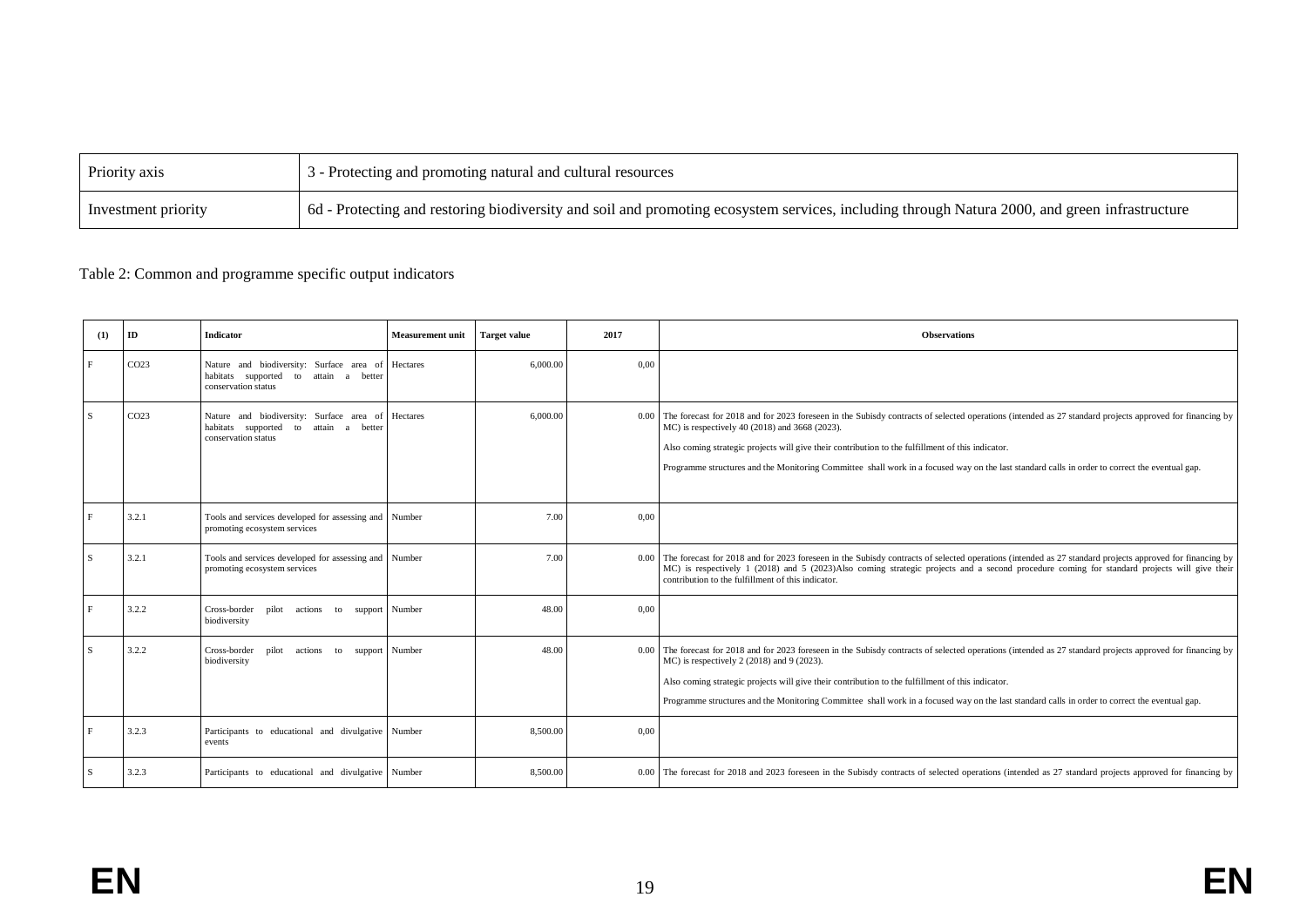| (1) | ID | <b>Indicator</b> | <b>Measurement unit</b> | <b>Target value</b> | 2017 | <b>Observations</b>                                                                                                                            |  |
|-----|----|------------------|-------------------------|---------------------|------|------------------------------------------------------------------------------------------------------------------------------------------------|--|
|     |    | events           |                         |                     |      | MC) is respectively 1170 (2018) and 2340 (2023).                                                                                               |  |
|     |    |                  |                         |                     |      | Also coming strategic projects will give their contribution to the fulfillment of this indicator.                                              |  |
|     |    |                  |                         |                     |      | Programme structures and the Monitoring Committee shall work in a focused way on the last standard calls in order to correct the eventual gap. |  |
|     |    |                  |                         |                     |      |                                                                                                                                                |  |

| (1) | ID               | <b>Indicator</b>                                                                                            | 2016 | 2015 | 2014 |
|-----|------------------|-------------------------------------------------------------------------------------------------------------|------|------|------|
| F   | CO <sub>23</sub> | Nature and biodiversity: Surface area of<br>habitats supported to attain<br>a better<br>conservation status | 0.00 | 0.00 | 0,00 |
| S   | CO <sub>23</sub> | Nature and biodiversity: Surface area of<br>habitats supported to attain a better<br>conservation status    | 0.00 | 0.00 | 0,00 |
| F   | 3.2.1            | Tools and services developed for assessing and<br>promoting ecosystem services                              | 0.00 | 0.00 | 0.00 |
| S   | 3.2.1            | Tools and services developed for assessing and<br>promoting ecosystem services                              | 0.00 | 0.00 | 0.00 |
| F   | 3.2.2            | Cross-border<br>actions<br>pilot<br>to<br>support<br>biodiversity                                           | 0.00 | 0.00 | 0.00 |
| S   | 3.2.2            | Cross-border<br>pilot<br>actions<br>to<br>support<br>biodiversity                                           | 0.00 | 0.00 | 0.00 |
| F   | 3.2.3            | Participants to educational and divulgative<br>events                                                       | 0.00 | 0,00 | 0.00 |
| S   | 3.2.3            | Participants to educational and divulgative<br>events                                                       | 0,00 | 0,00 | 0,00 |

(1) S=Cumulative value - outputs to be delivered by selected operations [forecast provided by beneficiaries], F=Cumulative value - outputs delivered by operations [actual achievement]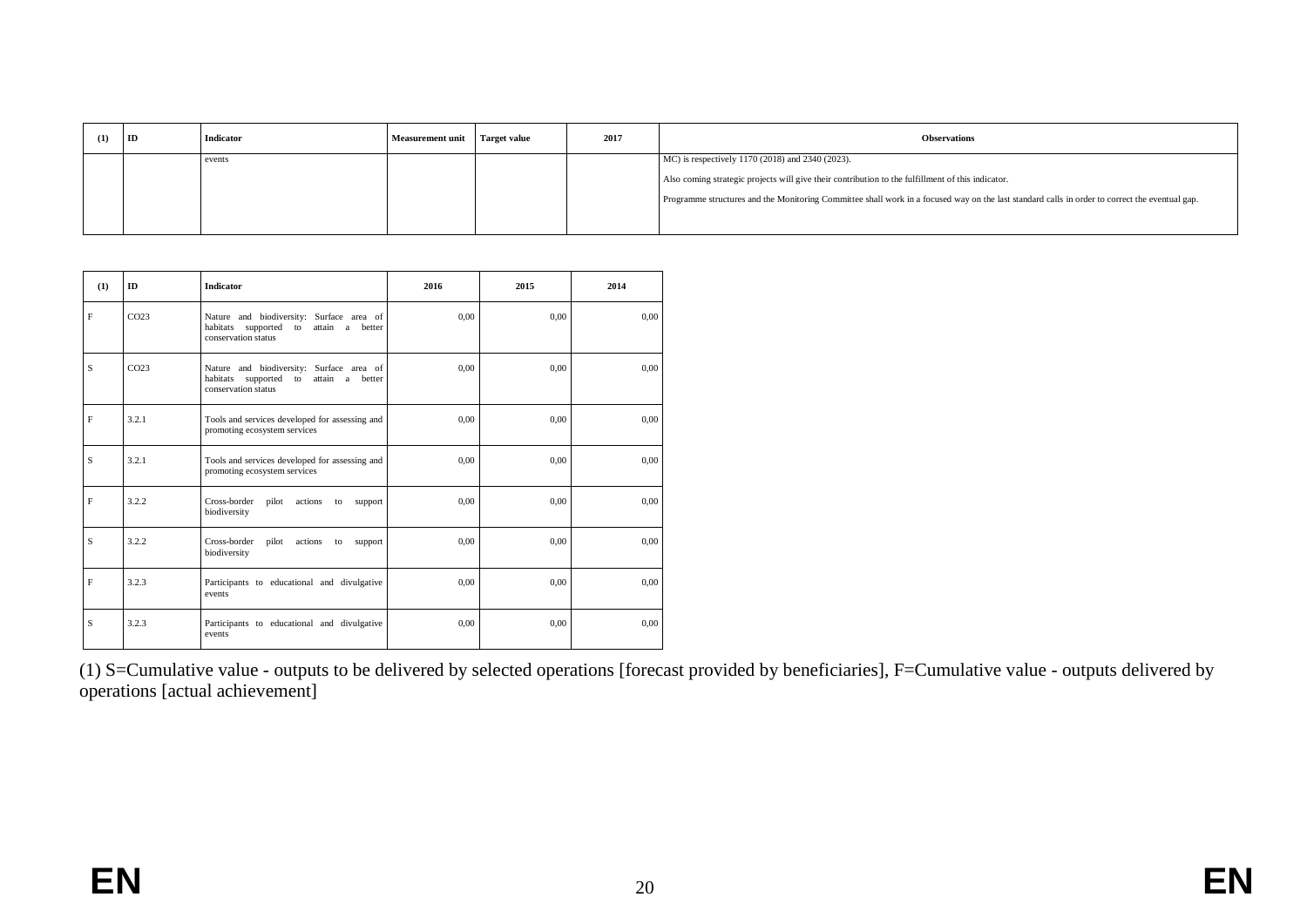| Priority axis       | 3 - Protecting and promoting natural and cultural resources                                                                                   |
|---------------------|-----------------------------------------------------------------------------------------------------------------------------------------------|
| Investment priority | 6d - Protecting and restoring biodiversity and soil and promoting ecosystem services, including through Natura 2000, and green infrastructure |
| Specific objective  | 3.2 - Enhance the integrated management of ecosystems for a sustainable development of the territory                                          |

# Table 1: Result indicators

| ID    | Indicator                                                   | Measurement<br>unit                               | Baseline value | Baseline<br>year | Target value (2023)<br>Total | 2017 Total | 2017 Qualitative | Observations |
|-------|-------------------------------------------------------------|---------------------------------------------------|----------------|------------------|------------------------------|------------|------------------|--------------|
| 3.2.A | of  <br>Level<br>of  <br>preservation<br>status of habitats | of<br><b>Status</b><br>conservation<br>(Habitats) | 1,986.00 2014  |                  | 1,999.00                     | 1,986.00   |                  |              |
| 3.2.B | of  <br>Level<br>of  <br>preservation<br>status of species  | of '<br>Status<br>conservation<br>(Species)       | 1,851.00 2014  |                  | 1,869.00                     | 1,851.00   |                  |              |

| ID    | Indicator                                               | 2016 Total | 2016 Qualitative | 2015 Total | 2015 Qualitative | 2014 Total | 2014 Qualitative |
|-------|---------------------------------------------------------|------------|------------------|------------|------------------|------------|------------------|
| 3.2.A | of<br>Level<br>of<br>preservation<br>status of habitats | .986.00    |                  | 1,986.00   |                  | 1,986.00   |                  |
| 3.2.B | of<br>Level<br>of<br>preservation<br>status of species  | 1,851.00   |                  | 1,851.00   |                  | 1,851.00   |                  |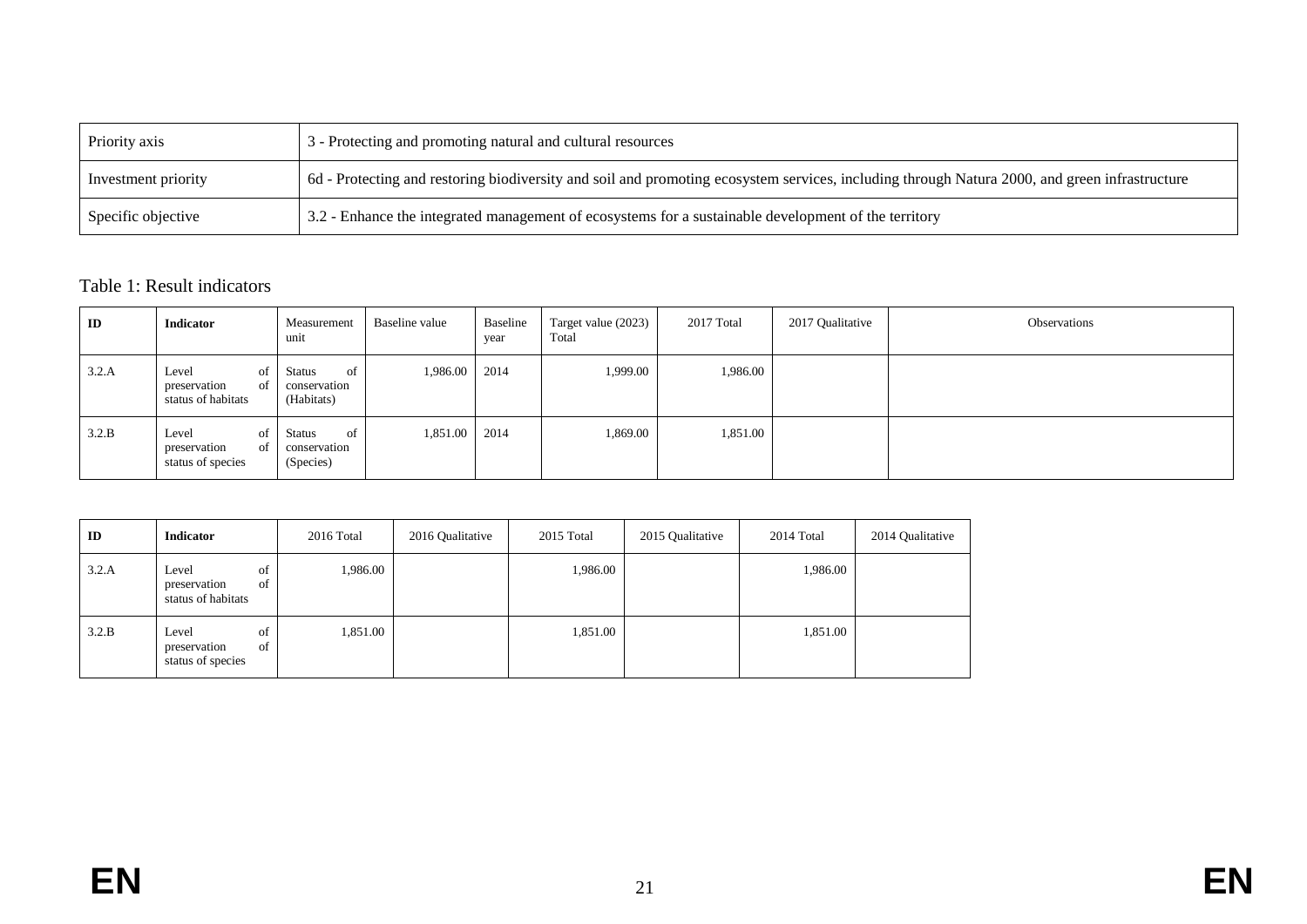| Priority axis       | 3 - Protecting and promoting natural and cultural resources                                                                                                                                 |
|---------------------|---------------------------------------------------------------------------------------------------------------------------------------------------------------------------------------------|
| Investment priority | 6f - Promoting innovative technologies to improve environmental protection and resource efficiency in the waste sector, water sector and with<br>regard to soil, or to reduce air pollution |

#### Table 2: Common and programme specific output indicators

| (1)          | ID               | <b>Indicator</b>                                                                                | <b>Measurement unit</b> | <b>Target value</b> | 2017 | <b>Observations</b>                                                                                                                                                                                                                                                                                                                                                                                                                                                 |
|--------------|------------------|-------------------------------------------------------------------------------------------------|-------------------------|---------------------|------|---------------------------------------------------------------------------------------------------------------------------------------------------------------------------------------------------------------------------------------------------------------------------------------------------------------------------------------------------------------------------------------------------------------------------------------------------------------------|
| E            | CO <sub>20</sub> | Risk prevention and management: Population Persons<br>benefiting from flood protection measures |                         | 1.111.00            | 0,00 |                                                                                                                                                                                                                                                                                                                                                                                                                                                                     |
| <sup>S</sup> | CO <sub>20</sub> | Risk prevention and management: Population Persons<br>benefiting from flood protection measures |                         | 1.111.00            |      | 0,00 None of the selected operations so far (selected operations intended as 27 standard projects approved for financing by MC) foresaw this indicator.<br>Also coming strategic projects will give their contribution to the fulfillment of this indicator.<br>Programme structures and the Monitoring Committee shall work in a focused way on the last standard calls in order to correct the eventual gap.                                                      |
|              | 3.3.1            | Number of innovative green technologies Number<br>tested and implemented                        |                         | 13.00               | 0,00 |                                                                                                                                                                                                                                                                                                                                                                                                                                                                     |
| -S           | 3.3.1            | Number of innovative green technologies Number<br>tested and implemented                        |                         | 13.00               |      | 0.00 The forecast for 2018 and for 2023 foreseen in the Subisdy contracts of selected operations (intended as 27 standard projects approved for financing by<br>$MC$ ) is respectively 0 (2018) and 3 (2023).<br>Also coming strategic projects will give their contribution to the fulfillment of this indicator.<br>Programme structures and the Monitoring Committee shall work in a focused way on the last standard calls in order to correct the eventual gap |
| E            | 3.3.2            | Number of enterprises applying new green Number<br>innovation solutions                         |                         | 7.00                | 0,00 |                                                                                                                                                                                                                                                                                                                                                                                                                                                                     |
| -S           | 3.3.2            | Number of enterprises applying new green Number<br>innovation solutions                         |                         | 7.00                |      | 0.00 The forecast for 2018 and for 2023 foreseen in the Subisdy contracts of selected operations (intended as 27 standard projects approved for financing by<br>MC) is respectively 2 (2018) and 4 (2023).<br>Also coming strategic projects and a second procedure coming for standard projects will give their contribution to the fulfillment of this indicator.                                                                                                 |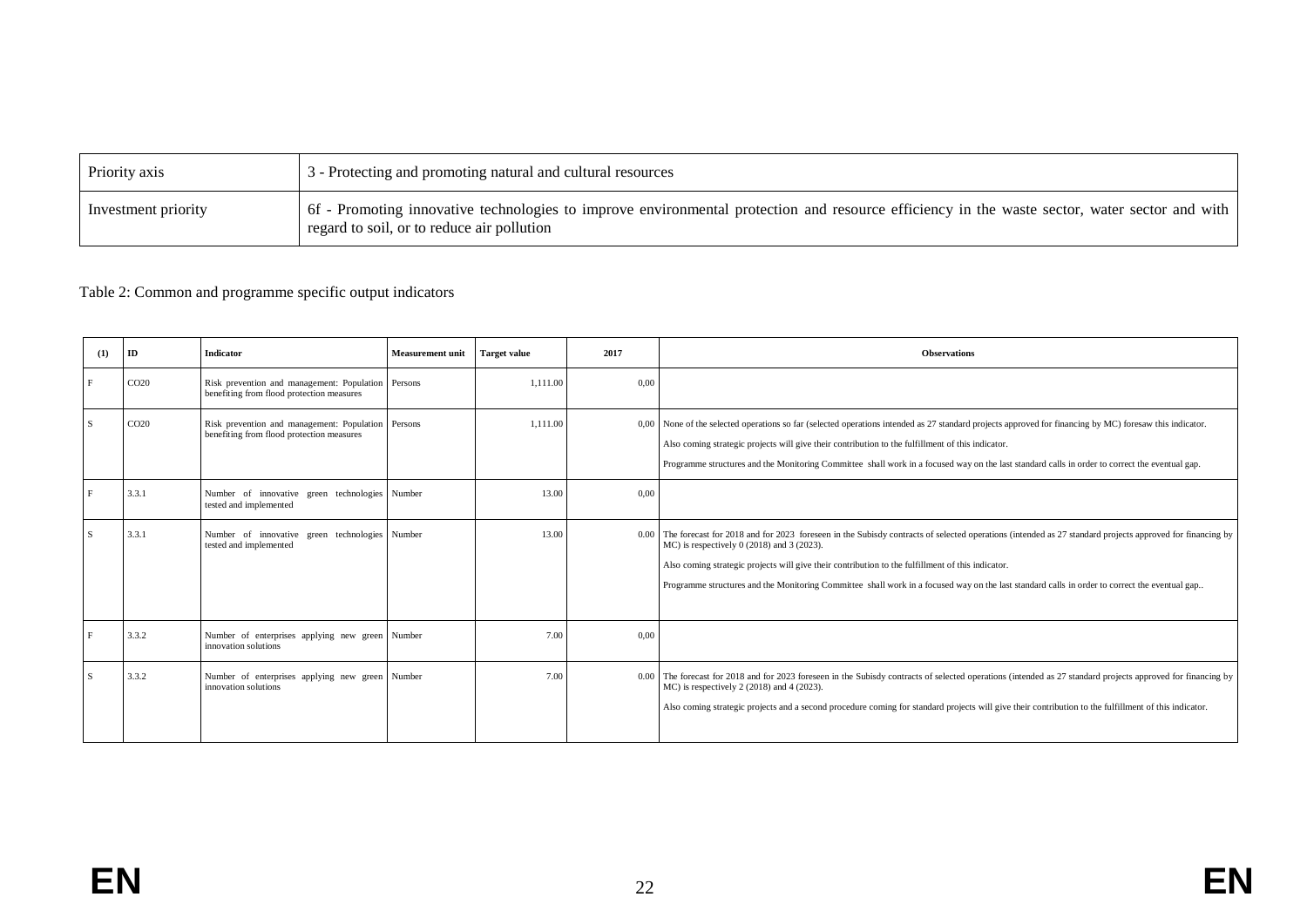| (1) | ID               | <b>Indicator</b>                                                                        | 2016 | 2015     | 2014 |
|-----|------------------|-----------------------------------------------------------------------------------------|------|----------|------|
| F   | CO <sub>20</sub> | Risk prevention and management: Population<br>benefiting from flood protection measures | 0,00 | 0.00     | 0,00 |
| S   | CO <sub>20</sub> | Risk prevention and management: Population<br>benefiting from flood protection measures | 0,00 | 0.00     | 0.00 |
| F   | 3.3.1            | Number of innovative green technologies<br>tested and implemented                       | 0,00 | 0,00     | 0,00 |
| S   | 3.3.1            | Number of innovative green technologies<br>tested and implemented                       | 0,00 | $0.00\,$ | 0,00 |
| F   | 3.3.2            | Number of enterprises applying new green<br>innovation solutions                        | 0,00 | 0,00     | 0,00 |
| S   | 3.3.2            | Number of enterprises applying new green<br>innovation solutions                        | 0,00 | $0.00\,$ | 0,00 |

(1) S=Cumulative value - outputs to be delivered by selected operations [forecast provided by beneficiaries], F=Cumulative value - outputs delivered by operations [actual achievement]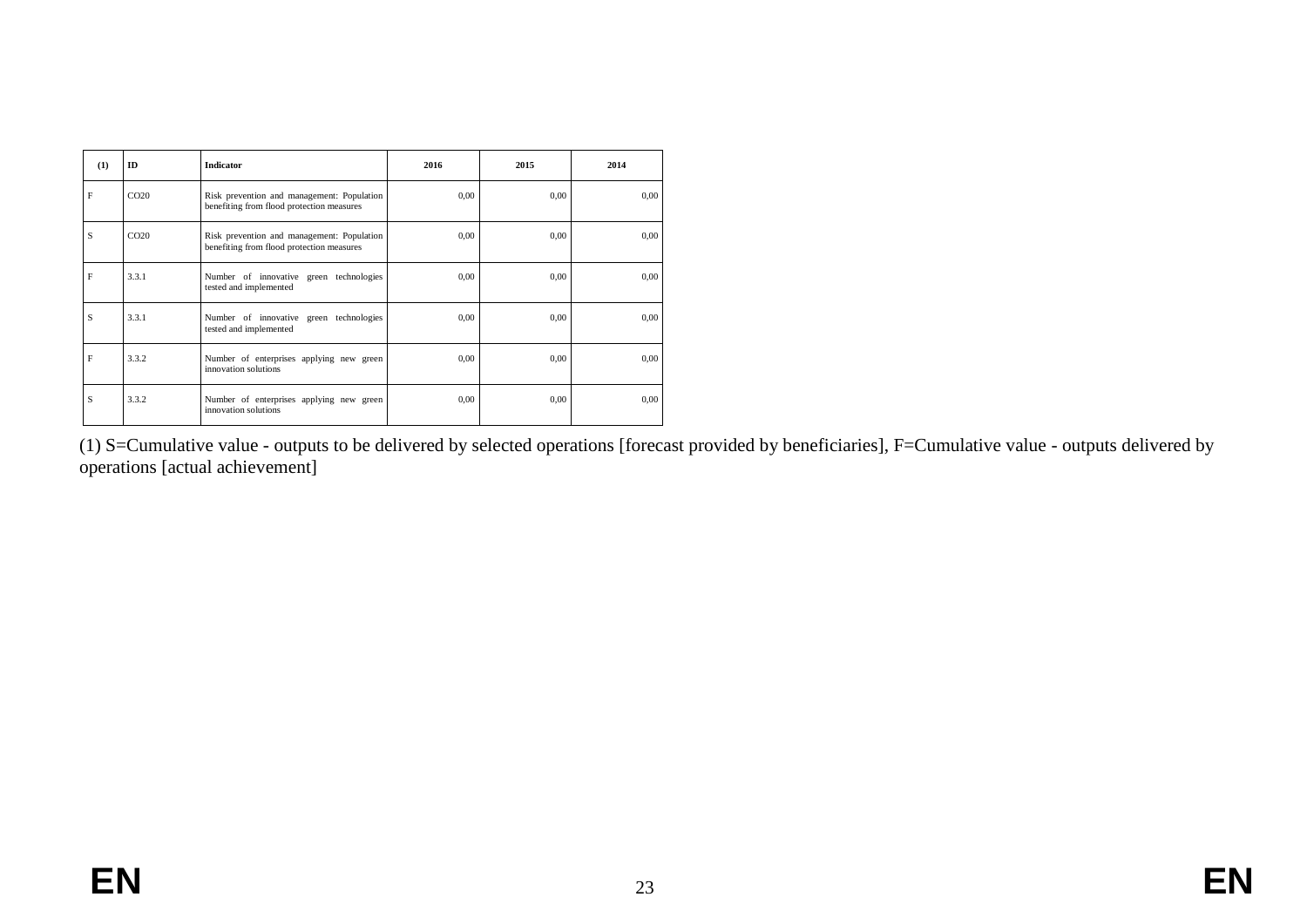| Priority axis       | 3 - Protecting and promoting natural and cultural resources                                                                                                                                 |
|---------------------|---------------------------------------------------------------------------------------------------------------------------------------------------------------------------------------------|
| Investment priority | 6f - Promoting innovative technologies to improve environmental protection and resource efficiency in the waste sector, water sector and with<br>regard to soil, or to reduce air pollution |
| Specific objective  | 3.3 - Development and the testing of innovative environmental friendly technologies for the improvement of waste and water management                                                       |

## Table 1: Result indicators

| ID  | <b>Indicator</b>                                                                         | Measurement<br>unit            | Baseline value | Baseline<br>vear | Target value $(2023)$<br>Total | 2017 Total | 2017 Oualitative | <b>Observations</b>                                                                                                          |
|-----|------------------------------------------------------------------------------------------|--------------------------------|----------------|------------------|--------------------------------|------------|------------------|------------------------------------------------------------------------------------------------------------------------------|
| 3.3 | Level<br>cross-<br>. വ<br>border application of<br>technologies<br>green<br>or processes | Total number<br>of application | 5.76           | 2014             | 6.09                           | 5.76       |                  | See Annex IX to the Cooperation Programme as justification for<br>the choice of the baseline value during programming phase. |

| $_{\rm ID}$ | <b>Indicator</b>                                                                        | 2016 Total | 2016 Qualitative | 2015 Total | 2015 Qualitative | 2014 Total | 2014 Qualitative |
|-------------|-----------------------------------------------------------------------------------------|------------|------------------|------------|------------------|------------|------------------|
| 3.3         | Level<br>cross-<br>of<br>border application of<br>technologies<br>green<br>or processes | 5.76       |                  | 5.76       |                  | 5.76       |                  |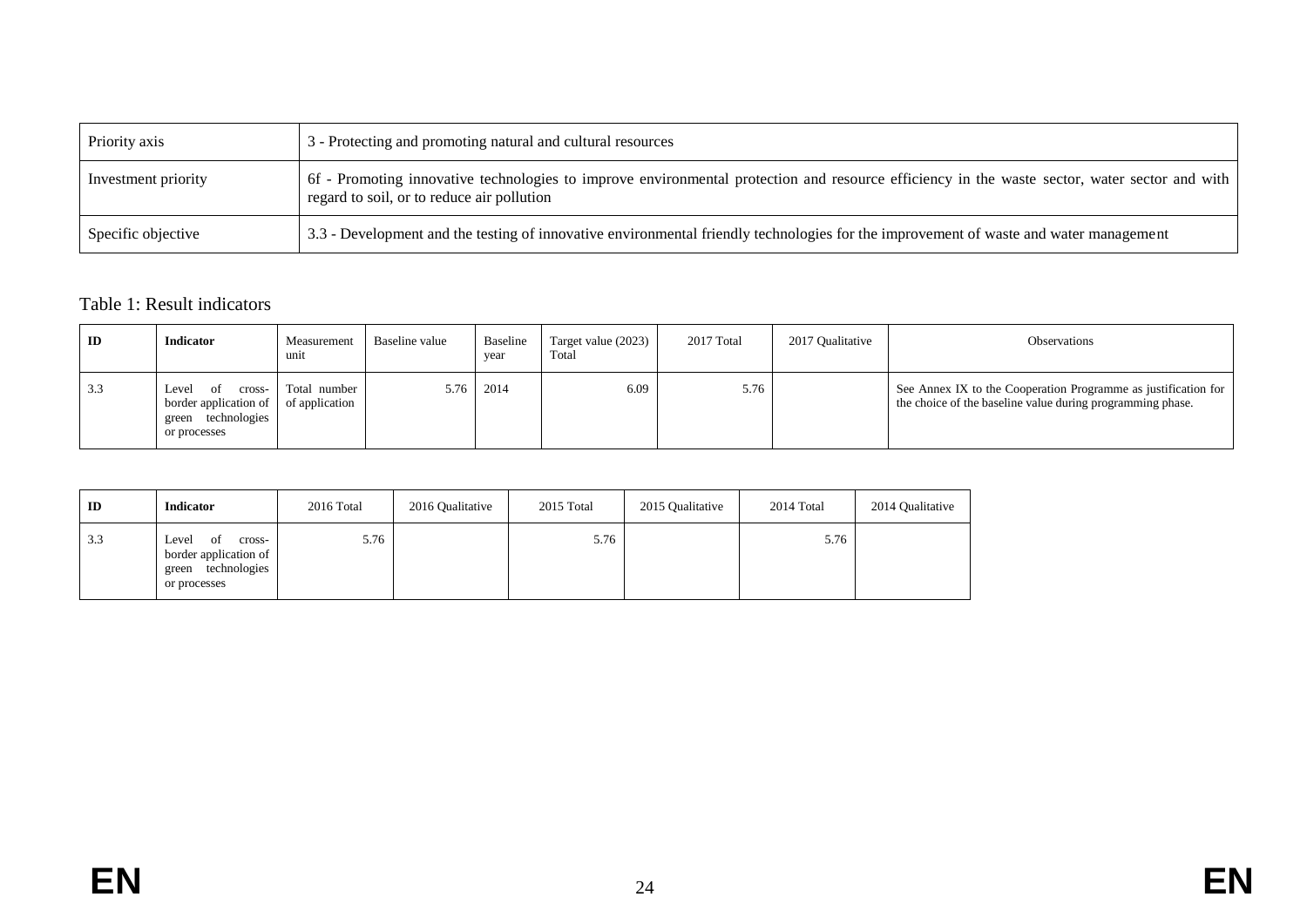| Priority axis       | 4 - Enhancing capacity building and cross-border governance                                                     |
|---------------------|-----------------------------------------------------------------------------------------------------------------|
| Investment priority | 11b - Promoting legal and administrative cooperation and cooperation between citizens and institutions (ETC-CB) |

## Table 2: Common and programme specific output indicators

| (1) | ID    | <b>Indicator</b>                                                                                                                                                                                                                            | <b>Measurement unit</b> | <b>Target value</b> | 2017 | <b>Observations</b>                                                                                                                                                                                                                                                                                 |
|-----|-------|---------------------------------------------------------------------------------------------------------------------------------------------------------------------------------------------------------------------------------------------|-------------------------|---------------------|------|-----------------------------------------------------------------------------------------------------------------------------------------------------------------------------------------------------------------------------------------------------------------------------------------------------|
| F   | 4,1,2 | integration, Number<br>solutions<br>increasing<br>Joint<br>coherence, harmonization of the Programme<br>area governance (shared politics, legislative<br>frameworks or regulations, joint strategic<br>documents, e-government tools, etc.) |                         | 11.00               | 0.00 |                                                                                                                                                                                                                                                                                                     |
| S   | 4,1,2 | integration, Number<br>increasing<br>solutions<br>Joint<br>coherence, harmonization of the Programme<br>area governance (shared politics, legislative<br>frameworks or regulations, joint strategic<br>documents, e-government tools, etc.) |                         | 11.00               |      | 0.00 The forecast for 2018 and for 2023 foreseen in the Subisdy contracts of selected operations (intended as 27 standard projects and 2 ITI projects<br>approved for financing by MC) is respectively 11 (2018) and 22 (2023), of which 16 refer to standard projects and 6 refer to ITI projects. |
|     | 4.1,4 | Number of cross-border medical-social teams Number<br>full-formed and operational                                                                                                                                                           |                         | 5.00                | 0,00 |                                                                                                                                                                                                                                                                                                     |
| S   | 4.1,4 | Number of cross-border medical-social teams Number<br>full-formed and operational                                                                                                                                                           |                         | 5.00                |      | 0.00 The forecast for 2018 and for 2023 foreseen in the Subisdy contracts of selected operations (intended as 2 ITI projects approved for financing by MC) is<br>respectively $0(2018)$ and $5(2023)$ .                                                                                             |
| F   | 4.1.1 | Cross-border agreement and protocols signed                                                                                                                                                                                                 | Number                  | 10.00               | 0,00 |                                                                                                                                                                                                                                                                                                     |
| S   | 4.1.1 | Cross-border agreement and protocols signed                                                                                                                                                                                                 | Number                  | 10.00               |      | 0.00 The forecast for 2018 and for 2023 foreseen in the Subisdy contracts of selected operations (intended as 27 standard projects and 2 ITI projects<br>approved for financing by MC) is respectively 0 (2018) and 10 (2023), of which 5 refer to standard projects and 5 refer to ITI projects.   |
| F   | 4.1.3 | Number of beneficiaries participating in joint Number<br>training schemes                                                                                                                                                                   |                         | 400.00              | 0.00 |                                                                                                                                                                                                                                                                                                     |
| S   | 4.1.3 | Number of beneficiaries participating in joint Number<br>training schemes                                                                                                                                                                   |                         | 400.00              | 0.00 | The forecast for 2018 and for 2023 foreseen in the Subisdy contracts of selected operations (intended as 27 standard projects approved for financing by<br>MC) is respectively 429.00 (2018), and 1119 (2023).                                                                                      |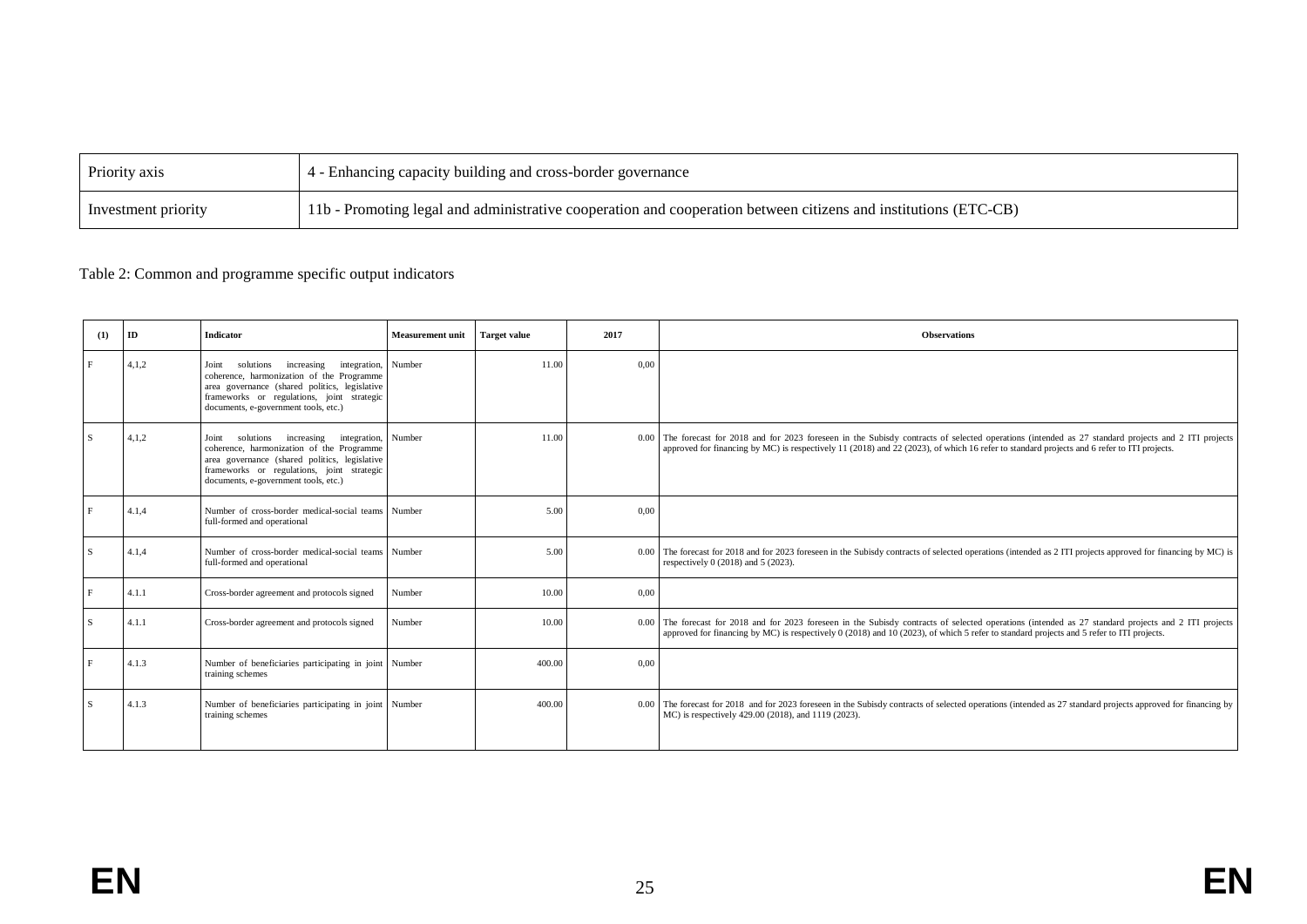| (1)         | <b>ID</b> | <b>Indicator</b>                                                                                                                                                                                                                     | 2016 | 2015 | 2014 |
|-------------|-----------|--------------------------------------------------------------------------------------------------------------------------------------------------------------------------------------------------------------------------------------|------|------|------|
| F           | 4.1.2     | solutions<br>Joint<br>increasing<br>integration,<br>coherence, harmonization of the Programme<br>area governance (shared politics, legislative<br>frameworks or regulations, joint strategic<br>documents, e-government tools, etc.) | 0.00 | 0.00 | 0.00 |
| S           | 4.1.2     | solutions<br>increasing<br>integration,<br>Joint<br>coherence, harmonization of the Programme<br>area governance (shared politics, legislative<br>frameworks or regulations, joint strategic<br>documents, e-government tools, etc.) | 0.00 | 0.00 | 0.00 |
| F           | 4.1.4     | Number of cross-border medical-social teams<br>full-formed and operational                                                                                                                                                           | 0.00 | 0.00 | 0.00 |
| S           | 4.1.4     | Number of cross-border medical-social teams<br>full-formed and operational                                                                                                                                                           | 0.00 | 0.00 | 0.00 |
| $\mathbf F$ | 4.1.1     | Cross-border agreement and protocols signed                                                                                                                                                                                          | 0.00 | 0.00 | 0,00 |
| S           | 4.1.1     | Cross-border agreement and protocols signed                                                                                                                                                                                          | 0.00 | 0.00 | 0.00 |
| F           | 4.1.3     | Number of beneficiaries participating in joint<br>training schemes                                                                                                                                                                   | 0.00 | 0.00 | 0.00 |
| S           | 4.1.3     | Number of beneficiaries participating in joint<br>training schemes                                                                                                                                                                   | 0.00 | 0.00 | 0.00 |

(1) S=Cumulative value - outputs to be delivered by selected operations [forecast provided by beneficiaries], F=Cumulative value - outputs delivered by operations [actual achievement]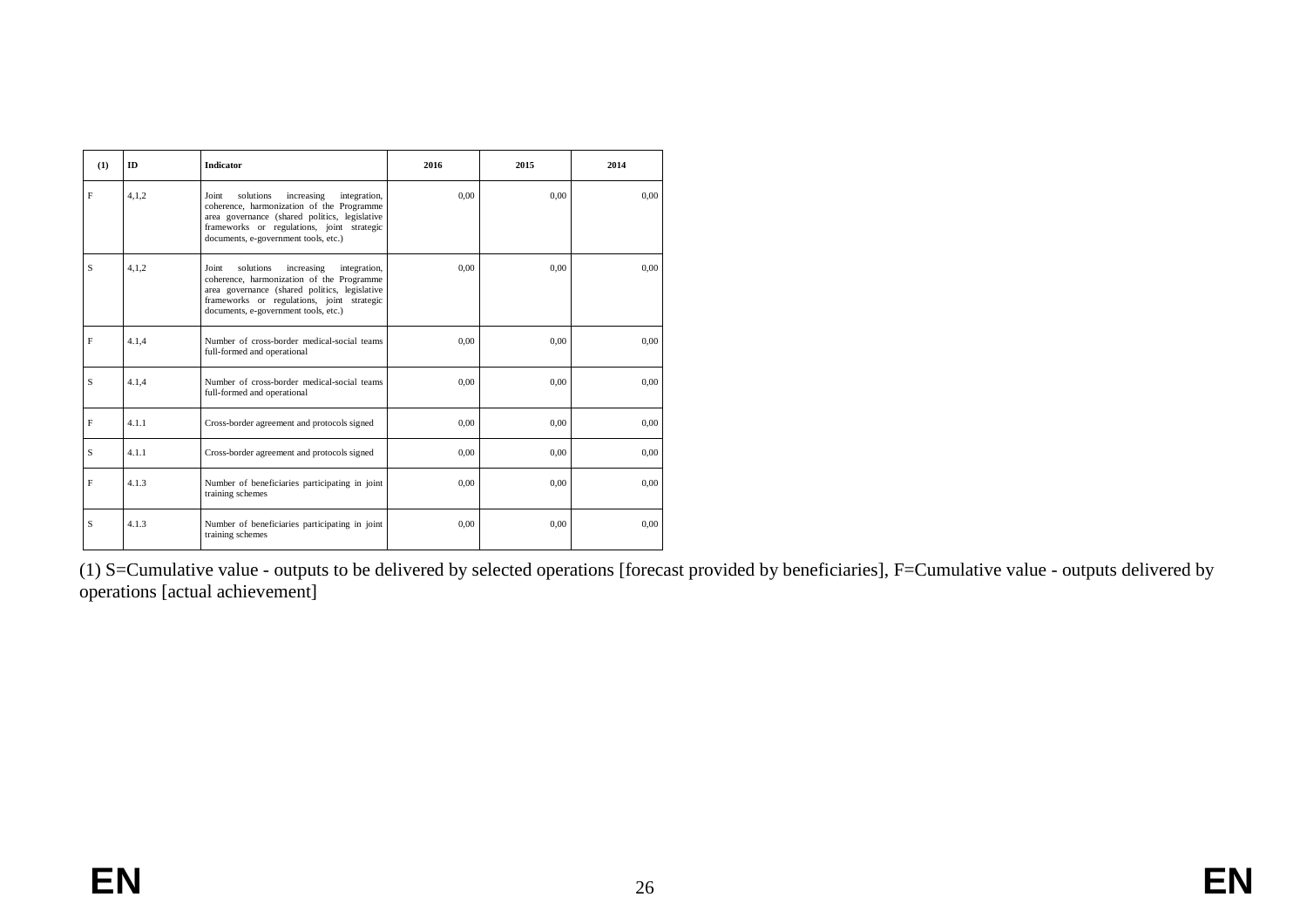| Priority axis       | 4 - Enhancing capacity building and cross-border governance                                                                                                                             |
|---------------------|-----------------------------------------------------------------------------------------------------------------------------------------------------------------------------------------|
| Investment priority | 11b - Promoting legal and administrative cooperation and cooperation between citizens and institutions (ETC-CB)                                                                         |
| Specific objective  | 4.1 - Strengthen the institutional cooperation capacity through mobilizing public authorities and key actors of the Programme area for planning joint<br>solutions to common challenges |

## Table 1: Result indicators

| ID  | <b>Indicator</b>                                                                                                          | Measurement<br>unit | Baseline value | Baseline<br>year | Target value (2023)<br>Total | 2017 Total | 2017 Qualitative | Observations                                                                                                                                       |
|-----|---------------------------------------------------------------------------------------------------------------------------|---------------------|----------------|------------------|------------------------------|------------|------------------|----------------------------------------------------------------------------------------------------------------------------------------------------|
| 4.1 | Capacity of public Scores<br>authorities<br>and<br>stakeholders<br>in<br>cross-border<br>cooperation<br>and<br>governance |                     |                | 0.78 2016        | 0.86                         | 0.78       |                  | The baseline of the result indicator 4.1 was modified (Approval)<br>of modified CP by the EC Decision No. C(2017)6247 of<br>September 14th, 2017). |

| ID  | <b>Indicator</b>                                                                                                   | 2016 Total | 2016 Qualitative | 2015 Total | 2015 Qualitative | 2014 Total | 2014 Qualitative |
|-----|--------------------------------------------------------------------------------------------------------------------|------------|------------------|------------|------------------|------------|------------------|
| 4.1 | Capacity of public<br>authorities<br>and<br>stakeholders<br>in<br>cross-border<br>cooperation<br>and<br>governance | 0.78       |                  |            |                  |            |                  |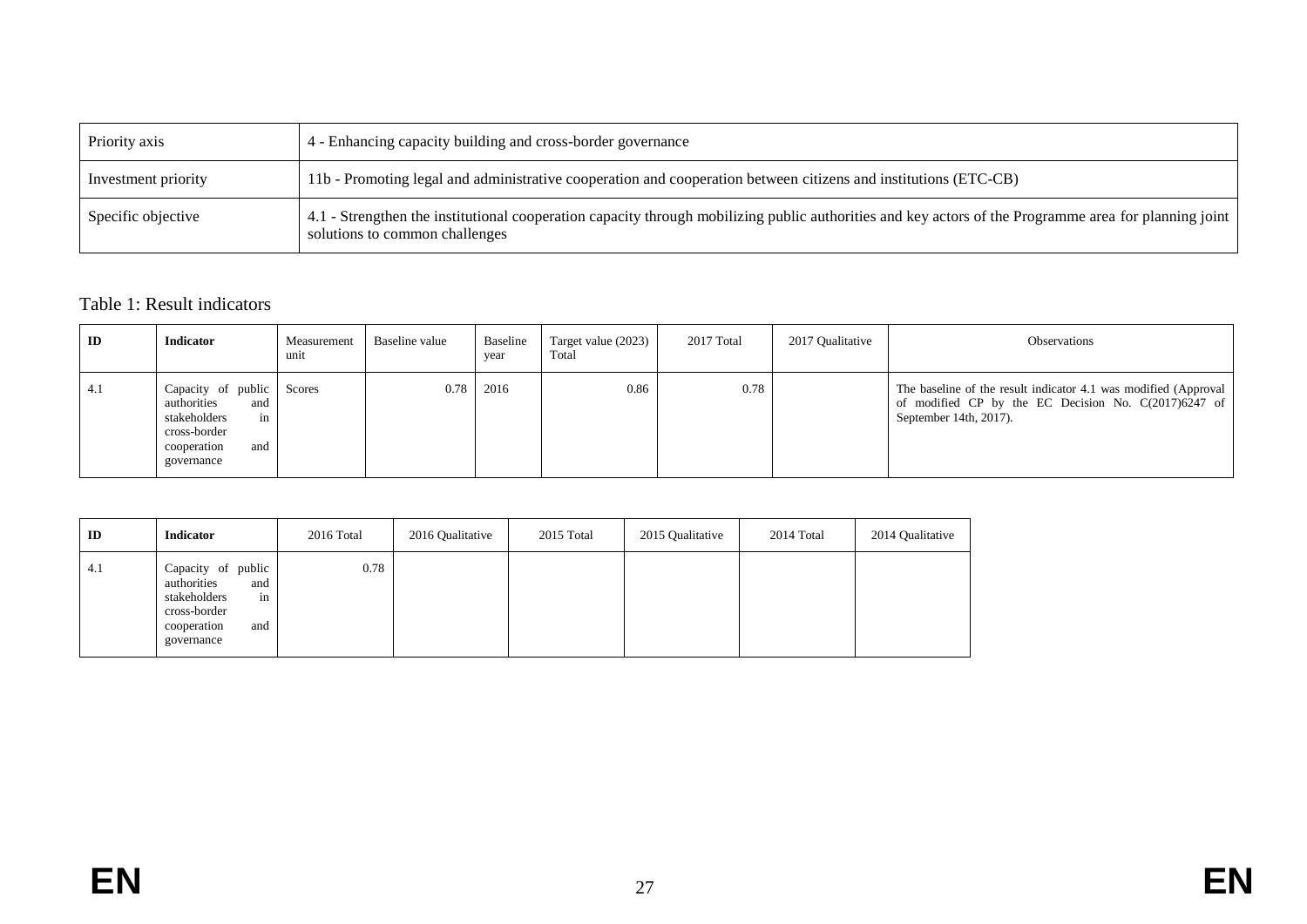# **Priority axes for technical assistance**

Priority axis  $\Big| 5$  - Technical Assistance

## Table 2: Common and programme specific output indicators

| (1) | ID    | <b>Indicator</b>                                                                            | <b>Measurement unit</b> | <b>Target value</b> | 2017 | <b>Observations</b>                                                                                                                                                                                                                                                            |
|-----|-------|---------------------------------------------------------------------------------------------|-------------------------|---------------------|------|--------------------------------------------------------------------------------------------------------------------------------------------------------------------------------------------------------------------------------------------------------------------------------|
|     | 5.1,1 | Number of projects committed and finished                                                   | Number                  | 42.00               | 0.00 |                                                                                                                                                                                                                                                                                |
|     | 5.1,1 | Number of projects committed and finished                                                   | Number                  | 42.00               |      | 0,00 The MC approved for financing 2 ITI projects and 27 standard project (total: 29 approed, financed and committed projects).<br>The output indicator 5.1.1 was modified by the last version of the Cooperation Programme (Decision No. C(2017)6247 of September 14th, 2017) |
|     | 5.1,2 | Number of major publicity events for Number<br>beneficiaries and applicants                 |                         | 6.00                |      | 1.00 The MA joined the EC day initiative by supporting the organisation and participating in the thematic conference in Rome (21.09.17), which is intended<br>as the Programme major event for 2017.                                                                           |
|     | 5.1,2 | Number of major publicity events for Number<br>beneficiaries and applicants                 |                         | 6.00                | 1.00 |                                                                                                                                                                                                                                                                                |
|     | 5.1,3 | Number of employees (FTEs) whose salaries Number<br>are co-financed by technical assistance |                         | 7.00                |      | 10,00 The figure is higher than the target because more personnel has been recruited by Slovene Structures.                                                                                                                                                                    |
|     | 5.1,3 | Number of employees (FTEs) whose salaries Number<br>are co-financed by technical assistance |                         | 7.00                |      | 10.00 The figure is higher than the target because more personnel has been recruited by Slovene Structures                                                                                                                                                                     |

| (1) | ID    | Indicator                                                               | 2016 | 2015 | 2014 |
|-----|-------|-------------------------------------------------------------------------|------|------|------|
| F   | 5.1,1 | Number of projects committed and finished                               | 0,00 | 0,00 | 0,00 |
| l S | 5.1,1 | Number of projects committed and finished                               | 0,00 | 0,00 | 0,00 |
| F   | 5.1,2 | Number of major publicity<br>events for<br>beneficiaries and applicants | 0,00 | 0,00 | 0,00 |
| l S | 5.1,2 | major publicity events for<br>Number<br>of                              | 0,00 | 0,00 | 0,00 |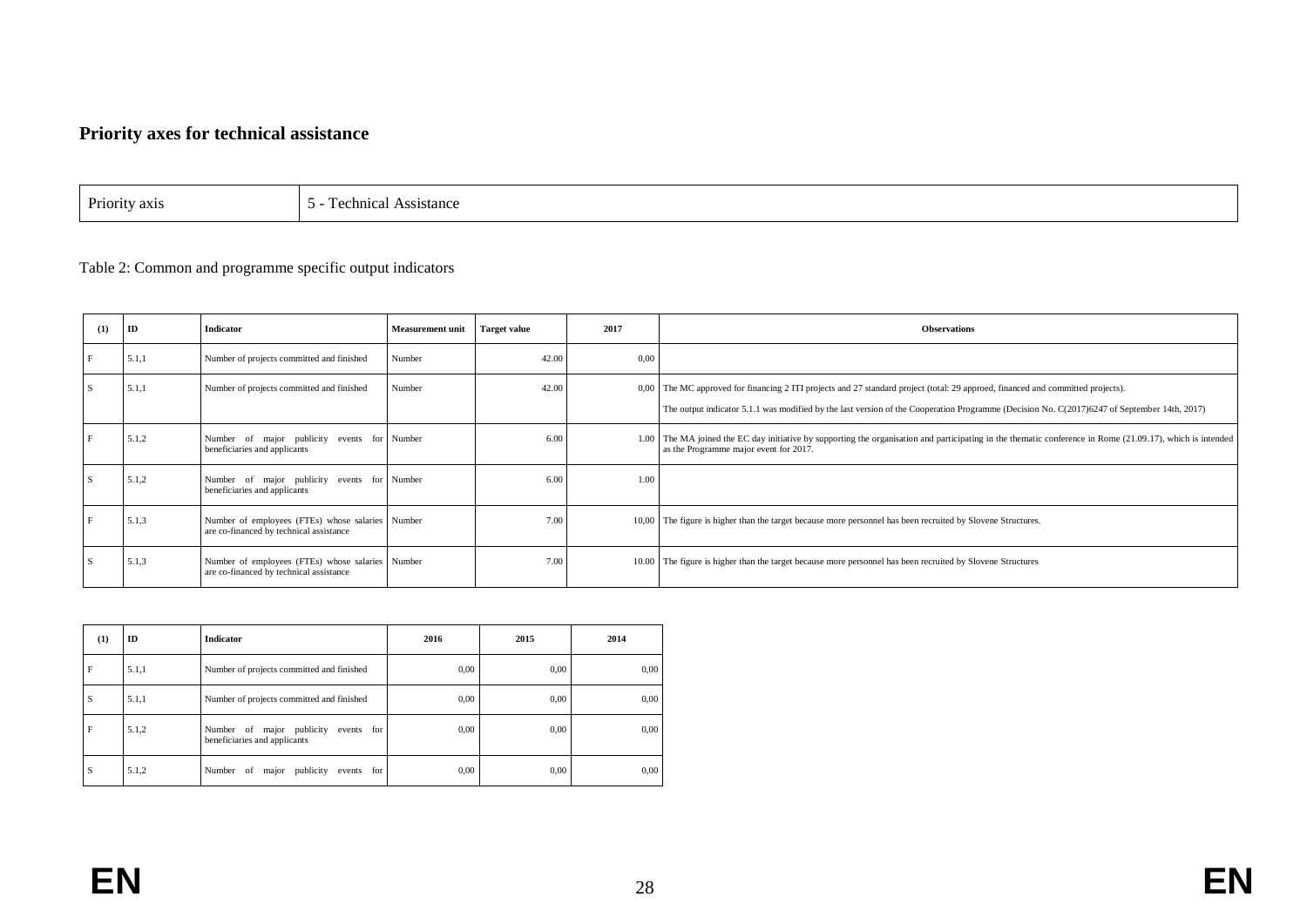| (1) | ID    | <b>Indicator</b>                                                                     | 2016  | 2015 | 2014 |
|-----|-------|--------------------------------------------------------------------------------------|-------|------|------|
|     |       | beneficiaries and applicants                                                         |       |      |      |
|     | 5.1,3 | Number of employees (FTEs) whose salaries<br>are co-financed by technical assistance | 10,00 | 0.00 | 0.00 |
| S   | 5.1,3 | Number of employees (FTEs) whose salaries<br>are co-financed by technical assistance | 10.00 | 0.00 | 0.00 |

(1) S=Cumulative value - outputs to be delivered by selected operations [forecast provided by beneficiaries], F=Cumulative value - outputs delivered by operations [actual achievement]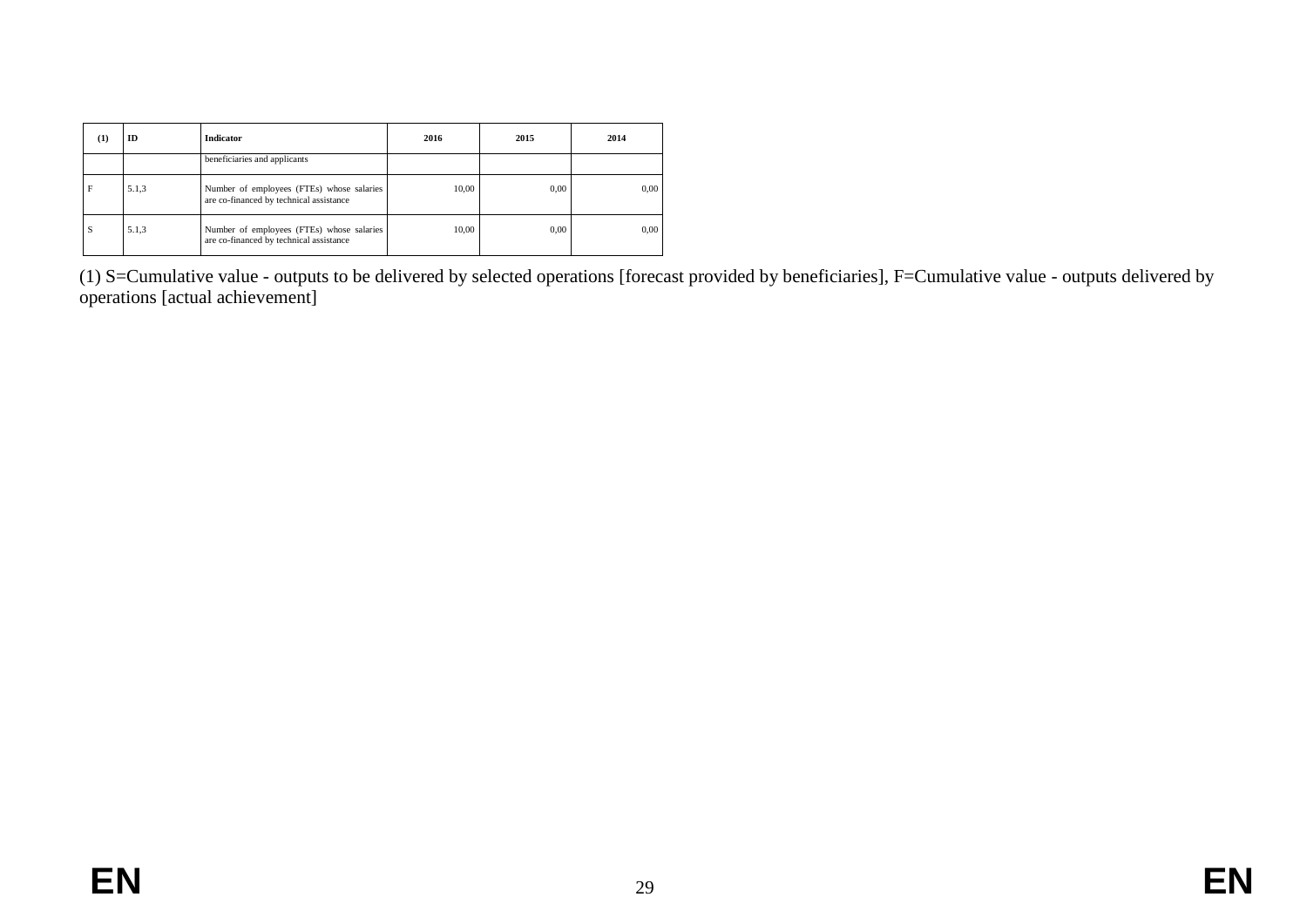# **3.3 Table 3: Information on the milestones and targets defined in the performance framework**

| ID           | Ind<br>type  | ID               | <b>Indicator</b>                                                                                                                             | Measureme<br>nt unit         | Milestone<br>for<br>2018 total | Final<br>Target<br>$(2023)$ Total | 2017 | <b>Observations</b>                                                                                                                                                                                                                                                                                                                                                                                                                                                                                                                                                                         |
|--------------|--------------|------------------|----------------------------------------------------------------------------------------------------------------------------------------------|------------------------------|--------------------------------|-----------------------------------|------|---------------------------------------------------------------------------------------------------------------------------------------------------------------------------------------------------------------------------------------------------------------------------------------------------------------------------------------------------------------------------------------------------------------------------------------------------------------------------------------------------------------------------------------------------------------------------------------------|
|              | F            | F1               | Payment certified and declared to the EC<br>(Priority Axis 1)                                                                                | <b>EUR</b>                   | 2.594.680.41                   | 22,003,752.00                     | 0.00 |                                                                                                                                                                                                                                                                                                                                                                                                                                                                                                                                                                                             |
|              | $\Omega$     | CO <sub>42</sub> | Productive investment: Number of research<br>institutions participating in cross-border,<br>transnational or interregional research projects | organization<br>$\mathbf{s}$ | 5                              | 27                                | 24   | The figure represents the number of research institutions partner of selected<br>operations (intended as 27 standard projects approved for financing by MC)<br>and is the figure adjusted during face-to-face meeting held during summer 2017<br>with the LP before signature of the Subisdy contract.<br>Also coming strategic projects and a second procedure coming for standard<br>projects will give their contribution to the fulfillemnt of this indicator.                                                                                                                          |
| $\mathbf{2}$ | F            | F2               | Payment certified and declared to the EC<br>(Priority Axis 2)                                                                                | <b>EUR</b>                   | 1.356.969.35                   | 13,752,345.00                     | 0.00 |                                                                                                                                                                                                                                                                                                                                                                                                                                                                                                                                                                                             |
| $\mathbf{2}$ | $\mathbf{o}$ | 2.1.1            | Number of implemented actions towards the<br>decrease of<br>annual primary<br>energy<br>consumption in existing public buildings             | number                       | $\overline{4}$                 | 25                                | 0.00 | The forecast for 2018 and for 2023 foreseen by the Subisdy contract of selected<br>operations (intended as 27 standard projects approved for financing by MC) is<br>respectively $0(2018)$ and $6(2023)$ .<br>Also coming strategic projects (to start their implementation within 2018) will<br>give their contribution to the fulfillment of this indicator.<br>Programme structures and the Monitoring Committee shall work in a focused<br>way on the last standard calls in order to correct the eventual gap.                                                                         |
| 3            | F            | F3               | Payment certified and declared to the EC<br>(Priority Axis 3)                                                                                | <b>EUR</b>                   | 3.342.732,47                   | 32,088,805.00                     | 0.00 |                                                                                                                                                                                                                                                                                                                                                                                                                                                                                                                                                                                             |
| 3            | $\mathbf{o}$ | <b>CO09</b>      | Sustainable Tourism: Increase in expected<br>number of visits to supported sites of cultural<br>and natural heritage and attractions         | Visit/year                   | 5000                           | 20,000                            | 0.00 | The forecast for 2018 and for 2023 foreseen by the Subisdy contracts of<br>selected operations (intended as 27 standard projects and 2 ITI projects<br>approved for financing by MC) is respectively 800 (2018, by standard projects<br>only) and 8000 (of which 6000 refer to standard projects and 2000 to ITI<br>projects).<br>Also coming strategic projects will give their contribution to the fulfillment of<br>this indicator.<br>Programme structures and the Monitoring Committee shall work in a focused<br>way on the last standard calls in order to correct the eventual gap. |
| 4            | F            | F4               | Payment certified and declared to the EC<br>(Priority Axis 4)                                                                                | <b>EUR</b>                   | 2.456.351.35                   | 18,336,460.00                     | 0.00 |                                                                                                                                                                                                                                                                                                                                                                                                                                                                                                                                                                                             |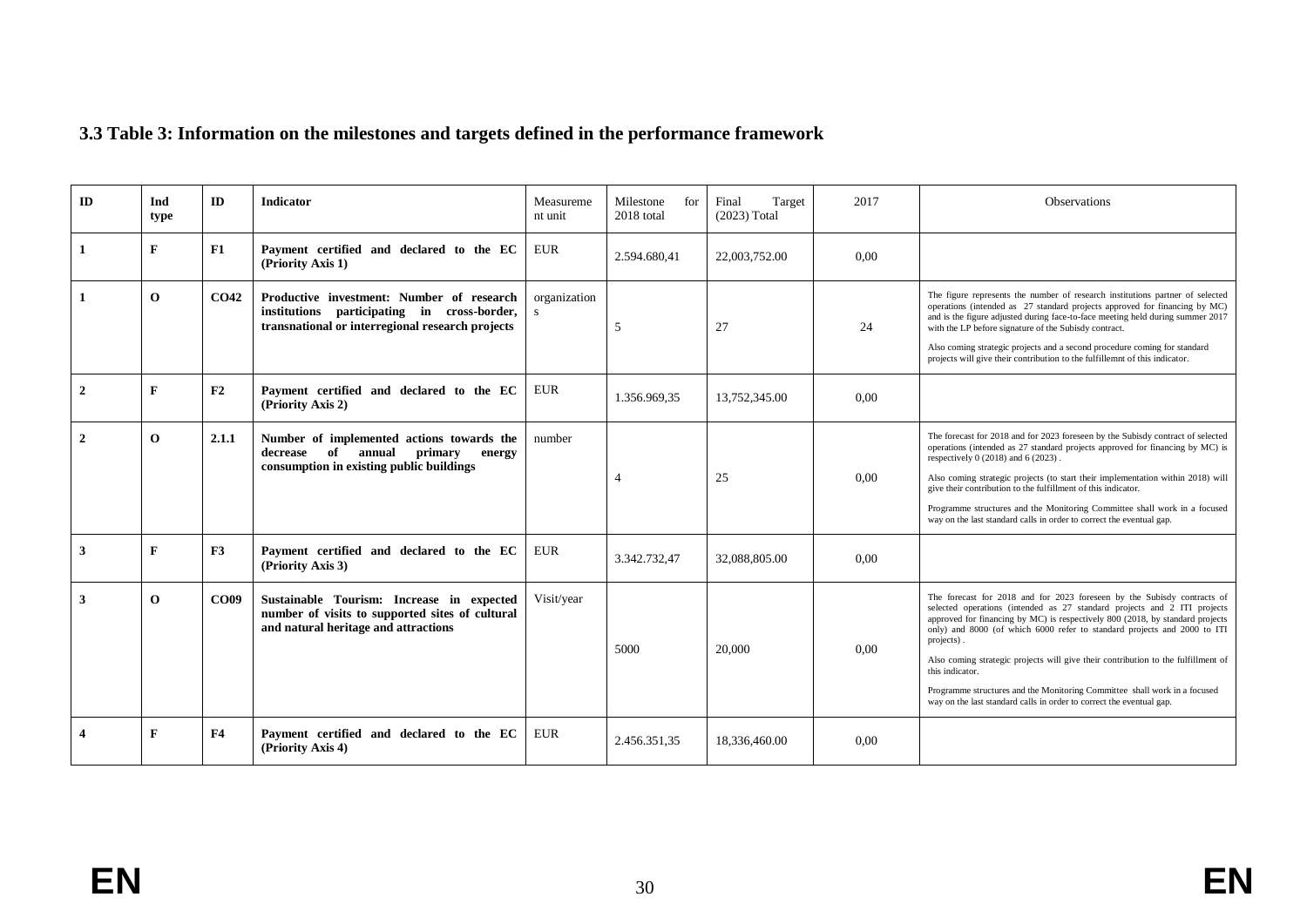| Ind<br>type | ID               | <b>Indicator</b>                                                                                                                                | 2016 | 2015 | 2014 |
|-------------|------------------|-------------------------------------------------------------------------------------------------------------------------------------------------|------|------|------|
| $\mathbf F$ | F1               | Payment certified and declared to<br>the EC (Priority Axis 1)                                                                                   | 0.00 | 0.00 | 0,00 |
| $\Omega$    | CO <sub>42</sub> | Productive investment: Number of<br>research institutions participating<br>in cross-border, transnational or<br>interregional research projects | 0,00 | 0.00 | 0,00 |
| F           | F2               | Payment certified and declared to<br>the EC (Priority Axis 2)                                                                                   | 0,00 | 0,00 | 0,00 |
| $\Omega$    | 2.1.1            | Number of implemented actions<br>towards the decrease of annual<br>primary energy consumption in<br>existing public buildings                   | 0.00 | 0.00 | 0.00 |
| F           | F <sub>3</sub>   | Payment certified and declared to<br>the EC (Priority Axis 3)                                                                                   | 0.00 | 0.00 | 0.00 |
| $\Omega$    | CO <sub>09</sub> | Sustainable Tourism: Increase in<br>expected number of visits to<br>supported sites of cultural and<br>natural heritage and attractions         | 0.00 | 0.00 | 0.00 |
| F           | F <sub>4</sub>   | Payment certified and declared to<br>the EC (Priority Axis 4)                                                                                   | 0.00 | 0.00 | 0,00 |
| $\Omega$    | 4.1.2            | Joint<br>solutions<br>increasing<br>coherence.<br>integration,                                                                                  | 0.00 | 0.00 | 0,00 |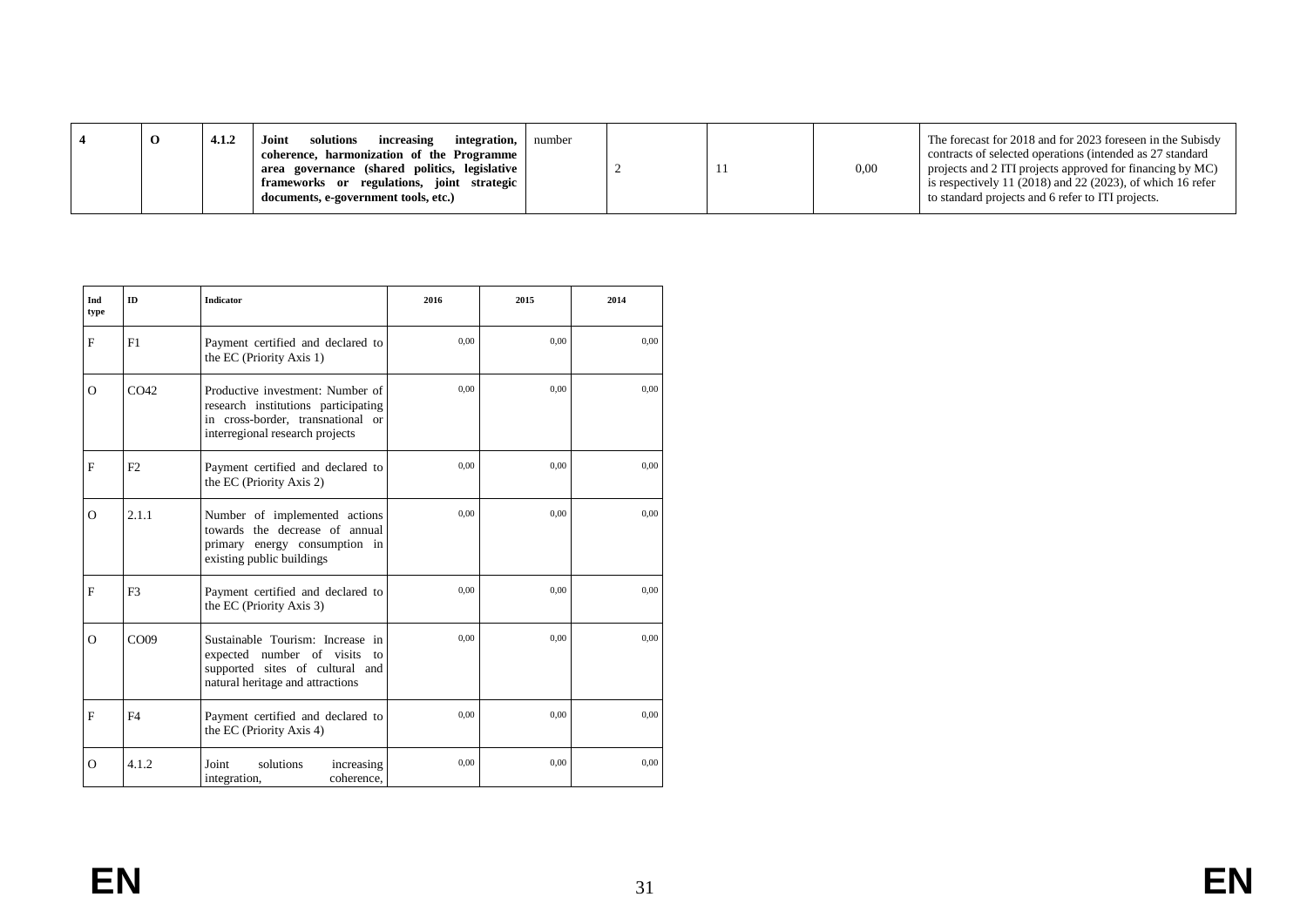| Ind<br>type | ID | <b>Indicator</b>                                                                                                                                                                             | 2016 | 2015 | 2014 |
|-------------|----|----------------------------------------------------------------------------------------------------------------------------------------------------------------------------------------------|------|------|------|
|             |    | harmonization of the Programme<br>area governance (shared politics,<br>legislative frameworks<br><sub>or</sub><br>regulations, joint strategic<br>documents, e-government tools,<br>$etc.$ ) |      |      |      |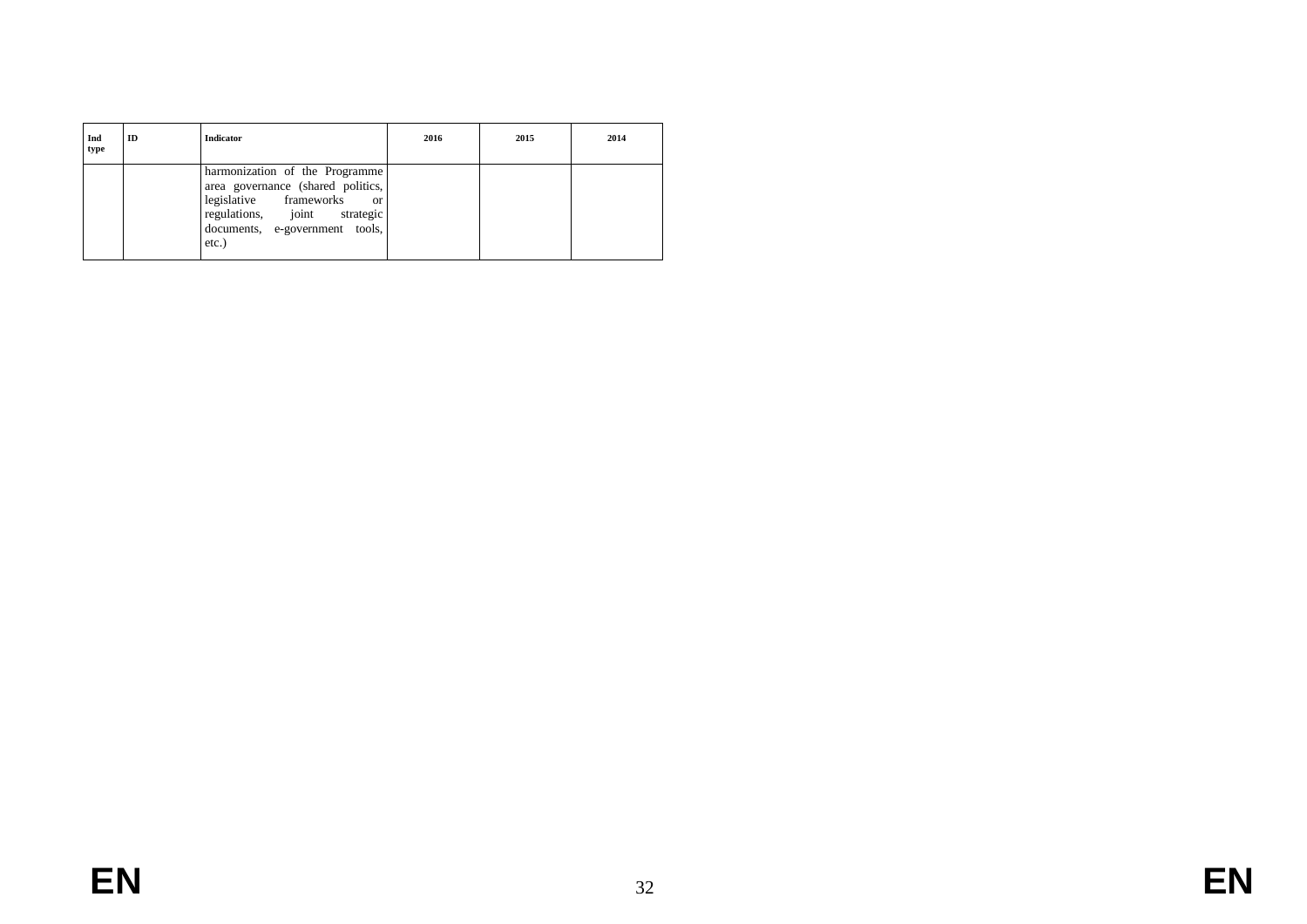# **3.4. Financial data**

#### **Table 4: Financial information at priority axis and programme level**

As set out in Table 1 of Annex II to Commission Implementing Regulation (EU) No 1011/2014 (Model for transmission of financial data) and table 16 of model for cooperation programmes under the European territorial cooperation goal

| <b>Priority</b><br>axis | Fund        | <b>Calculation</b><br>basis | <b>Total funding</b> | Co-financing rate | Total eligible cost<br>of operations<br>selected for support | Proportion of the<br>total allocation<br>covered with<br>selected operations | Public eligible cost<br>operations<br>of<br>selected for support | eligible<br>Total<br>expenditure<br>declared<br>by<br>beneficiaries to the<br>managing authority | Proportion of the<br>allocation<br>total<br>covered by eligible<br>expenditure<br>declared<br>by<br>beneficiaries | <b>Number</b><br>of<br>operations selected |
|-------------------------|-------------|-----------------------------|----------------------|-------------------|--------------------------------------------------------------|------------------------------------------------------------------------------|------------------------------------------------------------------|--------------------------------------------------------------------------------------------------|-------------------------------------------------------------------------------------------------------------------|--------------------------------------------|
|                         | <b>ERDF</b> | Total                       | 22,003,752.00        | 85.00             | 9,755,646.57                                                 | 44.34%                                                                       | 9,257,428.28                                                     | 0.00                                                                                             | $0.00\%$                                                                                                          | 51                                         |
| $\overline{2}$          | <b>ERDF</b> | Total                       | 13,752,345.00        | 85.00             | 6,338,890.95                                                 | 46.09%                                                                       | 6,266,219.55                                                     | 0.00                                                                                             | $0.00\%$                                                                                                          | 28                                         |
| 3                       | <b>ERDF</b> | Total                       | 32,088,805.00        | 85.00             | 13,148,643.44                                                | 40.98%                                                                       | 12,778,922.07                                                    | 0.00                                                                                             | $0.00\%$                                                                                                          | 38                                         |
|                         | <b>ERDF</b> | Total                       | 18,336,460.00        | 85.00             | 11,717,502.79                                                | 63.90%                                                                       | 11,440,310.80                                                    | 0.00                                                                                             | $0.00\%$                                                                                                          | 41                                         |
| 5                       | <b>ERDF</b> | Total                       | 6,406,820.00         | 72.98             | 3,406,820.00                                                 | 53.17%                                                                       | 3,406,820.00                                                     | 365,250.01                                                                                       | 5.70%                                                                                                             |                                            |
| <b>Total</b>            | <b>ERDF</b> |                             | 92,588,182.00        | 84.17             | 44, 367, 503. 75                                             | 47.92%                                                                       | 43,149,700.70                                                    | 365,250.01                                                                                       | $0.39\%$                                                                                                          | 159                                        |
| Grand<br>total          |             |                             | 92,588,182.00        | 84.17             | 44, 367, 503. 75                                             | 47.92%                                                                       | 43,149,700.70                                                    | 365,250.01                                                                                       | $0.39\%$                                                                                                          | 159                                        |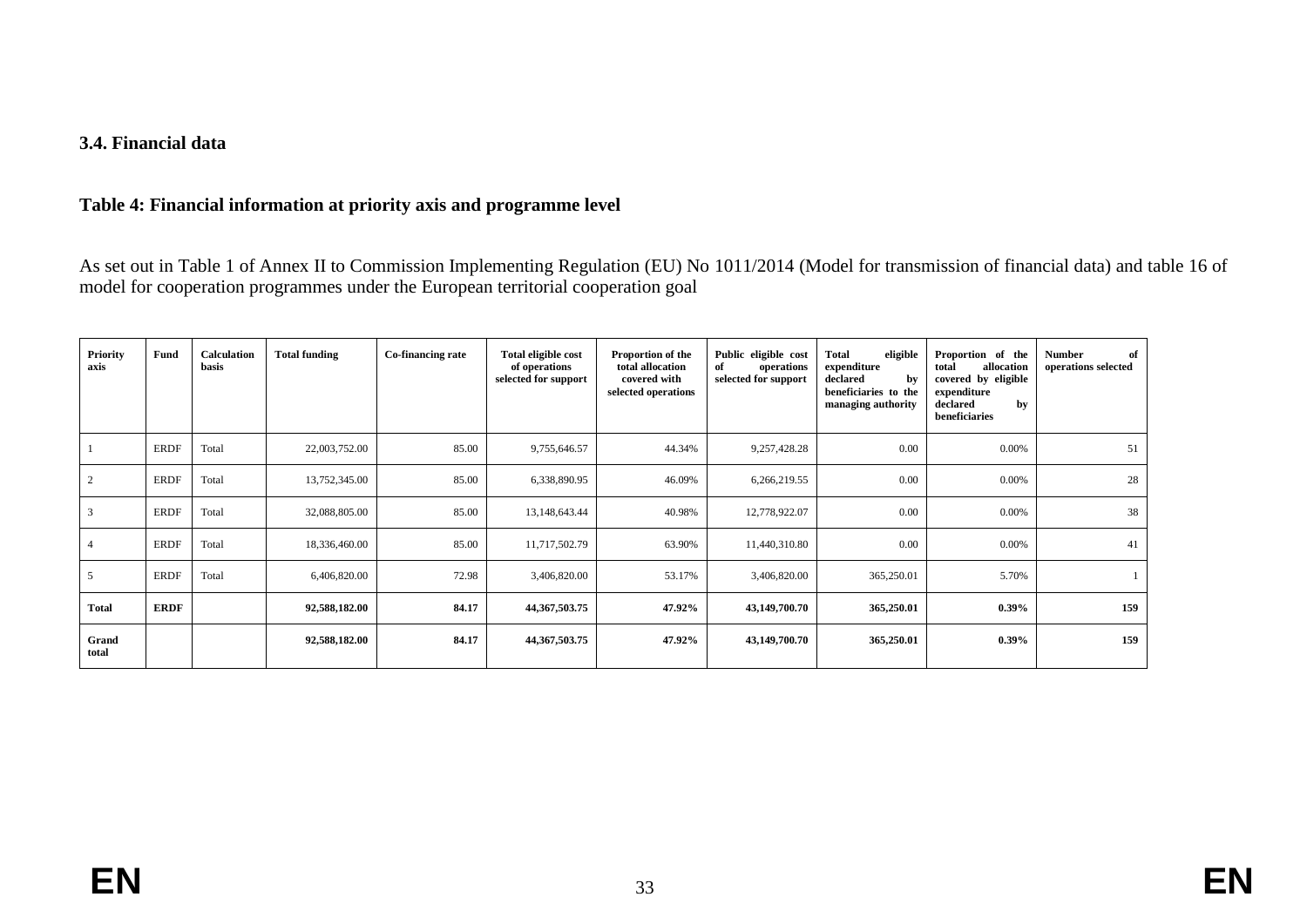**Where applicable, the use of any contribution from third countries participating in the cooperation programme should be provided (for example IPA and ENI, Norway, Switzerland)**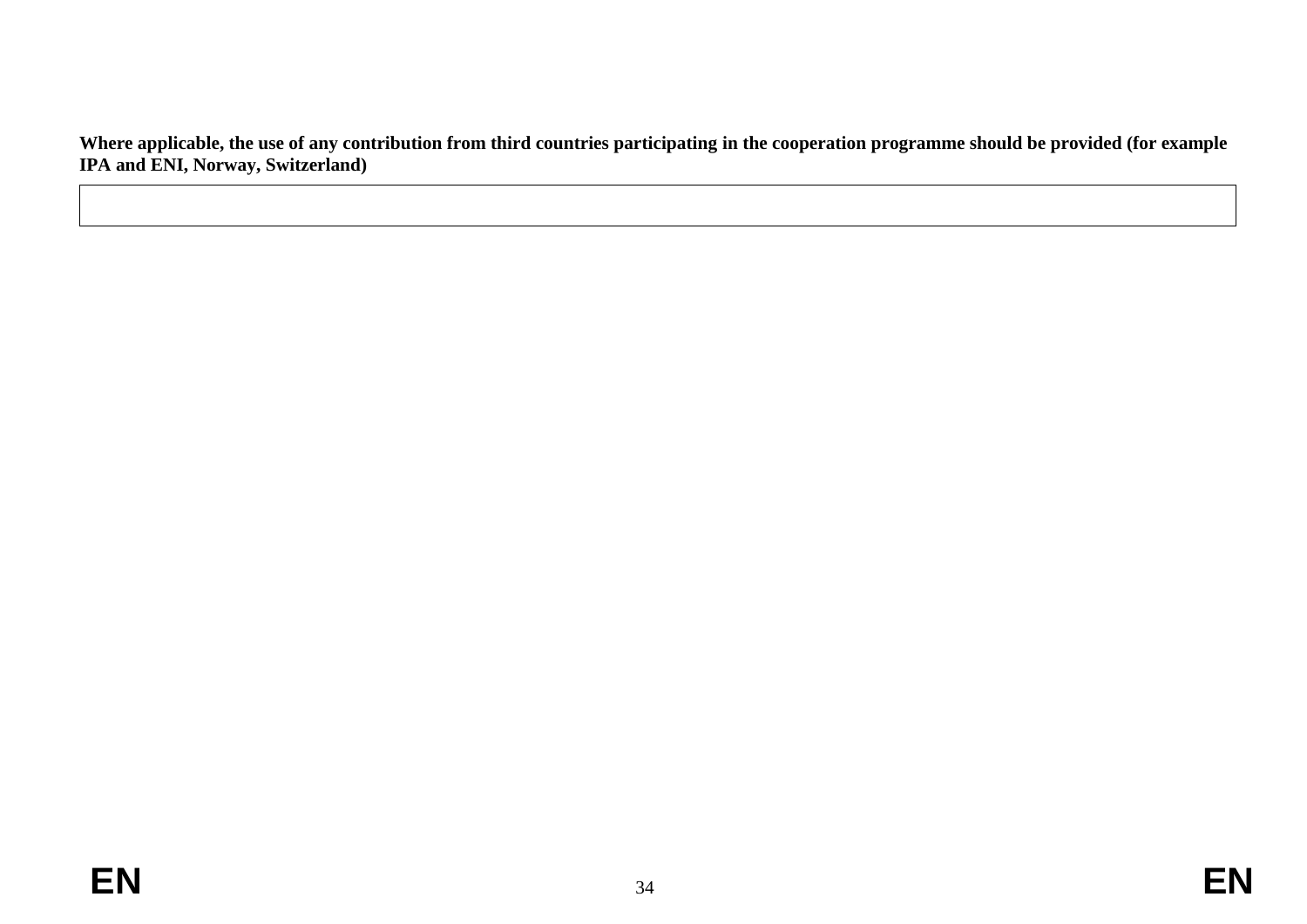# **Table 5: Breakdown of the cumulative financial data by category of intervention**

As set out in Table 2 of Annex II to Commission Implementing Regulation (EU) No 1011/2014 (Model for transmission of financial data) and tables 6-9 of Model for cooperation programmes

| Priority axis | Fund        | Intervention<br>field | Form of finance | <b>Territorial</b><br>dimension | <b>Territorial</b><br>delivery<br>mechanism | <b>Thematic</b><br>objective<br>dimension | <b>ESF</b> secondary<br>theme | Economic<br>dimension | Location<br>dimension | Total eligible cost of<br>operations selected for<br>support | Public eligible cost of<br>operations selected for<br>support | The total eligible<br>expenditure declared<br>by eneficiaries to the<br>managing authority | <b>Number of operations</b><br>selected |
|---------------|-------------|-----------------------|-----------------|---------------------------------|---------------------------------------------|-------------------------------------------|-------------------------------|-----------------------|-----------------------|--------------------------------------------------------------|---------------------------------------------------------------|--------------------------------------------------------------------------------------------|-----------------------------------------|
|               | <b>ERDF</b> | 060                   | 01              | 07                              | 07                                          | 01                                        |                               | 19                    | SI021                 | 292,357.50                                                   | 292,357.50                                                    | 0.00                                                                                       |                                         |
|               | <b>ERDF</b> | 060                   | 01              | 07                              | 07                                          | 01                                        |                               | 20                    | ITH35                 | 107,627.30                                                   | 107,627.30                                                    | 0.00                                                                                       |                                         |
|               | <b>ERDF</b> | 060                   | 01              | 07                              | 07                                          | 01                                        |                               | 20                    | ITH42                 | 294,094.15                                                   | 294,094.15                                                    | 0.00                                                                                       |                                         |
|               | <b>ERDF</b> | 060                   | 01              | 07                              | 07                                          | 01                                        |                               | 24                    | ITH44                 | 872,904.79                                                   | 872,904.79                                                    | 0.00                                                                                       |                                         |
|               | ERDF        | 060                   | 01              | 07                              | 07                                          | 01                                        |                               | 24                    | SI021                 | 598,918.75                                                   | 578,768.13                                                    | 0.00                                                                                       |                                         |
|               | <b>ERDF</b> | 060                   | 01              | 07                              | 07                                          | 01                                        |                               | 24                    | SI024                 | 153,130.00                                                   | 130,160.50                                                    | 0.00                                                                                       |                                         |
|               | ERDF        | 061                   | 01              | 07                              | 07                                          | 01                                        |                               | 07                    | ITH35                 | 167,130.00                                                   | 142,060.50                                                    | 0.00                                                                                       |                                         |
|               | <b>ERDF</b> | 061                   | 01              | 07                              | 07                                          | 01                                        |                               | 19                    | SI021                 | 115,899.54                                                   | 98,514.60                                                     | 0.00                                                                                       |                                         |
|               | ERDF        | 061                   | 01              | 07                              | 07                                          | 01                                        |                               | 24                    | ITH44                 | 493,417.01                                                   | 468,322.39                                                    | 0.00                                                                                       | $\overline{2}$                          |
|               | <b>ERDF</b> | 061                   | 01              | 07                              | 07                                          | 01                                        |                               | 24                    | SI021                 | 467,255.67                                                   | 445,751.09                                                    | 0.00                                                                                       | 2                                       |
|               | <b>ERDF</b> | 062                   | 01              | 07                              | 07                                          | 01                                        |                               | 07                    | ITH42                 | 194,615.00                                                   | 165,422.75                                                    | 0.00                                                                                       |                                         |
|               | <b>ERDF</b> | 062                   | 01              | 07                              | 07                                          | 01                                        |                               | 13                    | ITH44                 | 50,075.00                                                    | 42,563.75                                                     | 0.00                                                                                       |                                         |
|               | <b>ERDF</b> | 062                   | 01              | 07                              | 07                                          | 01                                        |                               | 13                    | SI021                 | 109,865.00                                                   | 93,385.25                                                     | 0.00                                                                                       | 2                                       |
|               | <b>ERDF</b> | 062                   | 01              | 07                              | 07                                          | 01                                        |                               | 19                    | ITH35                 | 408,982.50                                                   | 408,982.50                                                    | 0.00                                                                                       | $\overline{c}$                          |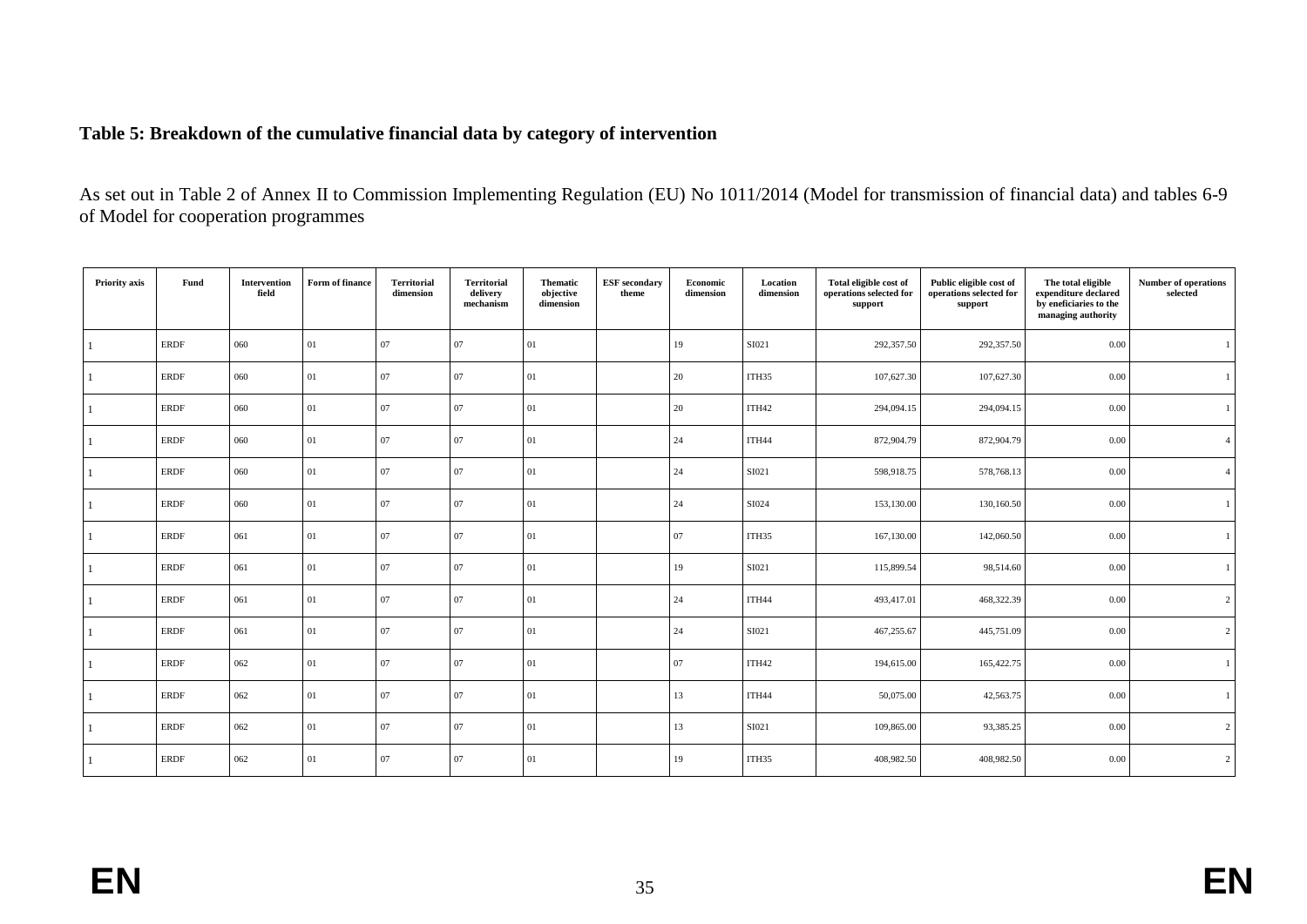| Priority axis  | Fund        | Intervention<br>field | Form of finance | <b>Territorial</b><br>dimension | <b>Territorial</b><br>delivery<br>mechanism | <b>Thematic</b><br>objective<br>dimension | <b>ESF</b> secondary<br>theme | Economic<br>dimension | Location<br>dimension | Total eligible cost of<br>operations selected for<br>support | Public eligible cost of<br>operations selected for<br>support | The total eligible<br>expenditure declared<br>by eneficiaries to the<br>managing authority | <b>Number of operations</b><br>selected |
|----------------|-------------|-----------------------|-----------------|---------------------------------|---------------------------------------------|-------------------------------------------|-------------------------------|-----------------------|-----------------------|--------------------------------------------------------------|---------------------------------------------------------------|--------------------------------------------------------------------------------------------|-----------------------------------------|
| 1              | <b>ERDF</b> | 062                   | 01              | 07                              | 07                                          | 01                                        |                               | 19                    | ITH44                 | 380,140.00                                                   | 380,140.00                                                    | 0.00                                                                                       | $\overline{c}$                          |
|                | <b>ERDF</b> | 062                   | 01              | 07                              | 07                                          | 01                                        |                               | 19                    | SI021                 | 138,650.00                                                   | 138,650.00                                                    | 0.00                                                                                       | $\overline{1}$                          |
|                | <b>ERDF</b> | 062                   | 01              | 07                              | 07                                          | 01                                        |                               | 19                    | SI024                 | 427,222.72                                                   | 427,222.72                                                    | 0.00                                                                                       | $\overline{2}$                          |
| $\mathbf{1}$   | <b>ERDF</b> | 062                   | 01              | $07\,$                          | 07                                          | $01\,$                                    |                               | 20                    | ITH42                 | 262,007.50                                                   | 262,007.50                                                    | 0.00                                                                                       | $\mathbf{1}$                            |
| 1              | <b>ERDF</b> | 062                   | 01              | 07                              | 07                                          | 01                                        |                               | 20                    | SI024                 | 167,400.00                                                   | 167,400.00                                                    | 0.00                                                                                       | $\overline{1}$                          |
| 1              | <b>ERDF</b> | 062                   | 01              | 07                              | 07                                          | 01                                        |                               | 24                    | ITH42                 | 415,295.00                                                   | 415,295.00                                                    | 0.00                                                                                       | 1                                       |
|                | <b>ERDF</b> | 062                   | 01              | $07\,$                          | 07                                          | 01                                        |                               | 24                    | ITH44                 | 632,492.51                                                   | 554,099.13                                                    | 0.00                                                                                       | $\overline{4}$                          |
|                | <b>ERDF</b> | 062                   | 01              | 07                              | 07                                          | 01                                        |                               | 24                    | SI021                 | 1,633,102.28                                                 | 1,511,583.16                                                  | 0.00                                                                                       | $7\phantom{.0}$                         |
|                | <b>ERDF</b> | 062                   | 01              | 07                              | 07                                          | 01                                        |                               | 24                    | SI023                 | 231,975.00                                                   | 197, 178.75                                                   | 0.00                                                                                       | 1                                       |
|                | <b>ERDF</b> | 082                   | 01              | 07                              | 07                                          | 01                                        |                               | 03                    | SI024                 | 60,390.00                                                    | 51,331.50                                                     | 0.00                                                                                       | $\mathbf{1}$                            |
| 1              | <b>ERDF</b> | 082                   | 01              | $07\,$                          | 07                                          | 01                                        |                               | 13                    | ITH44                 | 471,275.00                                                   | 438,126.50                                                    | 0.00                                                                                       | $\overline{c}$                          |
|                | <b>ERDF</b> | 082                   | 01              | 07                              | 07                                          | 01                                        |                               | 19                    | SI024                 | 250,877.50                                                   | 250,877.50                                                    | 0.00                                                                                       | 1                                       |
|                | <b>ERDF</b> | 082                   | 01              | 07                              | 07                                          | 01                                        |                               | 24                    | ITH43                 | 61,746.00                                                    | 52,484.10                                                     | 0.00                                                                                       | $\mathbf{1}$                            |
|                | <b>ERDF</b> | 082                   | 01              | $07\,$                          | 07                                          | 01                                        |                               | 24                    | ITH44                 | 118,910.00                                                   | 118,910.00                                                    | 0.00                                                                                       | $\overline{1}$                          |
|                | <b>ERDF</b> | 082                   | 01              | 07                              | 07                                          | 01                                        |                               | 24                    | SI024                 | 177,890.85                                                   | 151,207.22                                                    | 0.00                                                                                       | $\overline{1}$                          |
| $\overline{2}$ | <b>ERDF</b> | 013                   | 01              | 07                              | 07                                          | 04                                        |                               | 10                    | SI023                 | 128,500.00                                                   | 128,500.00                                                    | 0.00                                                                                       | $\mathbf{1}$                            |
| $\overline{c}$ | <b>ERDF</b> | 013                   | 01              | 07                              | 07                                          | 04                                        |                               | 18                    | ITH35                 | 243,800.00                                                   | 243,800.00                                                    | 0.00                                                                                       | $\mathbf{1}$                            |
| $\overline{2}$ | <b>ERDF</b> | 013                   | 01              | $07\,$                          | 07                                          | 04                                        |                               | 18                    | ITH43                 | 397,542.92                                                   | 397,542.92                                                    | 0.00                                                                                       | $\overline{2}$                          |
| $\overline{2}$ | <b>ERDF</b> | 013                   | 01              | 07                              | 07                                          | 04                                        |                               | 18                    | SI023                 | 450,000.00                                                   | 450,000.00                                                    | 0.00                                                                                       | $\overline{c}$                          |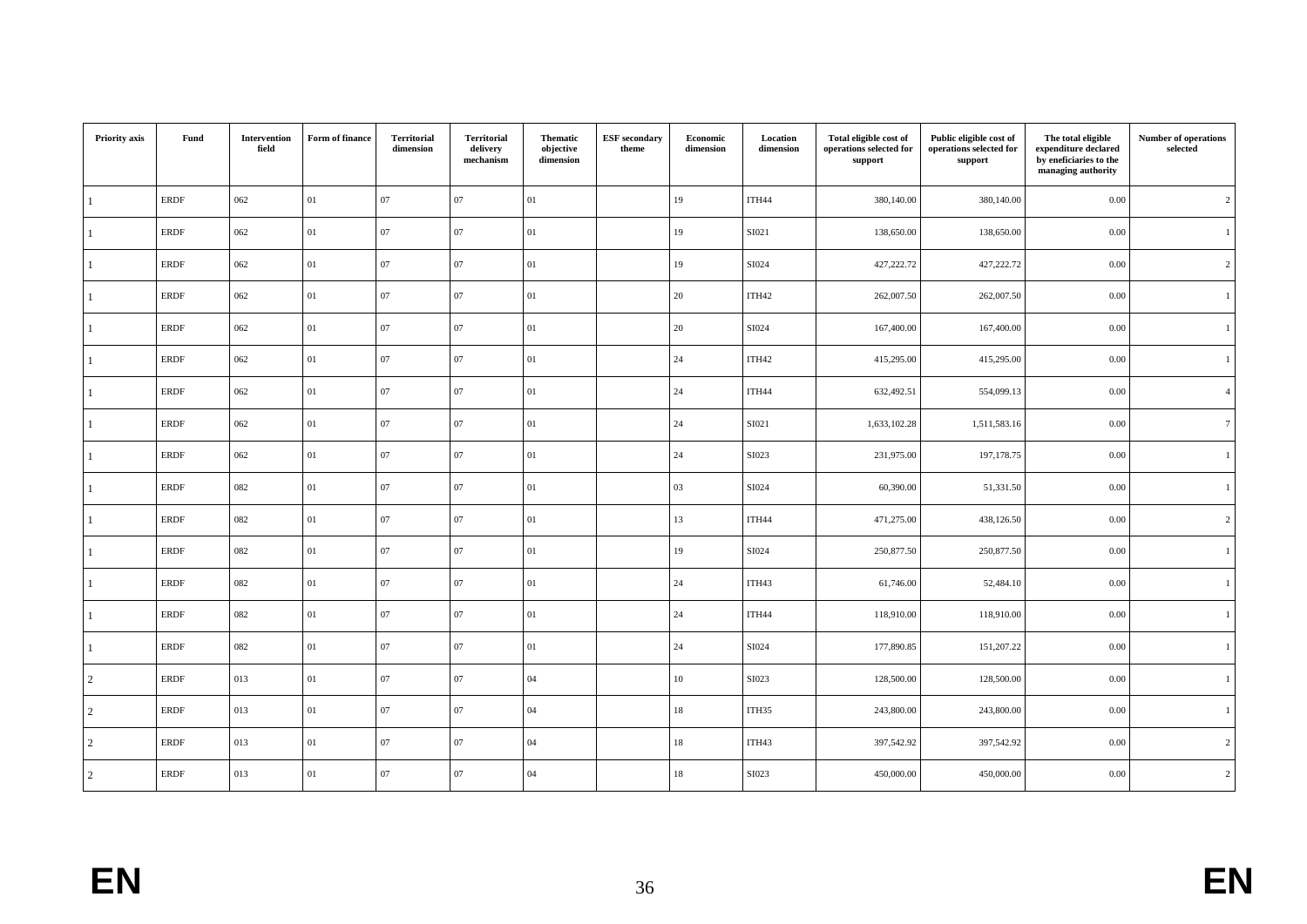| Priority axis  | Fund        | Intervention<br>field | Form of finance | <b>Territorial</b><br>dimension | <b>Territorial</b><br>delivery<br>mechanism | <b>Thematic</b><br>objective<br>dimension | <b>ESF</b> secondary<br>theme | Economic<br>dimension | Location<br>dimension | Total eligible cost of<br>operations selected for<br>support | Public eligible cost of<br>operations selected for<br>support | The total eligible<br>expenditure declared<br>by eneficiaries to the<br>managing authority | <b>Number of operations</b><br>selected |
|----------------|-------------|-----------------------|-----------------|---------------------------------|---------------------------------------------|-------------------------------------------|-------------------------------|-----------------------|-----------------------|--------------------------------------------------------------|---------------------------------------------------------------|--------------------------------------------------------------------------------------------|-----------------------------------------|
| $\overline{2}$ | <b>ERDF</b> | 013                   | 01              | 07                              | 07                                          | 04                                        |                               | 18                    | SI024                 | 362,000.00                                                   | 362,000.00                                                    | 0.00                                                                                       | $\overline{1}$                          |
| $\overline{2}$ | <b>ERDF</b> | 013                   | 01              | 07                              | 07                                          | 04                                        |                               | 24                    | ITH44                 | 873,801.00                                                   | 822,035.85                                                    | 0.00                                                                                       | $\overline{3}$                          |
| $\overline{2}$ | <b>ERDF</b> | 013                   | 01              | 07                              | 07                                          | 04                                        |                               | 24                    | SI023                 | 202,680.00                                                   | 202,680.00                                                    | 0.00                                                                                       | $\mathbf{1}$                            |
| $\overline{2}$ | <b>ERDF</b> | 044                   | 01              | $07\,$                          | 07                                          | 04                                        |                               | 15                    | SI024                 | 150,380.75                                                   | 150,380.75                                                    | 0.00                                                                                       | $\mathbf{1}$                            |
| $\overline{2}$ | <b>ERDF</b> | 044                   | 01              | 07                              | 07                                          | 04                                        |                               | 18                    | ITH35                 | 208,225.00                                                   | 208,225.00                                                    | 0.00                                                                                       | $\overline{1}$                          |
| $\overline{2}$ | <b>ERDF</b> | 044                   | 01              | $07\,$                          | 07                                          | 04                                        |                               | 18                    | ITH41                 | 200,000.00                                                   | 200,000.00                                                    | 0.00                                                                                       | 1                                       |
| $\overline{c}$ | <b>ERDF</b> | 044                   | 01              | $07\,$                          | 07                                          | 04                                        |                               | 18                    | ITH42                 | 228,850.00                                                   | 228,850.00                                                    | 0.00                                                                                       | $\mathbf{1}$                            |
| $\overline{2}$ | <b>ERDF</b> | 044                   | 01              | 07                              | 07                                          | 04                                        |                               | 18                    | ITH44                 | 82,510.00                                                    | 82,510.00                                                     | 0.00                                                                                       | <sup>1</sup>                            |
| $\overline{2}$ | <b>ERDF</b> | 044                   | 01              | 07                              | 07                                          | 04                                        |                               | 18                    | SI024                 | 542,085.00                                                   | 542,085.00                                                    | 0.00                                                                                       | $\overline{c}$                          |
| $\overline{2}$ | <b>ERDF</b> | 044                   | 01              | 07                              | 07                                          | 04                                        |                               | 19                    | ITH44                 | 450,773.58                                                   | 450,773.58                                                    | 0.00                                                                                       | $\mathbf{1}$                            |
| $\overline{2}$ | <b>ERDF</b> | 044                   | 01              | $07\,$                          | 07                                          | 04                                        |                               | 19                    | SI021                 | 246,975.00                                                   | 246,975.00                                                    | 0.00                                                                                       | $\mathbf{1}$                            |
| $\overline{c}$ | <b>ERDF</b> | 044                   | 01              | 07                              | 07                                          | 04                                        |                               | 21                    | ITH43                 | 139,375.00                                                   | 118,468.75                                                    | 0.00                                                                                       | $\overline{1}$                          |
| $\overline{2}$ | <b>ERDF</b> | 044                   | 01              | 07                              | 07                                          | 04                                        |                               | 24                    | SI021                 | 227,300.00                                                   | 227,300.00                                                    | 0.00                                                                                       | 1                                       |
| $\overline{2}$ | <b>ERDF</b> | 044                   | 01              | $07\,$                          | 07                                          | 04                                        |                               | 24                    | SI023                 | 199,575.00                                                   | 199,575.00                                                    | 0.00                                                                                       | $\overline{1}$                          |
| $\overline{2}$ | <b>ERDF</b> | 090                   | 01              | 07                              | 07                                          | 04                                        |                               | 18                    | ITH43                 | 198,250.00                                                   | 198,250.00                                                    | 0.00                                                                                       | $\overline{1}$                          |
| $\overline{2}$ | <b>ERDF</b> | 090                   | 01              | 07                              | 07                                          | 04                                        |                               | 18                    | SI024                 | 237,421.20                                                   | 237,421.20                                                    | 0.00                                                                                       | $\mathbf{1}$                            |
| $\overline{c}$ | <b>ERDF</b> | 090                   | 01              | 07                              | 07                                          | 04                                        |                               | 24                    | ITH35                 | 206,138.00                                                   | 206,138.00                                                    | 0.00                                                                                       | $\mathbf{1}$                            |
| $\overline{2}$ | <b>ERDF</b> | 090                   | 01              | $07\,$                          | 07                                          | 04                                        |                               | 24                    | SI023                 | 144,328.50                                                   | 144,328.50                                                    | 0.00                                                                                       | $\overline{1}$                          |
| $\overline{2}$ | <b>ERDF</b> | 090                   | 01              | 07                              | 07                                          | 04                                        |                               | 24                    | SI024                 | 218,380.00                                                   | 218,380.00                                                    | 0.00                                                                                       | $\overline{1}$                          |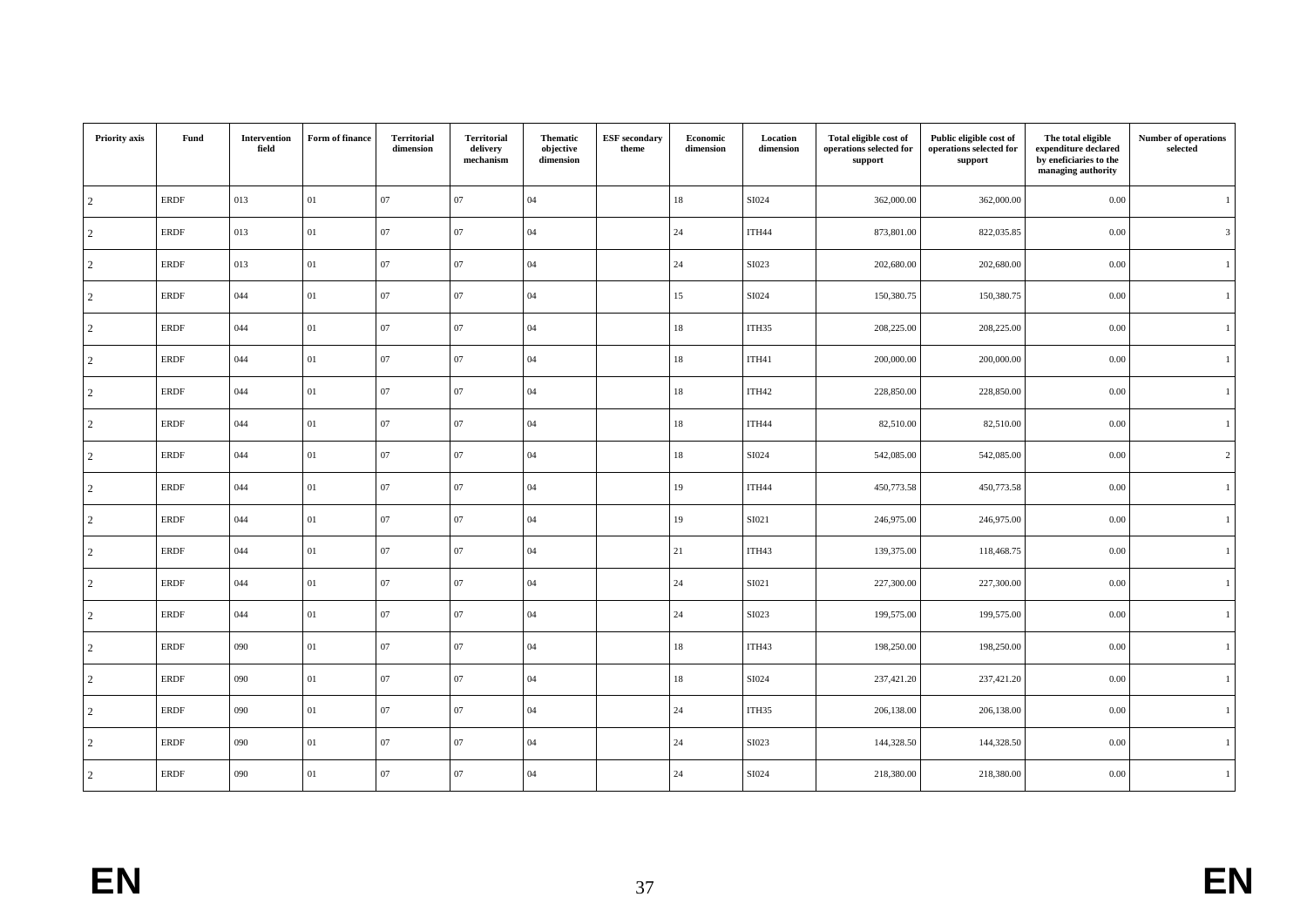| Priority axis  | Fund        | Intervention<br>field | Form of finance | <b>Territorial</b><br>dimension | <b>Territorial</b><br>delivery<br>mechanism | <b>Thematic</b><br>objective<br>dimension | <b>ESF</b> secondary<br>theme | Economic<br>dimension | Location<br>dimension | Total eligible cost of<br>operations selected for<br>support | Public eligible cost of<br>operations selected for<br>support | The total eligible<br>expenditure declared<br>by eneficiaries to the<br>managing authority | <b>Number of operations</b><br>selected |
|----------------|-------------|-----------------------|-----------------|---------------------------------|---------------------------------------------|-------------------------------------------|-------------------------------|-----------------------|-----------------------|--------------------------------------------------------------|---------------------------------------------------------------|--------------------------------------------------------------------------------------------|-----------------------------------------|
| 3              | <b>ERDF</b> | 019                   | 01              | 07                              | 07                                          | 06                                        |                               | 06                    | ITH44                 | 285,512.50                                                   | 242,685.62                                                    | 0.00                                                                                       | $\overline{1}$                          |
| 3              | <b>ERDF</b> | 019                   | 01              | 07                              | 07                                          | 06                                        |                               | ${\bf 08}$            | ITH41                 | 647,290.00                                                   | 550,196.50                                                    | 0.00                                                                                       | $\overline{1}$                          |
| 3              | <b>ERDF</b> | 019                   | 01              | 07                              | 07                                          | 06                                        |                               | 08                    | SI021                 | 205,807.50                                                   | 205,807.50                                                    | 0.00                                                                                       | $\mathbf{1}$                            |
| 3              | <b>ERDF</b> | 019                   | 01              | $07\,$                          | 07                                          | $06\,$                                    |                               | 24                    | ITH41                 | 197,670.00                                                   | 197,670.00                                                    | 0.00                                                                                       | $\mathbf{1}$                            |
| 3              | <b>ERDF</b> | 019                   | 01              | 07                              | 07                                          | 06                                        |                               | 24                    | SI021                 | 158,705.00                                                   | 134,899.25                                                    | 0.00                                                                                       | $\overline{1}$                          |
| $\mathfrak{Z}$ | <b>ERDF</b> | 085                   | 01              | 01                              | 03                                          | 06                                        |                               | 24                    | ITH43                 | 5,000,000.00                                                 | 5,000,000.00                                                  | 0.00                                                                                       | 1                                       |
| 3              | <b>ERDF</b> | 085                   | 01              | $07\,$                          | 07                                          | $06\,$                                    |                               | 01                    | SI024                 | 116,268.92                                                   | 98,828.59                                                     | 0.00                                                                                       | $\mathbf{1}$                            |
| 3              | <b>ERDF</b> | 085                   | 01              | 07                              | 07                                          | 06                                        |                               | 11                    | ITH43                 | 958,170.00                                                   | 958,170.00                                                    | 0.00                                                                                       | <sup>1</sup>                            |
| 3              | <b>ERDF</b> | 085                   | 01              | 07                              | 07                                          | 06                                        |                               | 11                    | SI023                 | 309,099.00                                                   | 309,099.00                                                    | 0.00                                                                                       | 1                                       |
| 3              | <b>ERDF</b> | 085                   | 01              | 07                              | 07                                          | 06                                        |                               | 18                    | ITH41                 | 79,950.00                                                    | 79,950.00                                                     | 0.00                                                                                       | 1                                       |
| $\mathfrak{Z}$ | <b>ERDF</b> | 085                   | 01              | $07\,$                          | 07                                          | $06\,$                                    |                               | 19                    | ITH35                 | 254,010.13                                                   | 254,010.13                                                    | 0.00                                                                                       | $\mathbf{1}$                            |
| 3              | <b>ERDF</b> | 085                   | 01              | 07                              | 07                                          | 06                                        |                               | 19                    | SI021                 | 153,382.15                                                   | 153,382.15                                                    | 0.00                                                                                       | $\overline{1}$                          |
| 3              | <b>ERDF</b> | 085                   | 01              | 07                              | 07                                          | 06                                        |                               | 19                    | SI023                 | 172,365.00                                                   | 172,365.00                                                    | 0.00                                                                                       | 1                                       |
| $\mathfrak{Z}$ | <b>ERDF</b> | 085                   | 01              | $07\,$                          | 07                                          | $06\,$                                    |                               | $22\,$                | ITH44                 | 155,365.24                                                   | 132,060.46                                                    | 0.00                                                                                       | $\overline{1}$                          |
| 3              | <b>ERDF</b> | 086                   | 01              | 07                              | 07                                          | 06                                        |                               | 19                    | ITH42                 | 233,080.00                                                   | 233,080.00                                                    | 0.00                                                                                       | $\overline{1}$                          |
| 3              | <b>ERDF</b> | 086                   | 01              | 07                              | 07                                          | 06                                        |                               | 19                    | SI022                 | 150,330.00                                                   | 150,330.00                                                    | 0.00                                                                                       | $\mathbf{1}$                            |
| 3              | <b>ERDF</b> | 086                   | 01              | 07                              | 07                                          | 06                                        |                               | 22                    | ITH41                 | 214,350.00                                                   | 214,350.00                                                    | 0.00                                                                                       | $\mathbf{1}$                            |
| 3              | <b>ERDF</b> | 086                   | 01              | $07\,$                          | 07                                          | $06\,$                                    |                               | 22                    | ITH42                 | 322,072.50                                                   | 322,072.50                                                    | 0.00                                                                                       | $\overline{1}$                          |
| $\overline{3}$ | <b>ERDF</b> | 086                   | 01              | 07                              | 07                                          | 06                                        |                               | 22                    | SI021                 | 262,555.00                                                   | 262,555.00                                                    | 0.00                                                                                       | $\overline{1}$                          |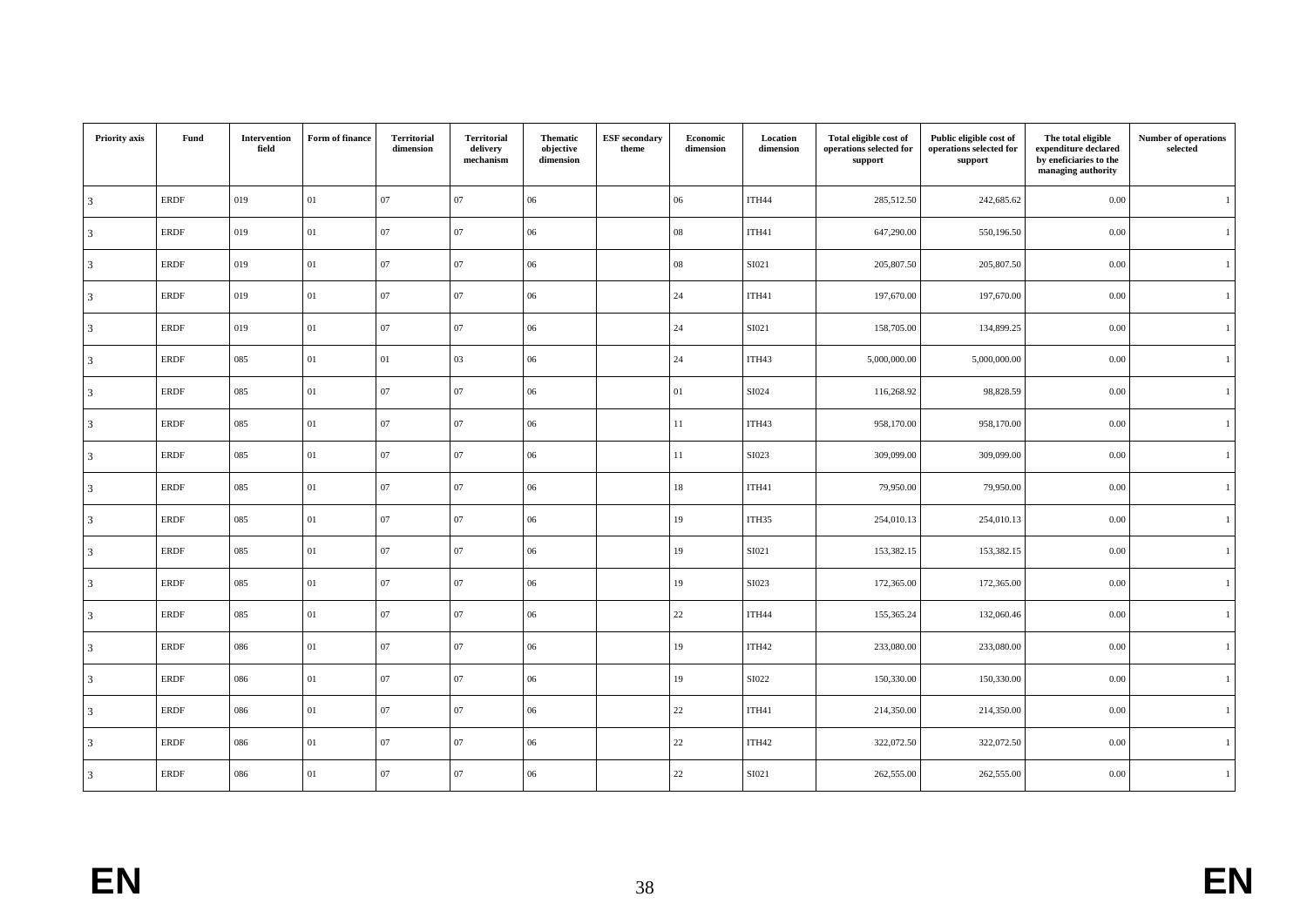| Priority axis  | Fund        | Intervention<br>field | Form of finance | <b>Territorial</b><br>dimension | <b>Territorial</b><br>delivery<br>mechanism | <b>Thematic</b><br>objective<br>dimension | <b>ESF</b> secondary<br>theme | Economic<br>dimension | Location<br>dimension | Total eligible cost of<br>operations selected for<br>support | Public eligible cost of<br>operations selected for<br>support | The total eligible<br>expenditure declared<br>by eneficiaries to the<br>managing authority | <b>Number of operations</b><br>selected |
|----------------|-------------|-----------------------|-----------------|---------------------------------|---------------------------------------------|-------------------------------------------|-------------------------------|-----------------------|-----------------------|--------------------------------------------------------------|---------------------------------------------------------------|--------------------------------------------------------------------------------------------|-----------------------------------------|
| 3              | <b>ERDF</b> | 086                   | 01              | 07                              | 07                                          | 06                                        |                               | 22                    | SI022                 | 100,008.00                                                   | 100,008.00                                                    | 0.00                                                                                       | $\overline{1}$                          |
| 3              | <b>ERDF</b> | 091                   | 01              | 07                              | 07                                          | 06                                        |                               | 01                    | SI021                 | 248,585.00                                                   | 248,585.00                                                    | 0.00                                                                                       | $\overline{1}$                          |
| 3              | <b>ERDF</b> | 091                   | 01              | 07                              | 07                                          | 06                                        |                               | 15                    | ITH35                 | 148,890.00                                                   | 126,556.50                                                    | 0.00                                                                                       | $\mathbf{1}$                            |
| 3              | <b>ERDF</b> | 091                   | 01              | $07\,$                          | 07                                          | $06\,$                                    |                               | 18                    | SI024                 | 238,500.00                                                   | 238,500.00                                                    | 0.00                                                                                       | $\mathbf{1}$                            |
| 3              | <b>ERDF</b> | 091                   | 01              | 07                              | 07                                          | 06                                        |                               | 19                    | ITH42                 | 178,104.00                                                   | 178,104.00                                                    | 0.00                                                                                       | $\overline{1}$                          |
| $\mathfrak{Z}$ | <b>ERDF</b> | 091                   | 01              | 07                              | 07                                          | 06                                        |                               | 19                    | ITH44                 | 176,030.00                                                   | 176,030.00                                                    | 0.00                                                                                       | 1                                       |
| 3              | <b>ERDF</b> | 091                   | 01              | $07\,$                          | 07                                          | $06\,$                                    |                               | 19                    | SI023                 | 86,720.00                                                    | 86,720.00                                                     | 0.00                                                                                       | $\mathbf{1}$                            |
| 3              | <b>ERDF</b> | 094                   | 01              | 07                              | 07                                          | 06                                        |                               | 14                    | SI024                 | 188,770.00                                                   | 160,454.50                                                    | 0.00                                                                                       | <sup>1</sup>                            |
| 3              | <b>ERDF</b> | 094                   | 01              | 07                              | 07                                          | 06                                        |                               | 18                    | SI024                 | 82,820.00                                                    | 82,820.00                                                     | 0.00                                                                                       | 1                                       |
| 3              | <b>ERDF</b> | 094                   | 01              | 07                              | 07                                          | 06                                        |                               | 19                    | ITH35                 | 198,480.00                                                   | 168,708.00                                                    | 0.00                                                                                       | $\mathbf{1}$                            |
| 3              | <b>ERDF</b> | 094                   | 01              | $07\,$                          | 07                                          | $06\,$                                    |                               | 19                    | ITH41                 | 63,047.50                                                    | 53,590.37                                                     | 0.00                                                                                       | $\mathbf{1}$                            |
| 3              | <b>ERDF</b> | 094                   | 01              | 07                              | 07                                          | 06                                        |                               | 21                    | ITH35                 | 111,130.00                                                   | 94,460.50                                                     | 0.00                                                                                       | $\overline{1}$                          |
| 3              | <b>ERDF</b> | 094                   | 01              | $07\,$                          | 07                                          | 06                                        |                               | 24                    | SI024                 | 164,650.00                                                   | 139,952.50                                                    | 0.00                                                                                       | 1                                       |
| 3              | <b>ERDF</b> | 095                   | 01              | $07\,$                          | 07                                          | $06\,$                                    |                               | 18                    | SI024                 | 347,969.00                                                   | 347,969.00                                                    | 0.00                                                                                       | $\overline{1}$                          |
| 3              | <b>ERDF</b> | 095                   | 01              | 07                              | 07                                          | 06                                        |                               | 19                    | ITH36                 | 86,925.00                                                    | 86,925.00                                                     | 0.00                                                                                       | $\overline{1}$                          |
| 3              | <b>ERDF</b> | 095                   | 01              | 07                              | 07                                          | 06                                        |                               | 19                    | ITH44                 | 253,858.00                                                   | 253,858.00                                                    | 0.00                                                                                       | $\mathbf{1}$                            |
| 3              | <b>ERDF</b> | 095                   | 01              | 07                              | 07                                          | 06                                        |                               | 24                    | ITH44                 | 212,059.00                                                   | 212,059.00                                                    | 0.00                                                                                       | $\mathbf{1}$                            |
| 3              | <b>ERDF</b> | 095                   | 01              | $07\,$                          | 07                                          | $06\,$                                    |                               | 24                    | SI021                 | 159,415.00                                                   | 159,415.00                                                    | 0.00                                                                                       | $\overline{1}$                          |
| $\overline{3}$ | <b>ERDF</b> | 095                   | 01              | 07                              | 07                                          | 06                                        |                               | 24                    | SI024                 | 226,700.00                                                   | 192,695.00                                                    | 0.00                                                                                       | $\overline{1}$                          |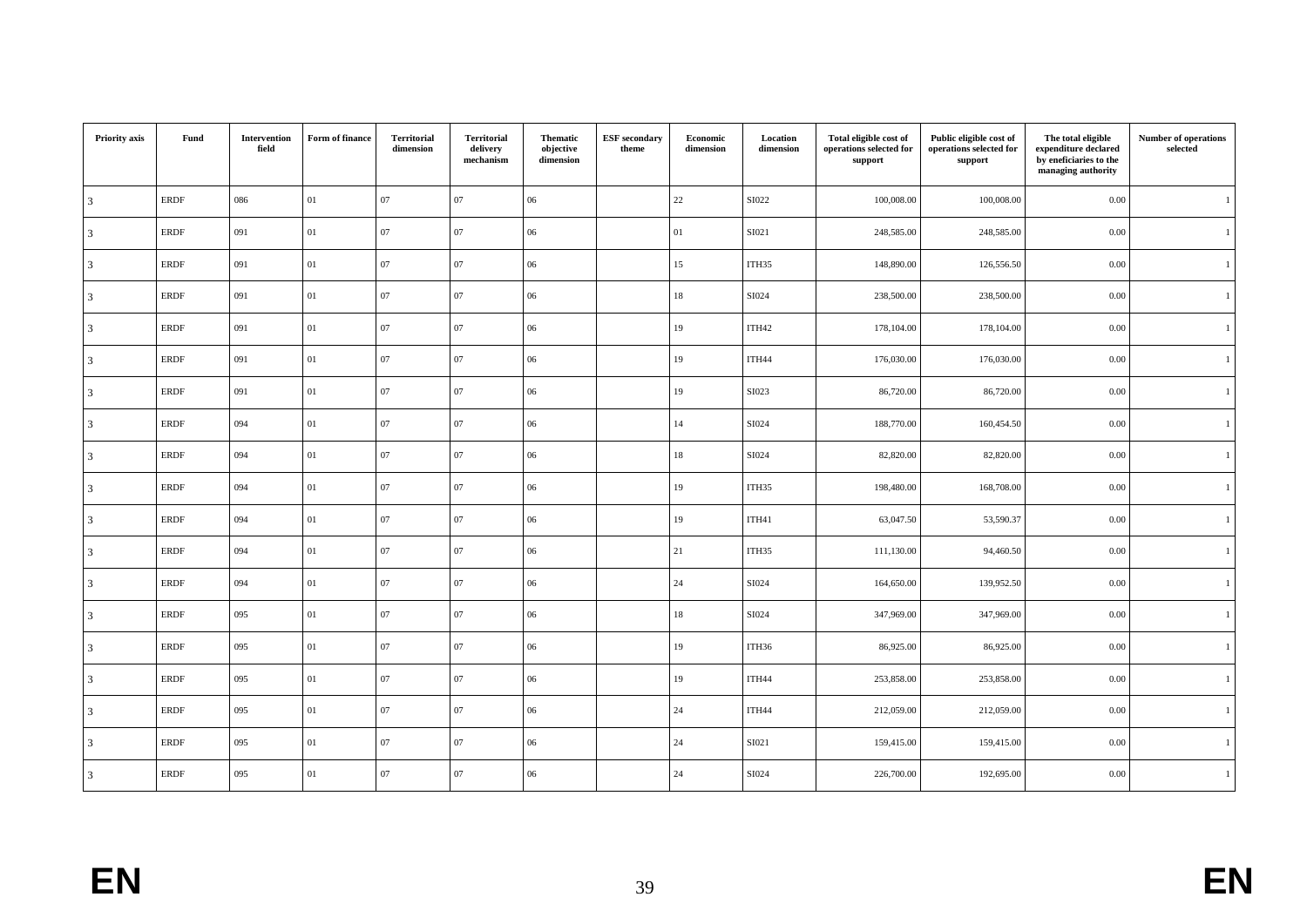| Priority axis  | Fund        | Intervention<br>field | Form of finance | <b>Territorial</b><br>dimension | <b>Territorial</b><br>delivery<br>mechanism | <b>Thematic</b><br>objective<br>dimension | <b>ESF</b> secondary<br>theme | Economic<br>dimension | Location<br>dimension | Total eligible cost of<br>operations selected for<br>support | Public eligible cost of<br>operations selected for<br>support | The total eligible<br>expenditure declared<br>by eneficiaries to the<br>managing authority | <b>Number of operations</b><br>selected |
|----------------|-------------|-----------------------|-----------------|---------------------------------|---------------------------------------------|-------------------------------------------|-------------------------------|-----------------------|-----------------------|--------------------------------------------------------------|---------------------------------------------------------------|--------------------------------------------------------------------------------------------|-----------------------------------------|
| $\overline{4}$ | <b>ERDF</b> | 053                   | 01              | 01                              | 03                                          | 11                                        |                               | 24                    | ITH43                 | 5,000,000.00                                                 | 5,000,000.00                                                  | 0.00                                                                                       | $\overline{1}$                          |
| 4              | <b>ERDF</b> | 053                   | 01              | 07                              | 07                                          | 11                                        |                               | 19                    | ITH44                 | 412,333.10                                                   | 412,333.10                                                    | 0.00                                                                                       | $\overline{c}$                          |
| 4              | <b>ERDF</b> | 053                   | 01              | 07                              | 07                                          | 11                                        |                               | 19                    | SI023                 | 89,750.00                                                    | 89,750.00                                                     | 0.00                                                                                       | $\mathbf{1}$                            |
| $\overline{4}$ | <b>ERDF</b> | 053                   | 01              | $07\,$                          | 07                                          | $11\,$                                    |                               | 19                    | SI024                 | 140,473.00                                                   | 140,473.00                                                    | 0.00                                                                                       | $\mathbf{1}$                            |
| $\overline{a}$ | <b>ERDF</b> | 053                   | 01              | 07                              | 07                                          | 11                                        |                               | 20                    | ITH35                 | 82,950.00                                                    | 82,950.00                                                     | 0.00                                                                                       | $\overline{1}$                          |
| $\overline{4}$ | <b>ERDF</b> | 053                   | 01              | 07                              | 07                                          | 11                                        |                               | 20                    | SI024                 | 82,900.00                                                    | 82,900.00                                                     | 0.00                                                                                       | 1                                       |
| 4              | <b>ERDF</b> | 055                   | 01              | $07\,$                          | 07                                          | 11                                        |                               | 19                    | ITH35                 | 248,146.85                                                   | 225,924.82                                                    | 0.00                                                                                       | $\overline{2}$                          |
| $\overline{4}$ | <b>ERDF</b> | 055                   | 01              | 07                              | 07                                          | 11                                        |                               | 19                    | ITH44                 | 371,322.85                                                   | 371,322.85                                                    | 0.00                                                                                       | $\overline{c}$                          |
| $\overline{a}$ | <b>ERDF</b> | 055                   | 01              | 07                              | 07                                          | 11                                        |                               | 19                    | SI021                 | 132,675.10                                                   | 132,675.10                                                    | 0.00                                                                                       | $\mathbf{1}$                            |
| $\overline{4}$ | <b>ERDF</b> | 055                   | 01              | 07                              | 07                                          | 11                                        |                               | 19                    | SI023                 | 230,627.00                                                   | 230,627.00                                                    | 0.00                                                                                       | $\overline{c}$                          |
| $\overline{4}$ | <b>ERDF</b> | 055                   | 01              | $07\,$                          | 07                                          | $11\,$                                    |                               | 19                    | SI024                 | 219,936.41                                                   | 219,936.41                                                    | 0.00                                                                                       | $\overline{c}$                          |
| 4              | <b>ERDF</b> | 055                   | 01              | 07                              | 07                                          | 11                                        |                               | 20                    | ITH44                 | 127,014.44                                                   | 127,014.44                                                    | 0.00                                                                                       | 1                                       |
| $\overline{4}$ | <b>ERDF</b> | 055                   | 01              | $07\,$                          | 07                                          | 11                                        |                               | 20                    | <b>SI018</b>          | 94,620.00                                                    | 94,620.00                                                     | 0.00                                                                                       | 1                                       |
| $\overline{4}$ | <b>ERDF</b> | 055                   | 01              | $07\,$                          | 07                                          | $11\,$                                    |                               | 24                    | ITH42                 | 170,500.00                                                   | 144,925.00                                                    | 0.00                                                                                       | $\overline{1}$                          |
| $\overline{a}$ | <b>ERDF</b> | 055                   | 01              | $07\,$                          | 07                                          | 11                                        |                               | 24                    | ITH44                 | 466,105.40                                                   | 396,189.59                                                    | 0.00                                                                                       | $\overline{c}$                          |
| $\overline{4}$ | <b>ERDF</b> | 055                   | 01              | 07                              | 07                                          | 11                                        |                               | 24                    | SI021                 | 231,873.35                                                   | 212,092.35                                                    | 0.00                                                                                       | $\overline{2}$                          |
| 4              | <b>ERDF</b> | 081                   | 01              | 07                              | 07                                          | 11                                        |                               | 21                    | ITH35                 | 139,914.20                                                   | 139,914.20                                                    | 0.00                                                                                       | $\mathbf{1}$                            |
| $\overline{a}$ | <b>ERDF</b> | 081                   | 01              | $07\,$                          | 07                                          | $11\,$                                    |                               | 21                    | ITH41                 | 355,821.00                                                   | 302,447.85                                                    | 0.00                                                                                       | $\overline{1}$                          |
| $\overline{4}$ | <b>ERDF</b> | 081                   | 01              | 07                              | 07                                          | 11                                        |                               | 21                    | ITH44                 | 255,114.50                                                   | 255,114.50                                                    | 0.00                                                                                       | $\overline{1}$                          |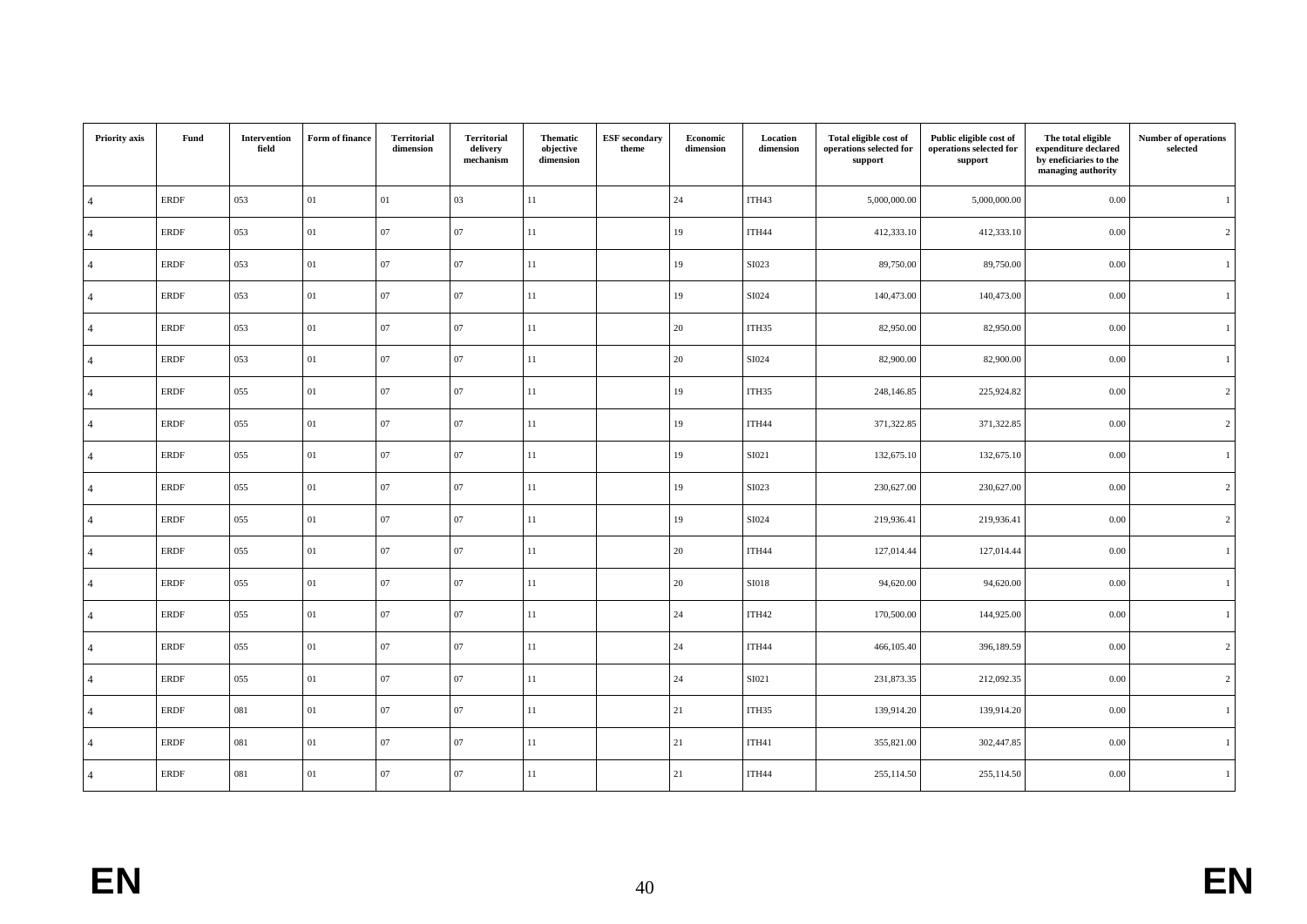| Priority axis  | Fund        | Intervention<br>field | Form of finance | Territorial<br>dimension | Territorial<br>delivery<br>mechanism | <b>Thematic</b><br>objective<br>dimension | <b>ESF</b> secondary<br>theme | Economic<br>dimension | Location<br>dimension | Total eligible cost of<br>operations selected for<br>support | Public eligible cost of<br>operations selected for<br>support | The total eligible<br>expenditure declared<br>by eneficiaries to the<br>managing authority | <b>Number of operations</b><br>selected |
|----------------|-------------|-----------------------|-----------------|--------------------------|--------------------------------------|-------------------------------------------|-------------------------------|-----------------------|-----------------------|--------------------------------------------------------------|---------------------------------------------------------------|--------------------------------------------------------------------------------------------|-----------------------------------------|
| $\overline{4}$ | <b>ERDF</b> | 081                   | 01              | 07                       | 07                                   | 11                                        |                               | 21                    | SI021                 | 155,500.00                                                   | 132,175.00                                                    | 0.00                                                                                       |                                         |
|                | <b>ERDF</b> | 081                   | 01              | 07                       | 07                                   | 11                                        |                               | 21                    | SI024                 | 169,135.55                                                   | 169,135.55                                                    | 0.00                                                                                       |                                         |
|                | <b>ERDF</b> | 081                   | 01              | $07\,$                   | 07                                   | 11                                        |                               | 24                    | SI021                 | 120,875.01                                                   | 120,875.01                                                    | 0.00                                                                                       |                                         |
|                | <b>ERDF</b> | 087                   | 01              | 07                       | 07                                   | 11                                        |                               | 12                    | SI024                 | 229,025.00                                                   | 229,025.00                                                    | 0.00                                                                                       |                                         |
|                | <b>ERDF</b> | 087                   | 01              | 07                       | 07                                   | 11                                        |                               | 13                    | ITH44                 | 161,547.52                                                   | 161,547.52                                                    | 0.00                                                                                       |                                         |
|                | <b>ERDF</b> | 087                   | 01              | 07                       | 07                                   | 11                                        |                               | 13                    | SI021                 | 300,000.00                                                   | 255,000.00                                                    | 0.00                                                                                       |                                         |
|                | <b>ERDF</b> | 087                   | 01              | 07                       | 07                                   | 11                                        |                               | 18                    | ITH35                 | 248,400.00                                                   | 248,400.00                                                    | 0.00                                                                                       |                                         |
|                | <b>ERDF</b> | 087                   | 01              | 07                       | 07                                   | 11                                        |                               | 18                    | ITH44                 | 302,400.00                                                   | 302,400.00                                                    | 0.00                                                                                       |                                         |
|                | <b>ERDF</b> | 087                   | 01              | 07                       | 07                                   | 11                                        |                               | 18                    | SI021                 | 99,920.00                                                    | 99,920.00                                                     | 0.00                                                                                       |                                         |
|                | <b>ERDF</b> | 087                   | 01              | 07                       | 07                                   | 11                                        |                               | 19                    | ITH44                 | 318,800.00                                                   | 318,800.00                                                    | 0.00                                                                                       | 2                                       |
|                | <b>ERDF</b> | 087                   | 01              | 07                       | 07                                   | 11                                        |                               | 19                    | SI024                 | 203,400.00                                                   | 203,400.00                                                    | 0.00                                                                                       |                                         |
|                | <b>ERDF</b> | 087                   | 01              | 07                       | 07                                   | 11                                        |                               | 24                    | ITH <sub>35</sub>     | 120,000.01                                                   | 102,000.01                                                    | 0.00                                                                                       |                                         |
|                | <b>ERDF</b> | 087                   | 01              | 07                       | 07                                   | 11                                        |                               | 24                    | ITH44                 | 133,650.00                                                   | 133,650.00                                                    | 0.00                                                                                       |                                         |
|                | <b>ERDF</b> | 087                   | 01              | 07                       | 07                                   | 11                                        |                               | 24                    | SI021                 | 302,772.50                                                   | 302,772.50                                                    | 0.00                                                                                       |                                         |
| .5             | <b>ERDF</b> | 121                   | 01              | 07                       | 07                                   |                                           |                               | 18                    | ITH44                 | 3,406,820.00                                                 | 3,406,820.00                                                  | 365,250.01                                                                                 |                                         |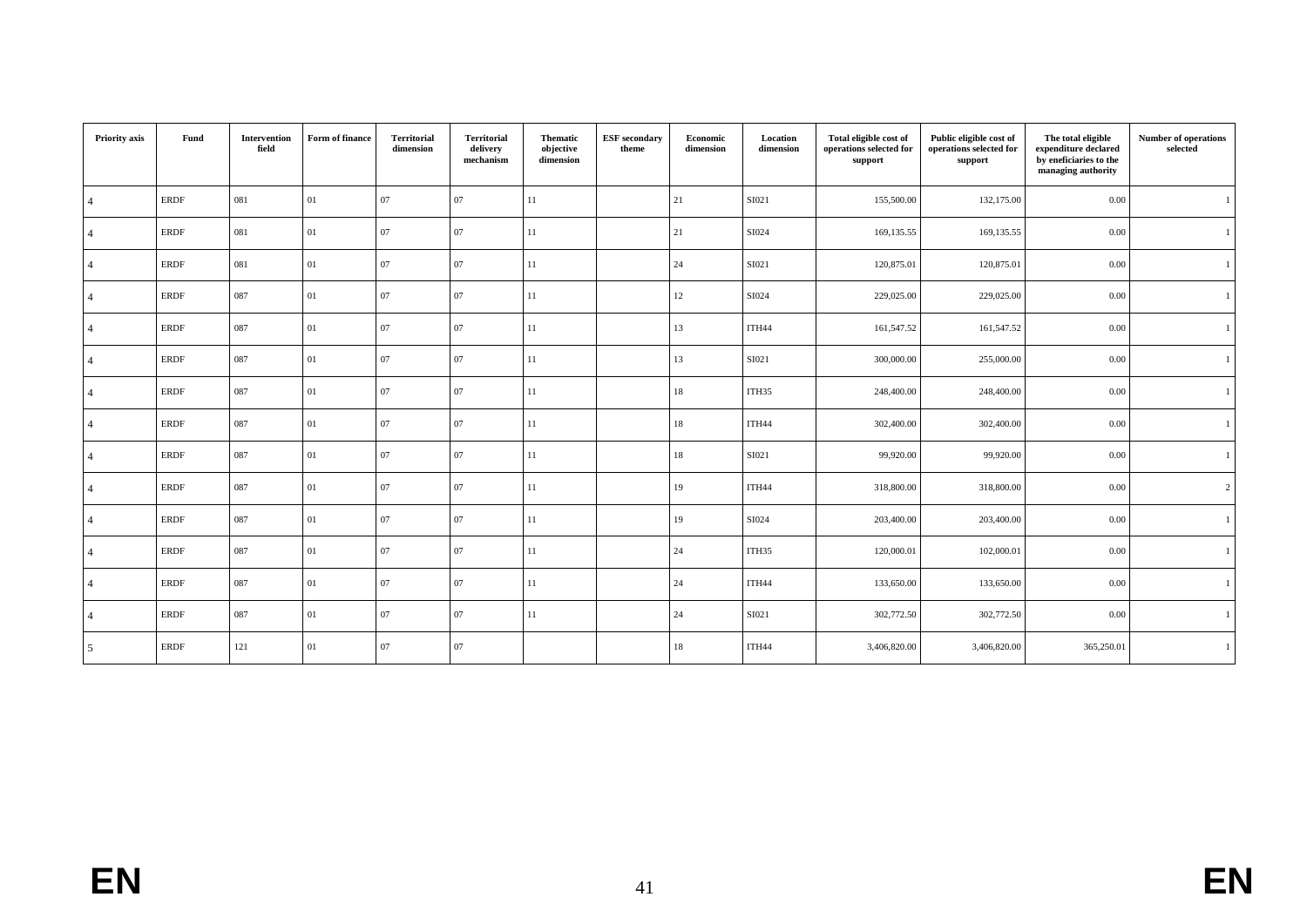**Table 6: Cumulative cost of all or part of an operation implemented outside the Union part of the programme area**

| 1. Operation $(2)$ | 2. The<br><b>ERDF</b><br>operation<br>the Union part of the $\vert$ area $(\% )$<br>area<br>programme<br>based on<br>operations | envisaged to be used all or part of an<br>for all or part of an   operation   $\alpha$   ocated   of an   operation   operation<br>implemented outside of the programme the Union part of the $\sigma$ of the programme<br>(column)<br>2/total<br>amount<br>selected   allocated<br>to the<br>from the<br>support<br><b>ERDF</b> at programme<br>level $*100$ | programme<br>declared<br>$\mathbf{by}$<br>the<br>beneficiary to<br>the  <br>managing authority | amount of $\vert 3$ . Share of the total 4. Eligible expenditure $\vert 5$ . Share of the total<br>support(1)   financial allocation to $\vert$ of ERDF support   financial allocation to $\vert$<br>incurred in all or part   all or part of an<br>located<br>outside the Union part   implemented outside   outside the Union part<br>$($ %)<br>(column<br>area   area<br>4/total<br>amount<br>allocated<br>the<br>to<br>from<br>the<br>support<br><b>ERDF</b> at programme<br>level $*100$ |
|--------------------|---------------------------------------------------------------------------------------------------------------------------------|---------------------------------------------------------------------------------------------------------------------------------------------------------------------------------------------------------------------------------------------------------------------------------------------------------------------------------------------------------------|------------------------------------------------------------------------------------------------|-----------------------------------------------------------------------------------------------------------------------------------------------------------------------------------------------------------------------------------------------------------------------------------------------------------------------------------------------------------------------------------------------------------------------------------------------------------------------------------------------|
|                    | $0.00\,$                                                                                                                        |                                                                                                                                                                                                                                                                                                                                                               | $0.00\,$                                                                                       |                                                                                                                                                                                                                                                                                                                                                                                                                                                                                               |

**(1) ERDF support is the Commission decision on the respective cooperation programme.**

**(2) In accordance with and subject to ceilings set out Article 20 of Regulation (EU) No 1299/2013.**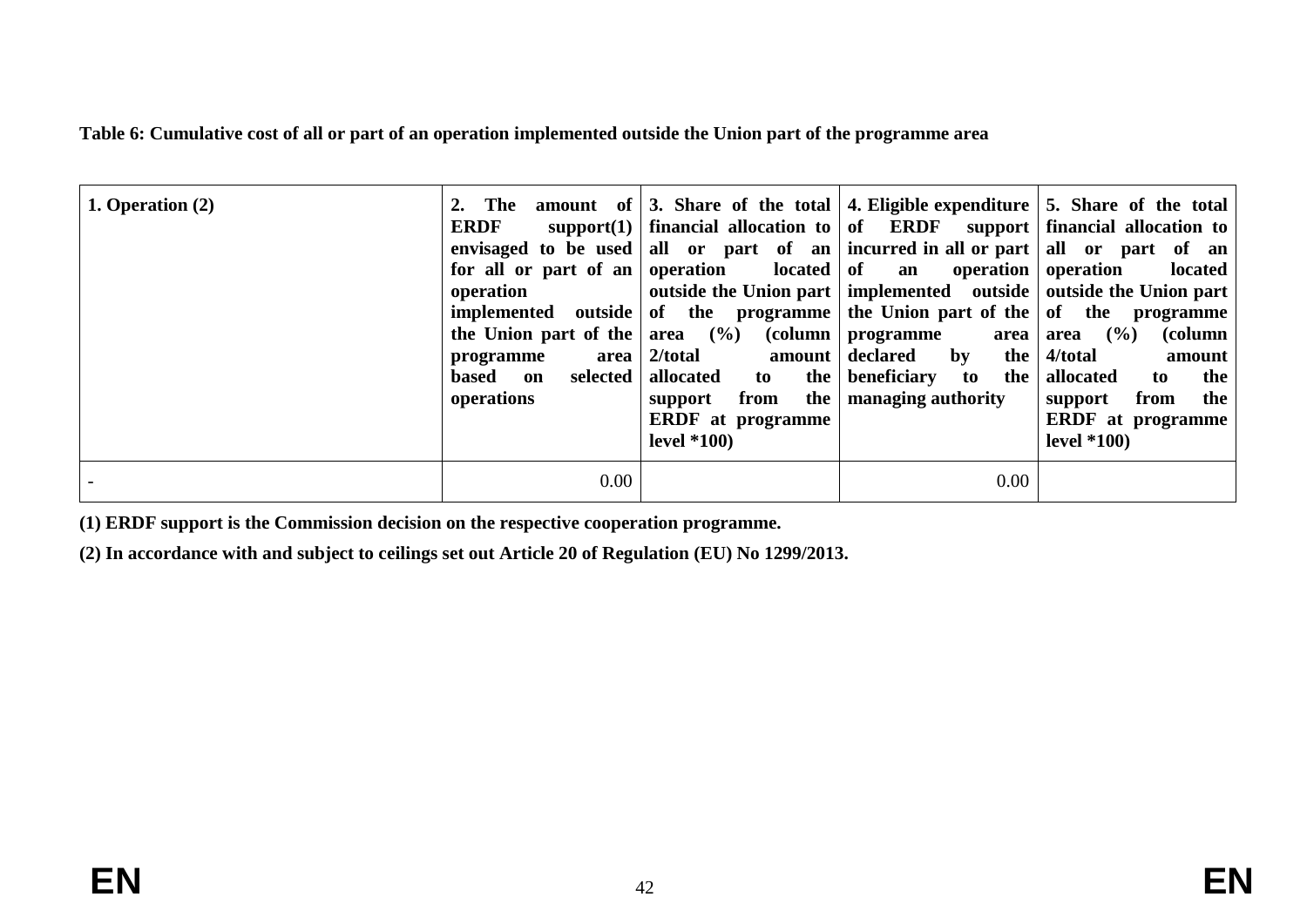# **4. SYNTHESIS OF THE EVALUATIONS**

In accordance with Articles 56 and 114 of the Regulation (EU) No 1303/2013 the Evaluation Plan has been further discussed, amended and finalised through its submission to the 3rd Monitoring Committee and was finally approved through the Written Procedure n.7 (06/04/2017).

The Integrated Evaluation Plan was approved during the 4th MC (25th May 2017).

In order to have relevant and useful data and on the basis of the state of the art of the Programme, the MA proposed to the MC to approve an extension of terms for the delivery of the first Evaluation Report, initially due on 30 May. The term is extended to 14th July 2017.

In July the MA rejected the First Extensive Evaluation Report delivered by the external evaluator asking for revisions in order to improve its contents. The MA asked for a general improvement and reorganisation of the product, in particular addressing the focus on: 1. an analysis of the set of indicators in view of the mid-term 2018, 2. an evaluation of the MC's decision on allocation of residual funds out of the first standard calls through an analysis of ranked standard projects which were not financed in order to eventually give an indication to the MC for its future choices on residual funds allocation, 3. an integration on progress made during 2017 on strategic projects procedure, 4. a reflection on the degree of efficiency of the ITI instrument and on its added value to the Programme. In general, the Report is intended to be a useful instrument for future Programme implementation on the basis of all Programme documents and contributions shared in 4PM platform.

The improved (second) version of the First Extensive Evaluation Report issued on 6th November 2017 was put at discussion within the Working Group on Evaluation (established during the 4th MC meeting in May).

In December, the WG members proposed a list of changes to modify the report.

Mainly the WG asked to improve the part on methodological approach, to add an evaluation on e-system in light of the INTERACT HIT tools and a reference to the strategic calls, to be clearer on the understanding of indicators and on the management of the programme. A synthesis of the evaluator's recommendations shall be added.

The first WG meeting is postponed in the first months of 2018 for the requested improvement of the Report.

The approval of the First Evaluation Report is postponed to 2018.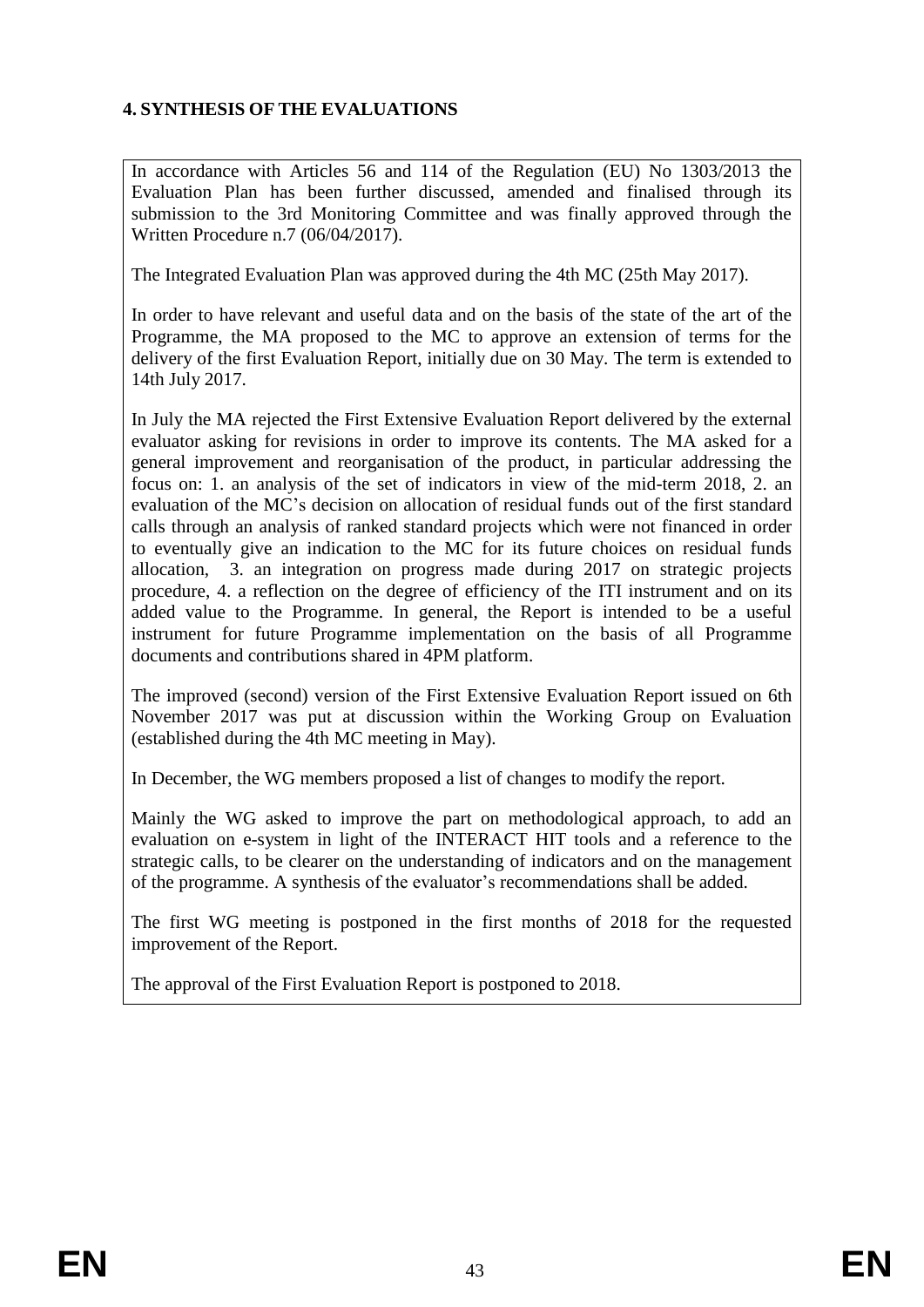# **5. ISSUES AFFECTING THE PERFORMANCE OF THE PROGRAMME AND MEASURES TAKEN**

(a) Issues which affect the performance of the programme and the measures taken

The main **challenges** for the Programme in 2017 were:

- 1. to establish an efficient working method between management structures and Programme partners as a basis for elaborating complete documentations to facilitate the agreement and increase the level of trust and cooperation among programme partners and within the Monitoring Committee;
- 2. to make the decision making process smoother and faster (in particular, with regard to the standard projects assessment process);
- 3. The online Monitoring tool on line FEG (Front-End Generalizzato) for submission of project proposals (except for ITI projects), inspired by INTERACT tool, was created in order to reduce administrative burden for the beneficiaries. The system faced some technical challenges in the implementation phase. In consideration of these challenges, a new online tool FEG2 is going to be developed for the submission of strategic projects. The FEG tool is going to be developed also in its part serving for the submission of periodic reporting for financed projects (its release is foreseen in 2018). The process for FEG-FEG2 implementation was long and challenging. Moreover, also a new informative system (GGP-Monit) is going to be developed for storage and monitoring of all projects data to be used as a back office by the Programme Authorities/Structures (including the FLCs);
- 4. As concerns the call for strategic projects, the identification of the strategic themes and consensus on the general content of the call requested a long process and discussion within the Working groups, among Programme partners and within MC meetings;
- 5. A challenge on ITI projects was faced regarding the in depth description of the procedure for the First Level Control (FLC) on the ITI projects, implemented under the "sole beneficiary" principle, stating the responsibility of IT FLC over the two ITI projects, implemented by EGTC GO. The "consultation procedure" between the Italian FLC Office and the Slovenian FLC Office provided in the "ITI Management and Control System" (ITI SIGECO) is a way of support to the responsible IT FLC during its performance of controlling.
- 6. Another challenge faced by the MA was the setting up of a check list for administrative checks and on-spot-controls, to be used by both FLC Offices, as a common check list for standard, strategic and ITI projects, notwithstanding each FLC has its own more specific check list.
- 7. The above described challenges may affect the performance indicators' achievement and the financial targets(ref. table 3, section 3.3). Up to now the situation is not at risk regarding PA 1, 2 and 4. Regarding PA 3 the performance framework situation is monitored and will be analysed in detail during 2018.

In 2017 the following **measures** were adopted to foster the implementation process and to overcome the difficulties experienced by the Programme:

- 1. to facilitate the agreement and increase the level of trust and cooperation among programme partners; the following working method proved to be effective:
	- a day-by-day working method managed by the bilingual staff of the JS: performing meetings and email exchanges with Member State Delegations whenever needed and especially in the drafting process of documents;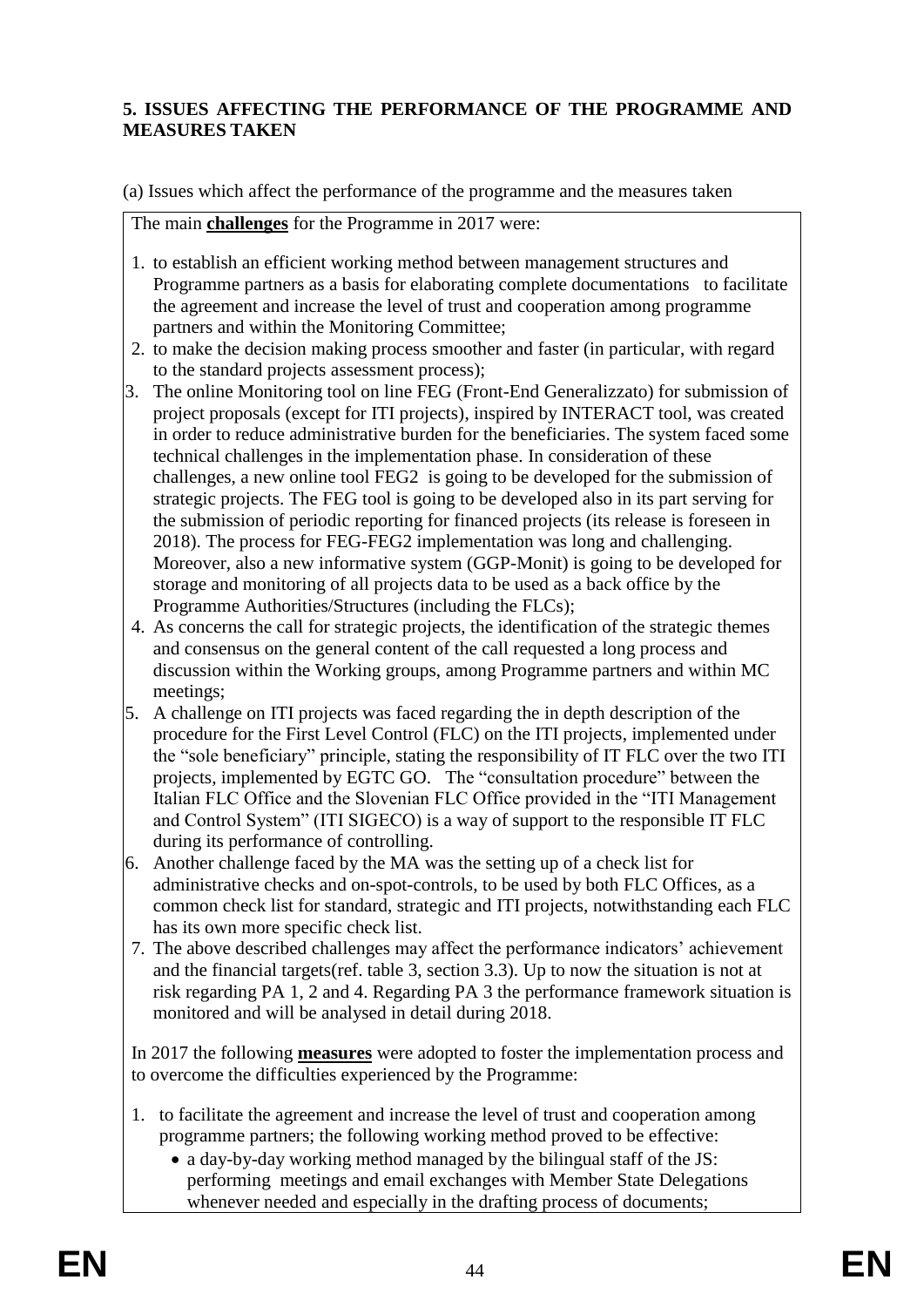- increased transparency: huge exchanges and operative involvement of both delegations, driven by the MA and JS before coming to the formalisation of decisions.
- 2. Decision making process: apart what highlighted in point 1, with specific reference to the projects assessment process and in order to make the decision making smoother and more efficient, the assessment procedure and manual for the strategic projects was simplified and changed on the basis of the experience on the first calls on standard projects;
- 3. Online system: the FEG system Front-End Generalizzato for submission of standard project proposals was modified and improved for submission of strategic projects (FEG2). Numerous meetings were organized with the in house IT society Insiel together with MA, JS and external technical assistance experts in order to avoid bottlenecks encountered with the tool for the submission of standard projects and to choose the best options in line with the requirements of the Regulations for the new tool for strategic projects submission, the creation of the FEG for the periodic reporting for financed projects and the GGP-Monit as back office tool for storage and monitoring;
- 4. Strategic projects: although the process of identification of themes and initial part of process had been rather long, due to the involvement of all parties, the definition and finalisation of application package took rather short time thanks to a shared method of work, involving programme partners together with managing structures in the operative finalisation of Application Package and its translation highlighting a high degree of cooperation;
- 5. Some measures were taken in order to solve the challenge. After one formal meeting (October 13th), convened by the MA, and a long and complex email exchange, the agreement was reached on a "light version" of the "Guidelines for the 'consultation' procedure - Management verifications of ITI projects" (December 15th).
- 6. The process to set up of a common check list for FLC's checks started in the second half of 2017 and continued in 2018;
- 7. Performance indicators' and financial targets achievement: According to section 3.3, Table 3 it has to be taken into account that the Programme in 2018 is willing to launch two further calls, one for strategic projects and a residual on standard projects. Especially this latter will be designed in a focused way in order to take into account the gap analysis on indicators and performance framework. This work is managed according to a team-building-approach among Programme structures and the Monitoring Committee. As for **milestones 2018**, table 3 gives a forecast which takes into account only the 27 standard projects and the 2 ITI projects provided that in 2018 also strategic projects will hopefully start their activities and give their contribution of performance. In this respect, the milestones 2018 seem to be overcome for PA 1 and 4. PA 2 will count on the contribution by strategic projects; PA 3 is at risk as for 2018 milestone however, in order to recover this gap, Programme structures and the Monitoring Committee shall work in a focused way on the last standard call.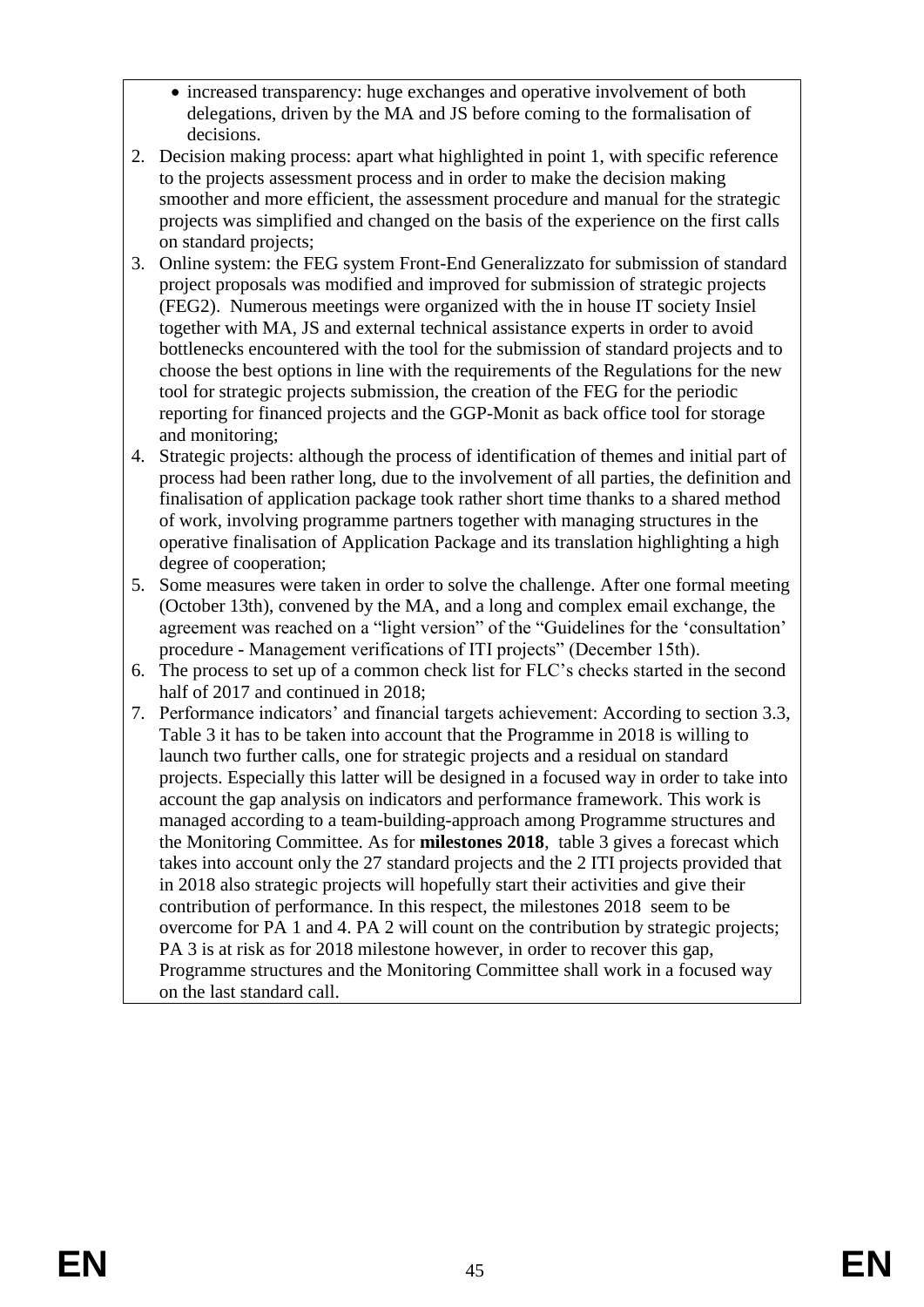(b) OPTIONAL FOR LIGHT REPORTS, otherwise it will be included in point 9.1. An assessment of whether progress made towards targets is sufficient to ensure their fulfilment, indicating any remedial actions taken or planned, where appropriate.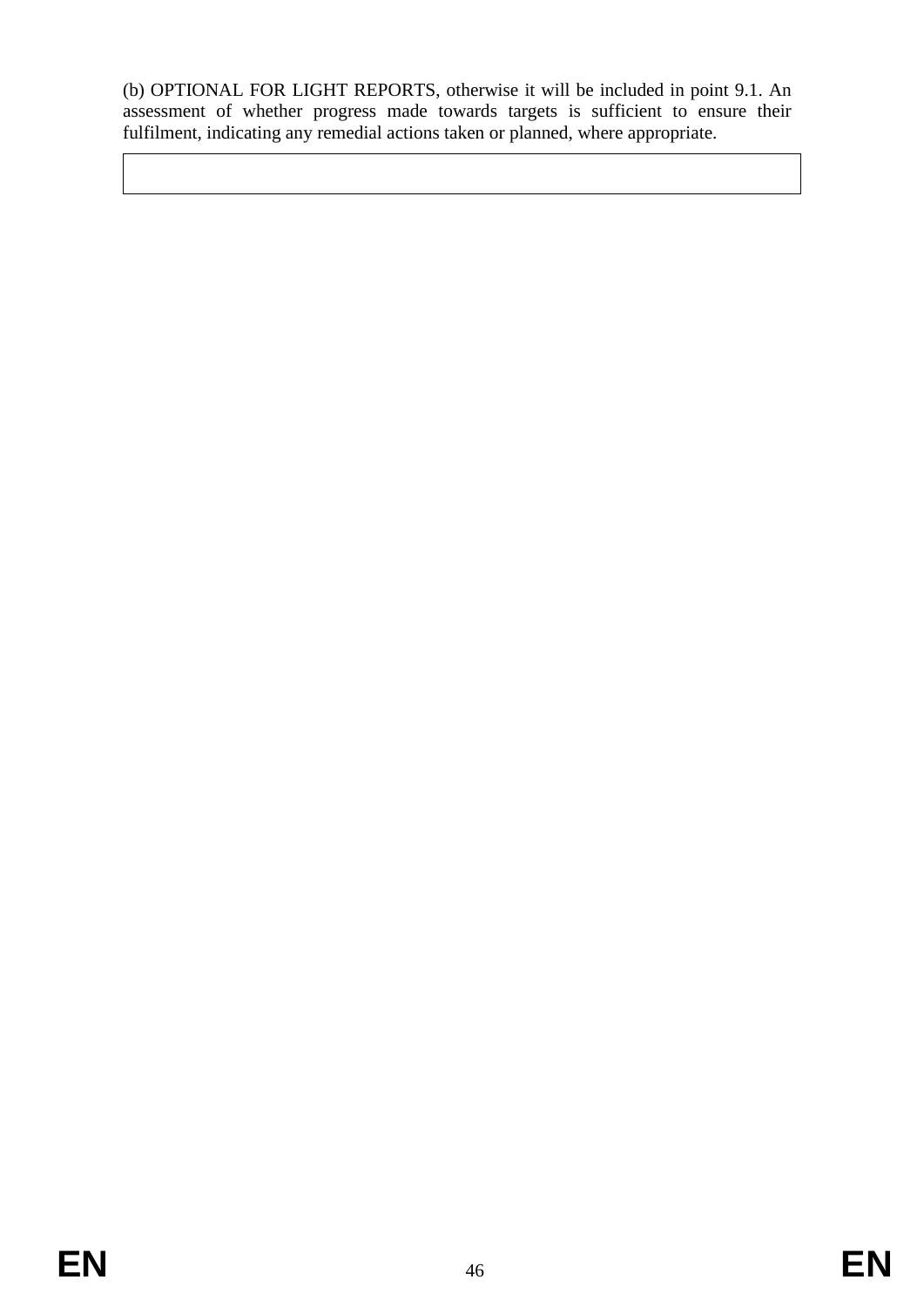# **6. CITIZEN'S SUMMARY (ARTICLE 50(9) OF REGULATION (EU) NO 1303/2013)**

A citizen's summary of the contents of the annual and the final implementation reports shall be made public and uploaded as a separate file in the form of annex to the annual and the final implementation report

You can upload/find the Citizen's summary under General > Documents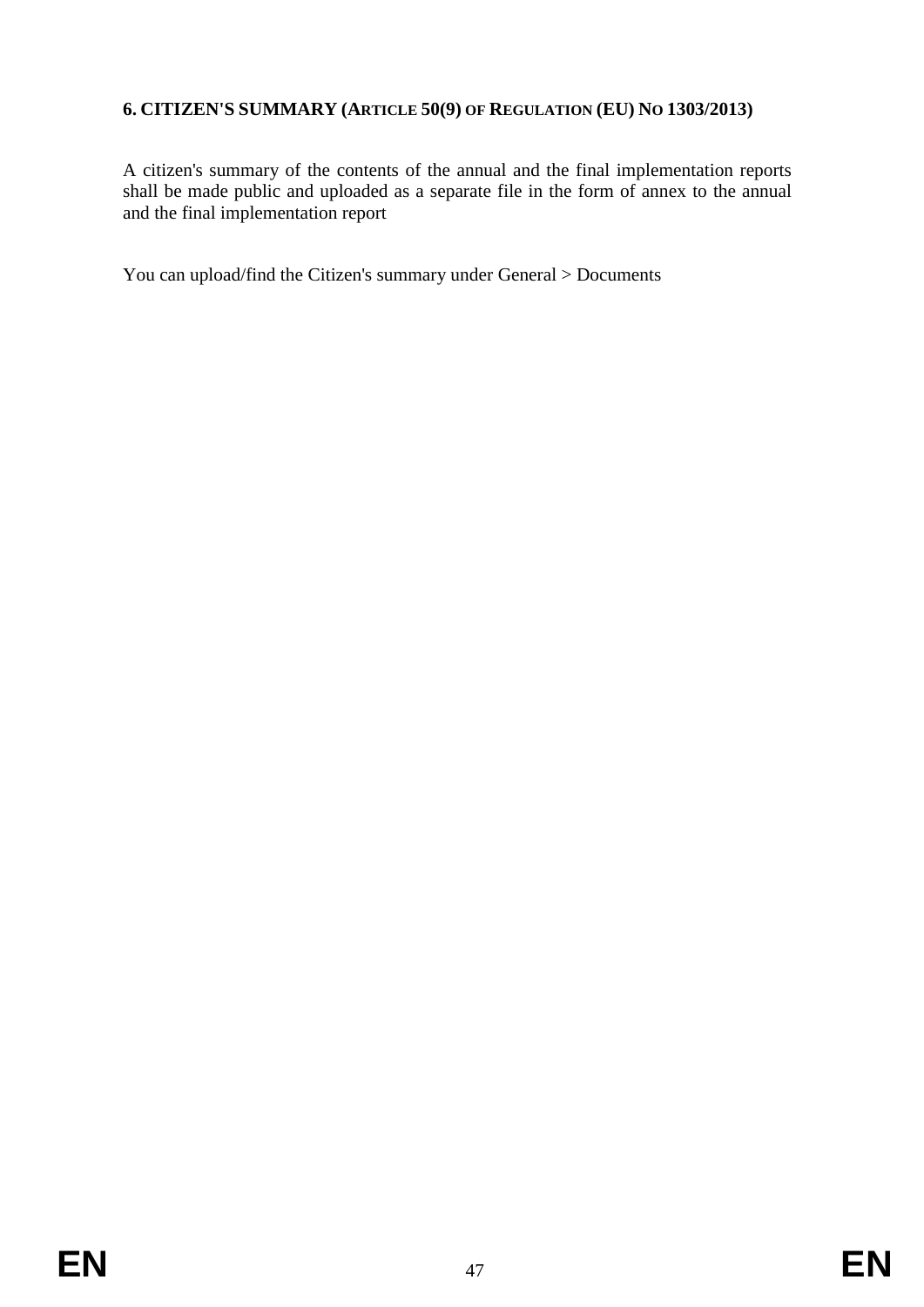**7. REPORT ON THE IMPLEMENTATION OF FINANCIAL INSTRUMENTS (ARTICLE 46 OF REGULATION (EU) NO 1303/2013)**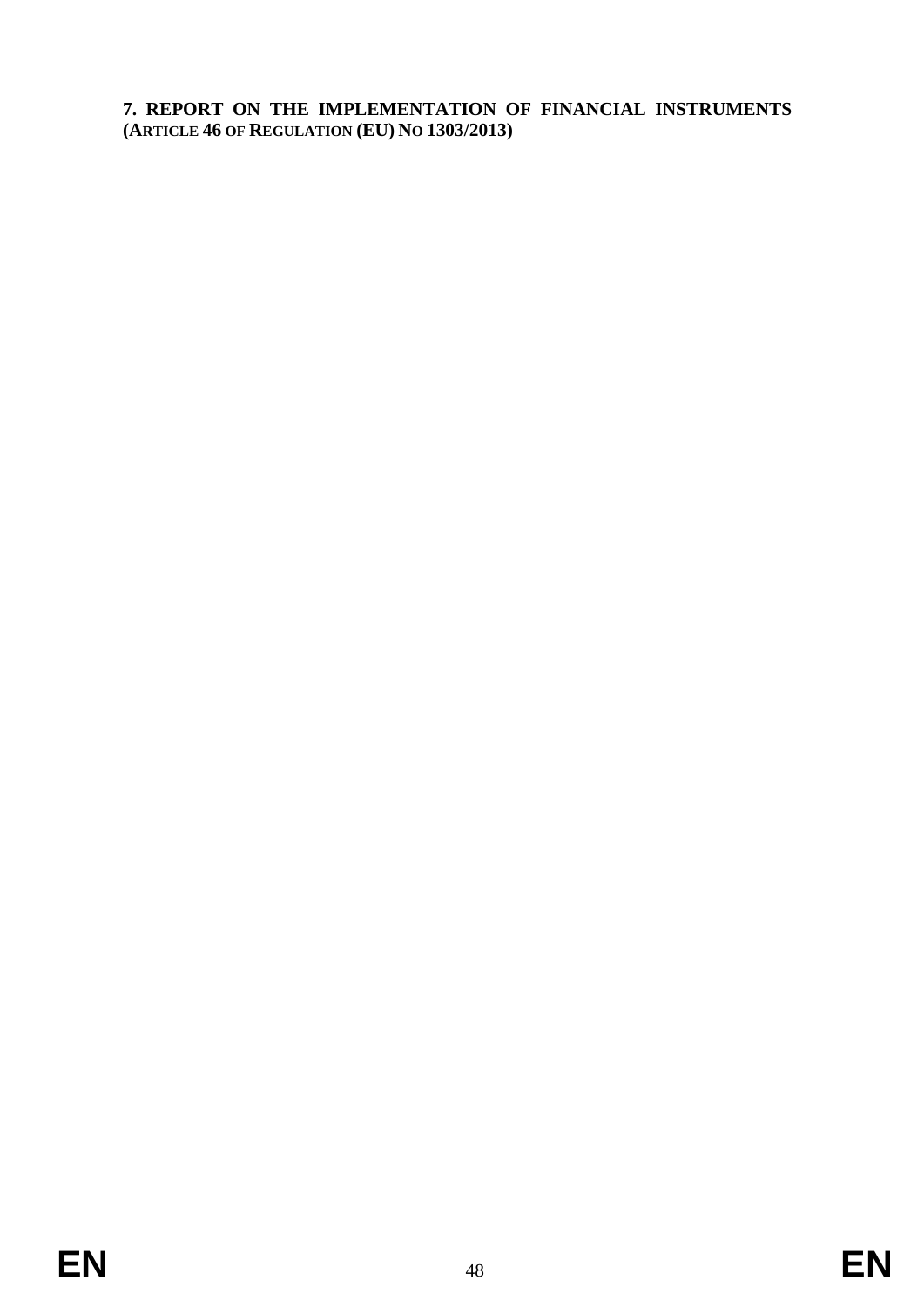#### **8. PROGRESS IN PREPARATION AND IMPLEMENTATION OF MAJOR PROJECTS AND JOINT ACTION PLANS (ARTICLE 101(H) AND ARTICLE 111(3) OF REGULATION (EU) NO 1303/2013 AND ARTICLE 14(3)(B) OF REGULATION (EU) NO 1299/2013)**

# **8.1. Major projects**

Table 7: Major projects

| Project CCI |  | <b>Status</b> Total | Total | Planned                                                          | Date of tacit Planned |                                 | start Planned    | Priority   | Current                  | Current state Main                     | Date     | of Observations |
|-------------|--|---------------------|-------|------------------------------------------------------------------|-----------------------|---------------------------------|------------------|------------|--------------------------|----------------------------------------|----------|-----------------|
|             |  |                     |       | of MP investments eligible notification/submission agreement/ of |                       |                                 | completion Axis/ |            | state                    | realisation outputs signature<br>of of |          |                 |
|             |  |                     | costs | date                                                             |                       | approval by implementation date |                  |            | Investment realisation – | physical                               | of first |                 |
|             |  |                     |       |                                                                  | <b>Commission</b>     |                                 |                  | priorities |                          | - financial progress Main              | works    |                 |
|             |  |                     |       |                                                                  |                       |                                 |                  |            |                          | progress (% implementation             | contract |                 |
|             |  |                     |       |                                                                  |                       |                                 |                  |            | - of                     | stage of<br>the                        | (1)      |                 |
|             |  |                     |       |                                                                  |                       |                                 |                  |            | expenditure project      |                                        |          |                 |
|             |  |                     |       |                                                                  |                       |                                 |                  |            | certified to             |                                        |          |                 |
|             |  |                     |       |                                                                  |                       |                                 |                  |            | <b>Commission</b>        |                                        |          |                 |
|             |  |                     |       |                                                                  |                       |                                 |                  |            | compared                 |                                        |          |                 |
|             |  |                     |       |                                                                  |                       |                                 |                  |            | total<br>to              |                                        |          |                 |
|             |  |                     |       |                                                                  |                       |                                 |                  |            | eligible                 |                                        |          |                 |
|             |  |                     |       |                                                                  |                       |                                 |                  |            | cost)                    |                                        |          |                 |
|             |  |                     |       |                                                                  |                       |                                 |                  |            |                          |                                        |          |                 |

(1) In the case of operations implemented under PPP structures the signing of the PPP contract between the public body and the private sector body (Article 102(3) of Regulation (EU) No 1303/2013).

Significant problems encountered in implementing major projects and measures taken to overcome them

Any change planned in the list of major projects in the cooperation programme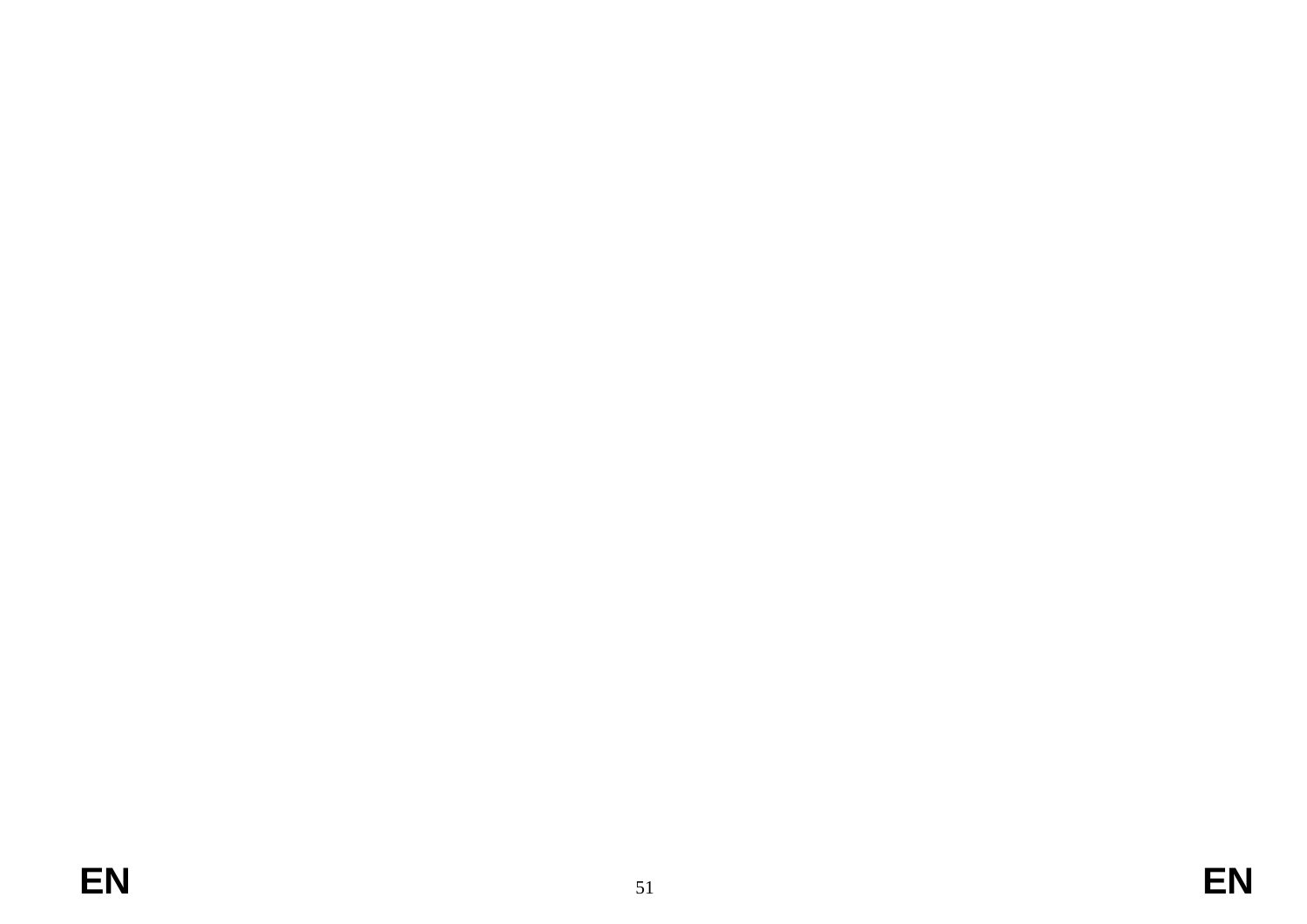# **8.2. Joint action plans**

Progress in the implementation of different stages of joint action plans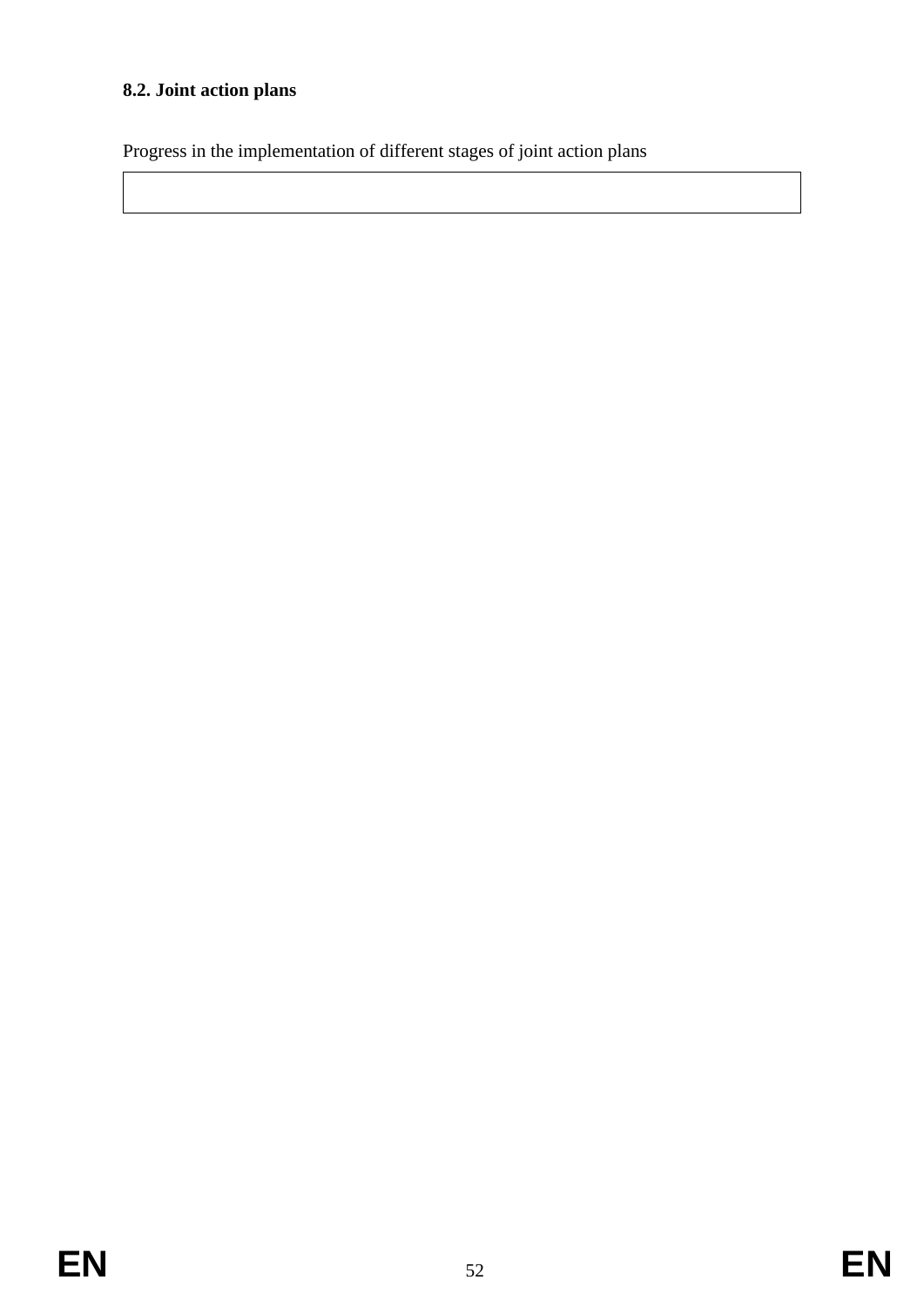# **Table 8: Joint action plans (JAP)**

| Title of the JAP | <b>CCI</b> | <b>Stage</b>         | of Total eligible Total public support OP contribution to Priority axis Type of JAP |            |  | [Planned]         | [Planned] start [Planned] |            | Main outputs and results Total eligible Observations |                   |  |
|------------------|------------|----------------------|-------------------------------------------------------------------------------------|------------|--|-------------------|---------------------------|------------|------------------------------------------------------|-------------------|--|
|                  |            | implementation costs |                                                                                     | <b>JAP</b> |  | submission        | to of                     | completion |                                                      | expenditure       |  |
|                  |            | of JAP               |                                                                                     |            |  | the               | <b>mplementation</b>      |            |                                                      | certified to the  |  |
|                  |            |                      |                                                                                     |            |  | <b>Commission</b> |                           |            |                                                      | <b>Commission</b> |  |
|                  |            |                      |                                                                                     |            |  |                   |                           |            |                                                      |                   |  |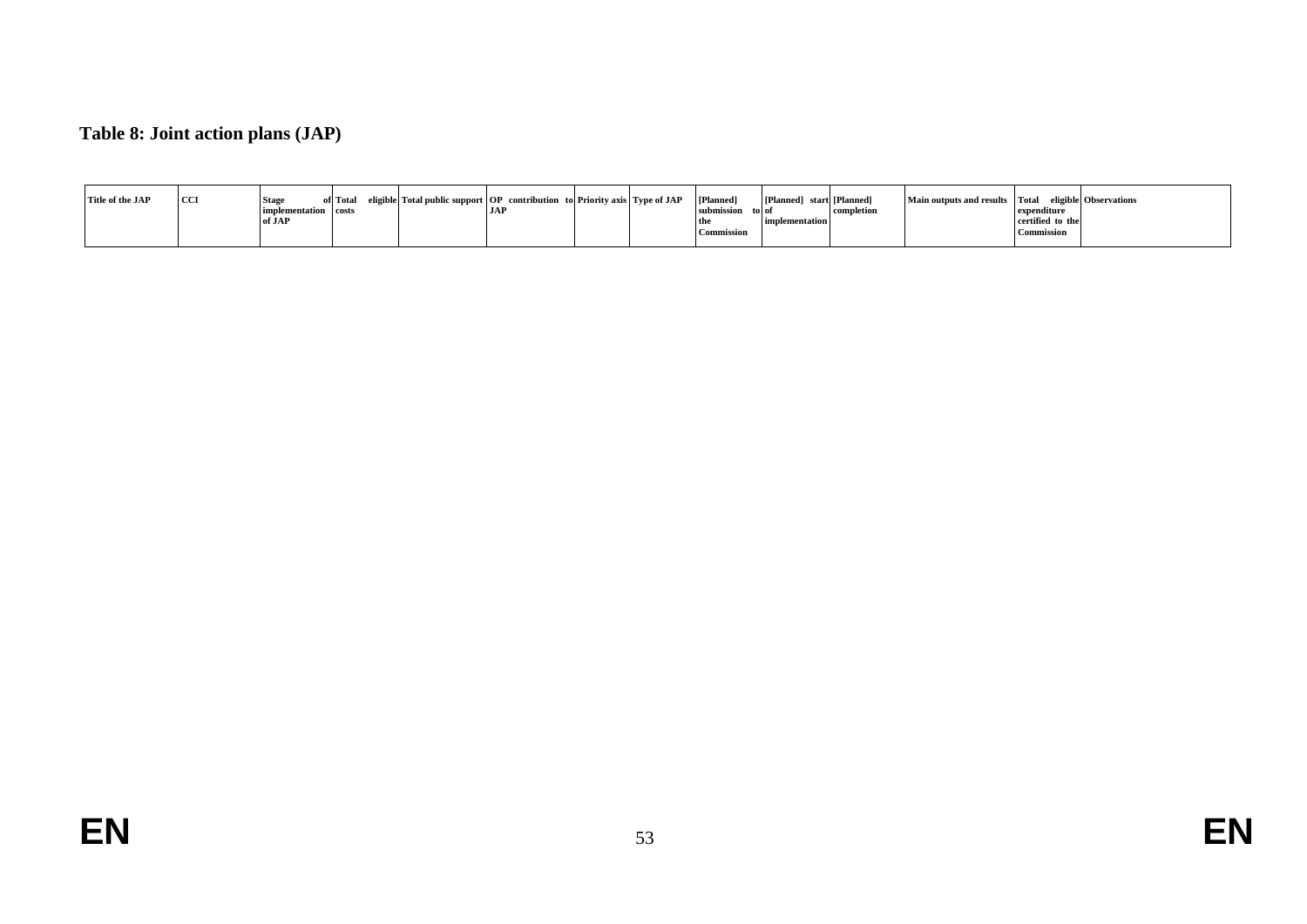# **Significant problems encountered and measures taken to overcome them**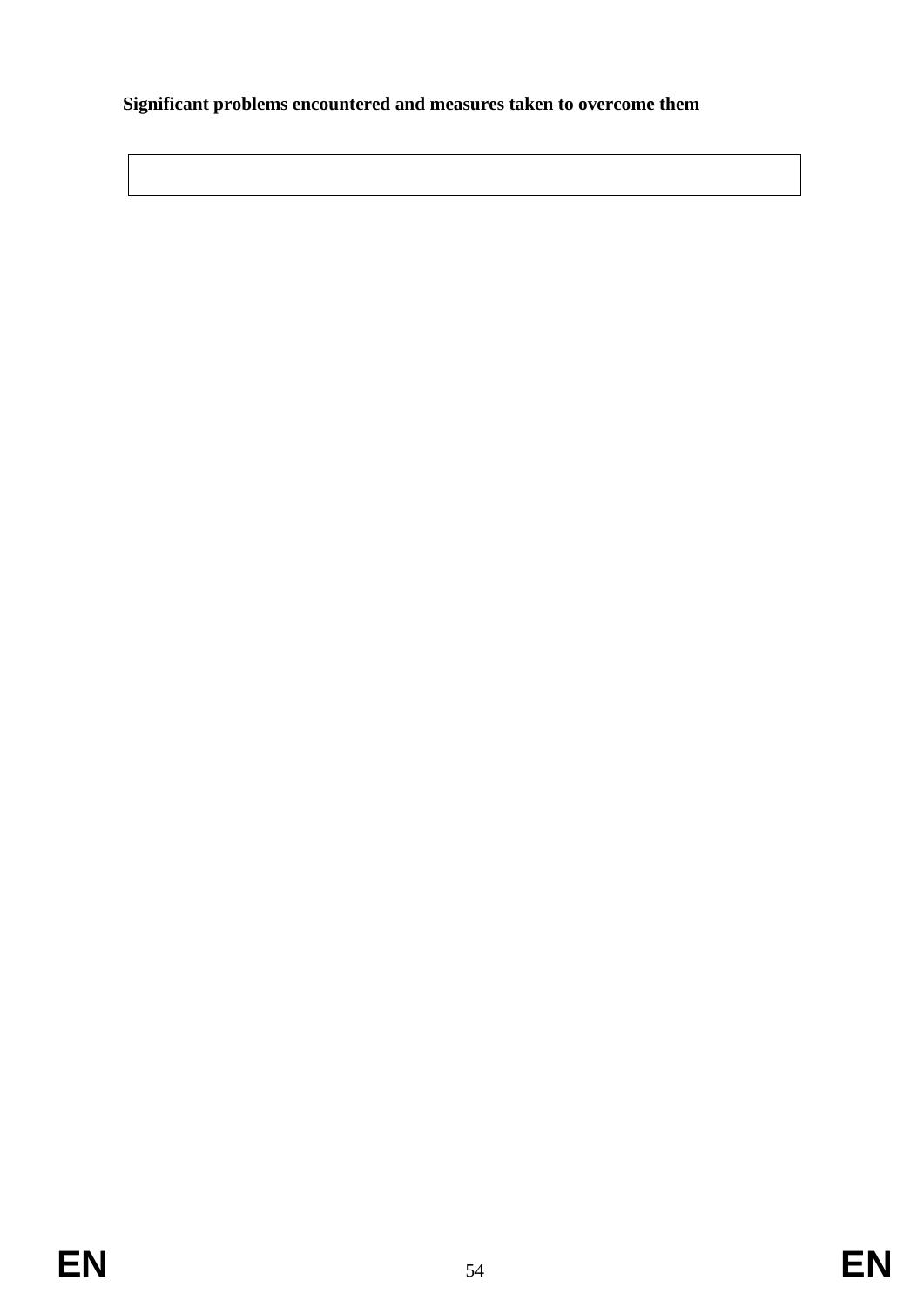## **9. ASSESSMENT OF THE IMPLEMENTATION OF THE COOPERATION PROGRAMME (ARTICLE 50(4) OF REGULATION (EU) NO 1303/2013 AND ARTICLE 14(4) OF REGULATION (EU) NO 1299/2013)**

# **9.1 Information in Part A and achieving the objectives of the programme (Article 50(4) of Regulation (EU) No 1303/2013)**

| Priority axis | 1 - Promoting innovation capacities for a<br>more competitive area |
|---------------|--------------------------------------------------------------------|
|---------------|--------------------------------------------------------------------|

| Priority axis | 2 - Cooperating for implementation of  |
|---------------|----------------------------------------|
|               | low carbon strategies and action plans |

| Priority axis | 3 - Protecting and promoting natural and<br>cultural resources |
|---------------|----------------------------------------------------------------|

| Priority axis | 4 - Enhancing capacity building and |
|---------------|-------------------------------------|
|               | cross-border governance             |

| Priority axis | 5 - Technical Assistance |
|---------------|--------------------------|
|---------------|--------------------------|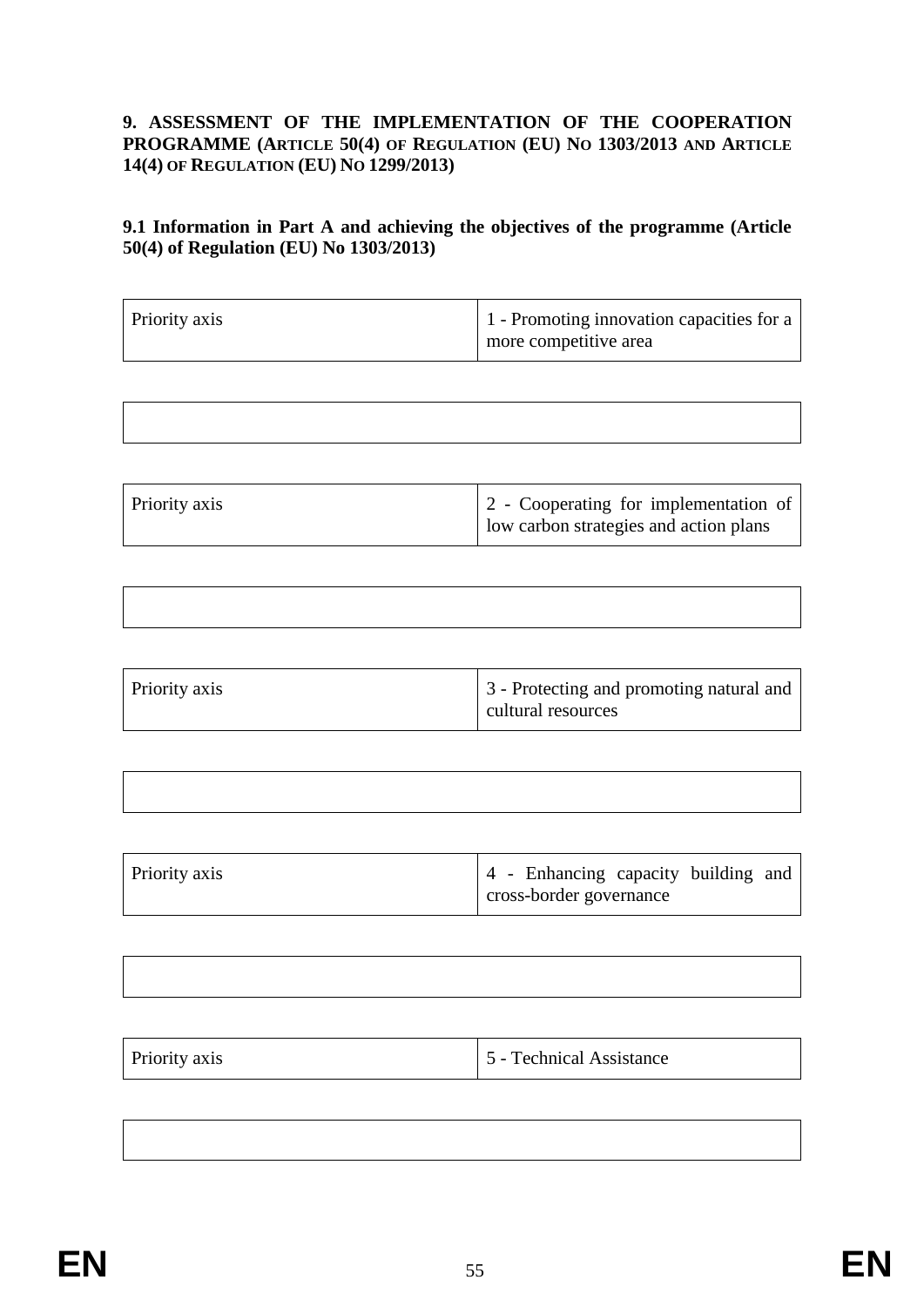**9.2. Specific actions taken to promote equality between men and women and to promote non-discrimination, in particular accessibility for persons with disabilities, and the arrangements implemented to ensure the integration of the gender perspective in the cooperation programme and operations (Article 50(4) of Regulation (EU) No 1303/2013 and Article 14(4), subparagraph 2, (d) of Regulation (EU) No 1299/2013)**

An assessment of the implementation of specific actions to take into account the principles set out in Article 7 of Regulation (EU) No 1303/2013 on promotion of equality between men and women and non-discrimination, including, where relevant, depending on the content and objectives of the cooperation programme, an overview of specific actions taken to promote equality between men and women and to promote nondiscrimination, including accessibility for persons with disabilities, and the arrangements implemented to ensure the integration of the gender perspective in the cooperation programme and operations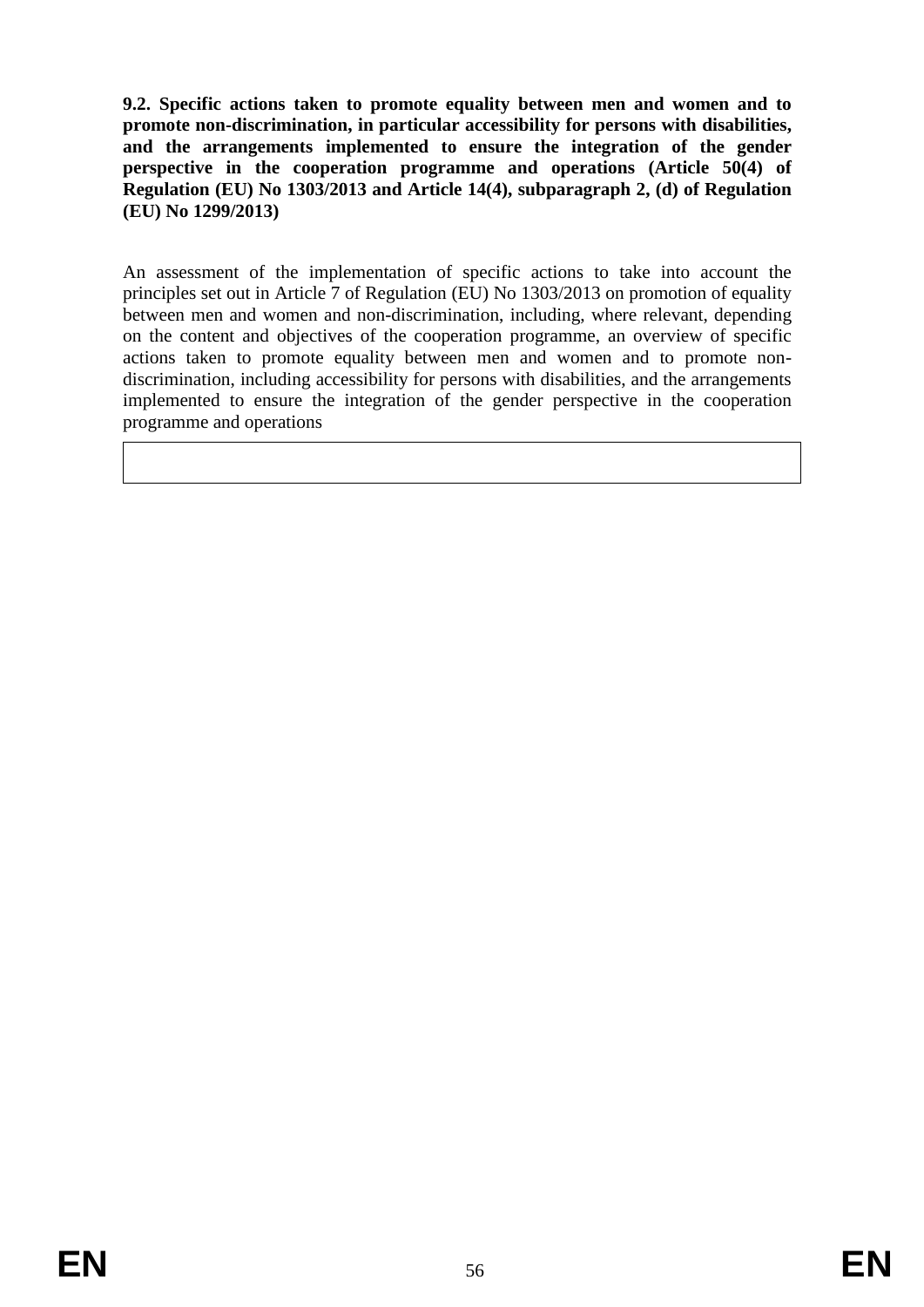# **9.3.Sustainable development (Article 50(4) of Regulation (EU) No 1303/2013 and Article 14(4), subparagraph 2, (e) of Regulation (EU) No 1299/2013)**

An assessment of the implementation of actions to take into account the principles set out in Article 8 of Regulation (EU) No 1303/2013 on sustainable development, including, where relevant, depending on the content and objectives of the cooperation programme, an overview of the actions taken to promote sustainable development in accordance with that Article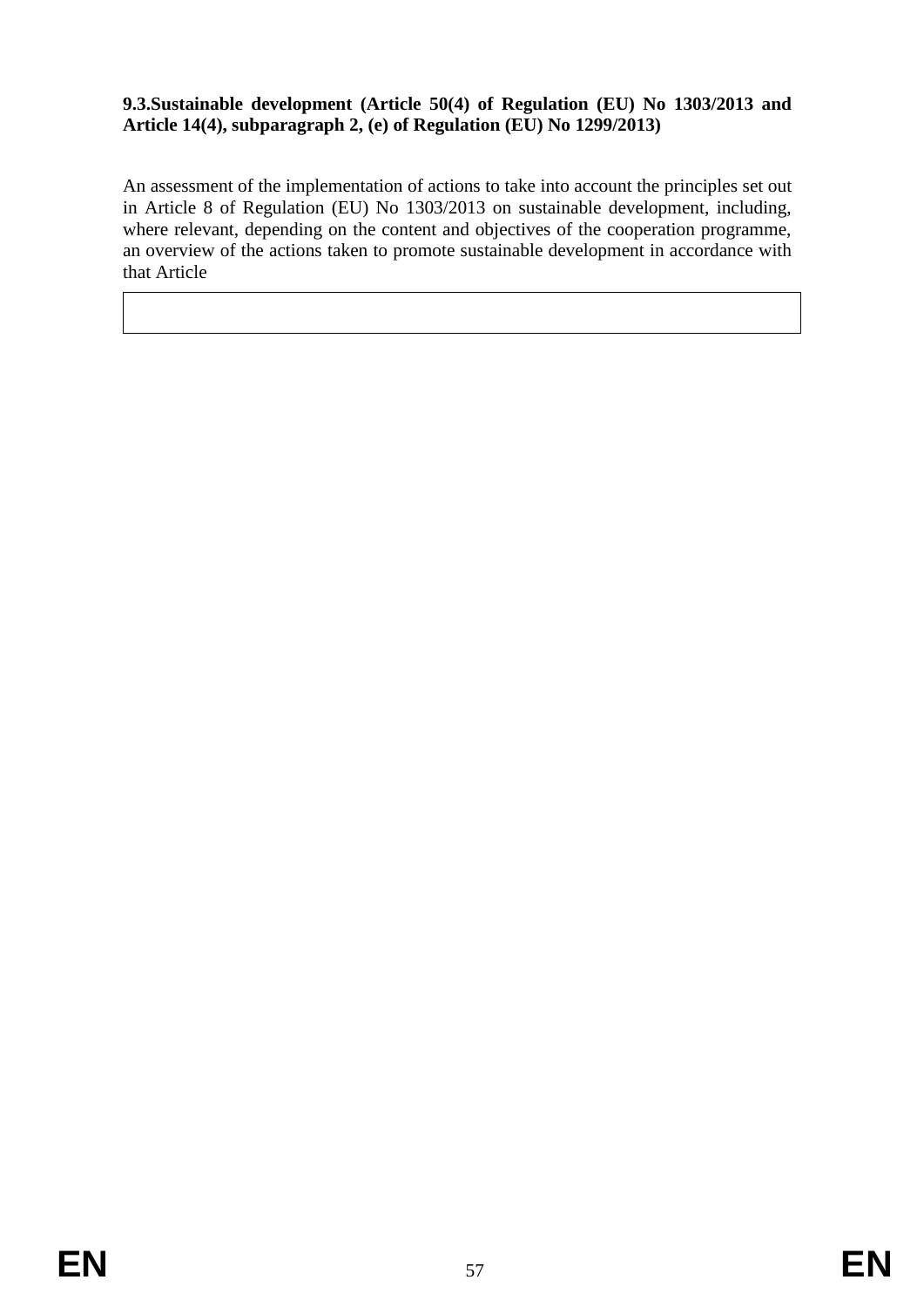# **9.4. Reporting on support used for climate change objectives (Article 50(4) of Regulation (EU) No 1303/2013)**

Calculated amount of support to be used for climate change objectives based on the cumulative financial data by category of intervention in Table 7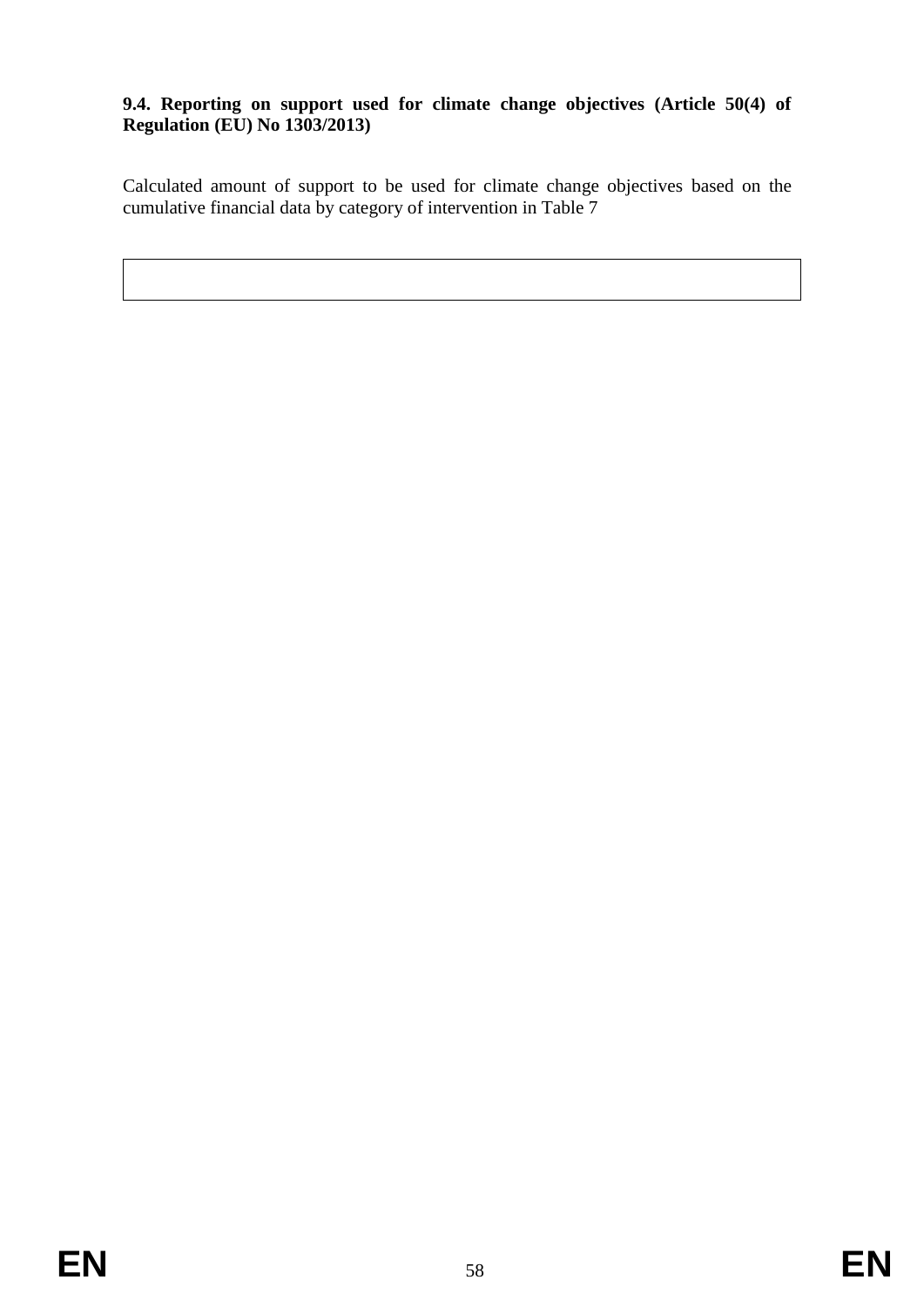## **9.5 Role of partners in the implementation of the cooperation programme (Article 50(4) of Regulation (EU) No 1303/2013 and Article 14(4), subparagraph 1, (c) of Regulation (EU) No 1299/2013)**

Assessment of the implementation of actions to take into account the role of partners referred to in Article 5 of Regulation (EU) No 1303/2013, including involvement of the partners in the implementation, monitoring and evaluation of the cooperation programme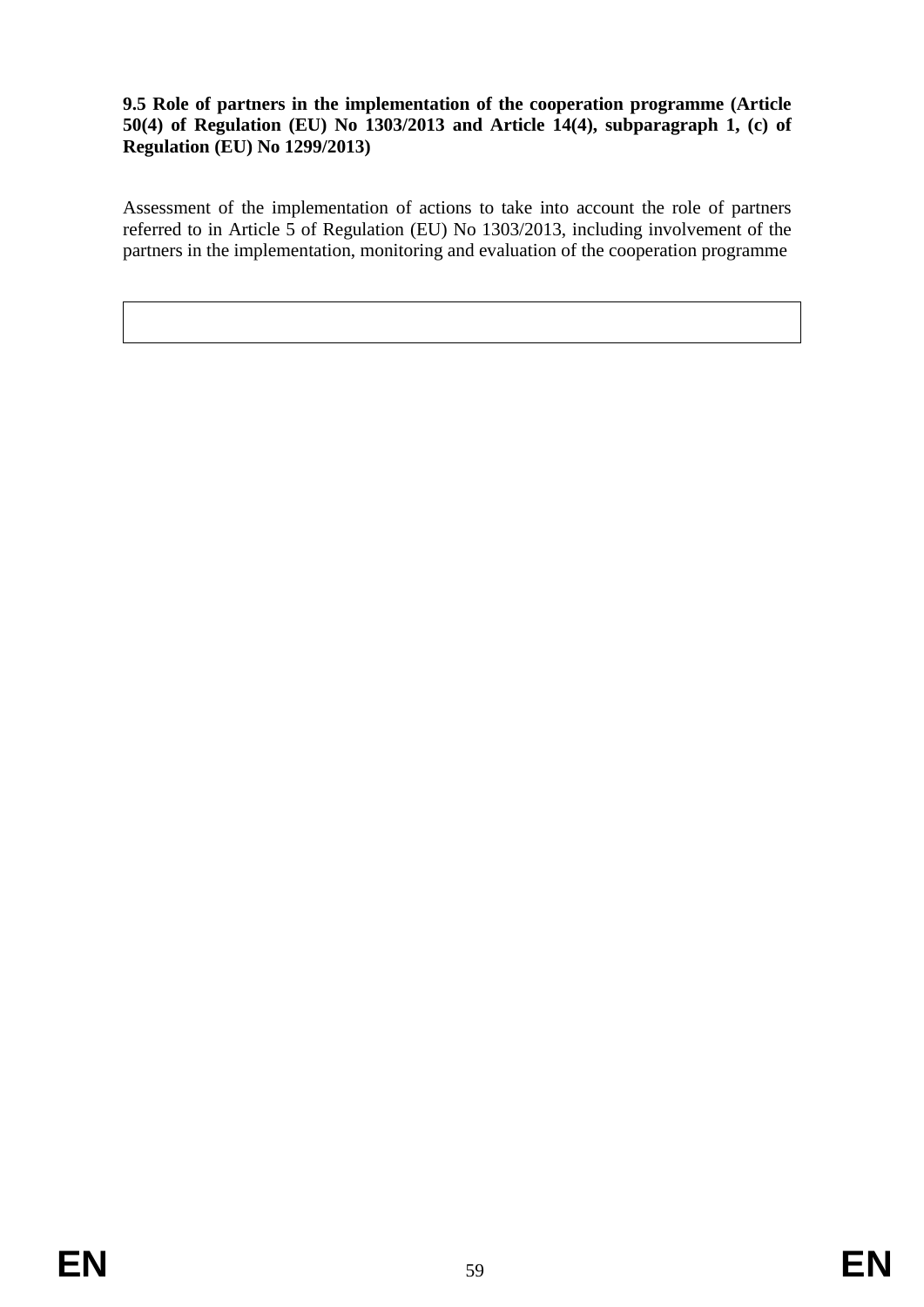## **10. OBLIGATORY INFORMATION AND ASSESSMENT ACCORDING TO ARTICLE 14(4), SUBPARAGRAPH 1 (A) AND (B), OF REGULATION (EU) NO 1299/2013**

**10.1 Progress in implementation of the evaluation plan and the follow-up given to the findings of evaluations**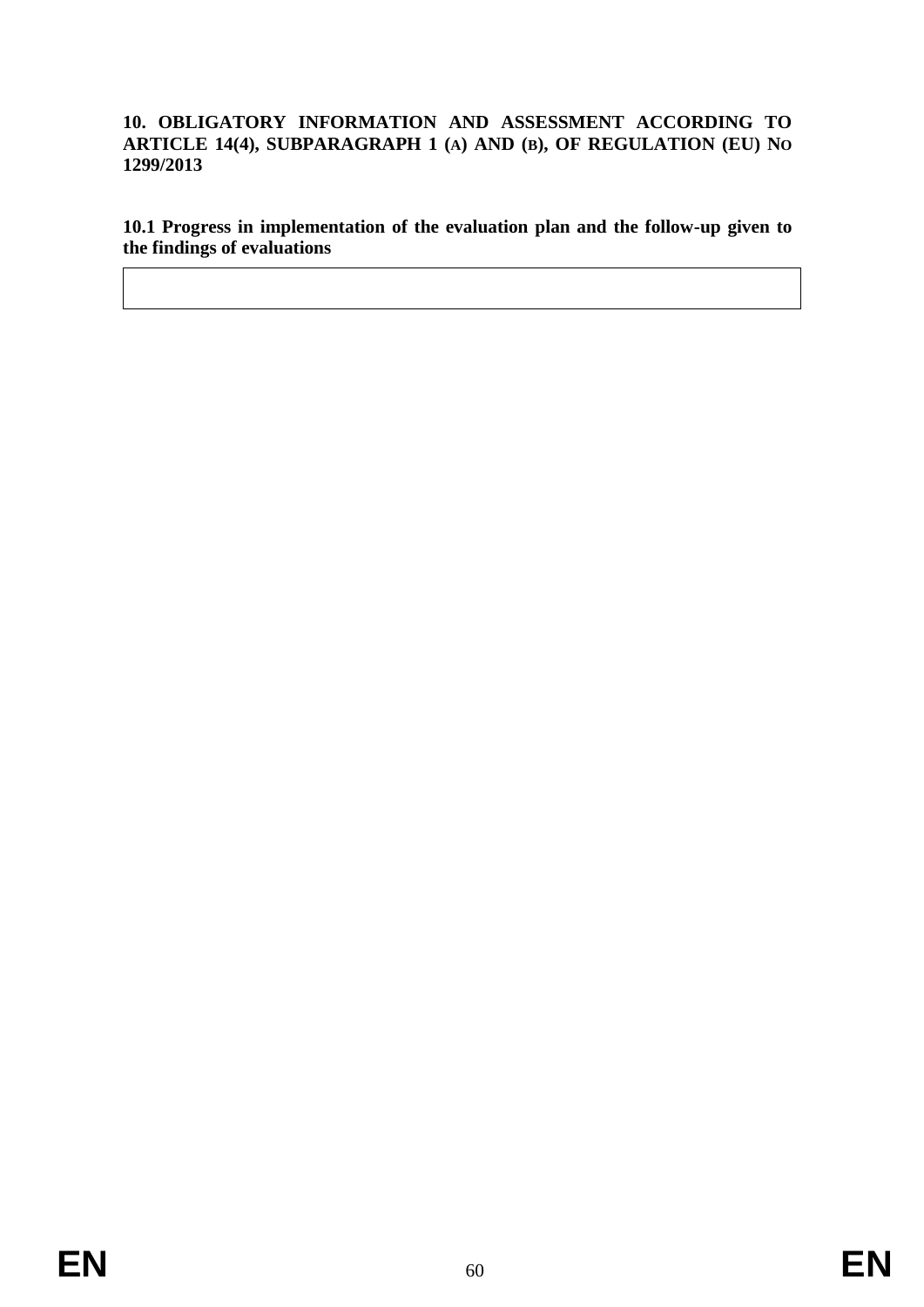## **10.2 The results of the information and publicity measures of the Funds carried out under the communication strategy**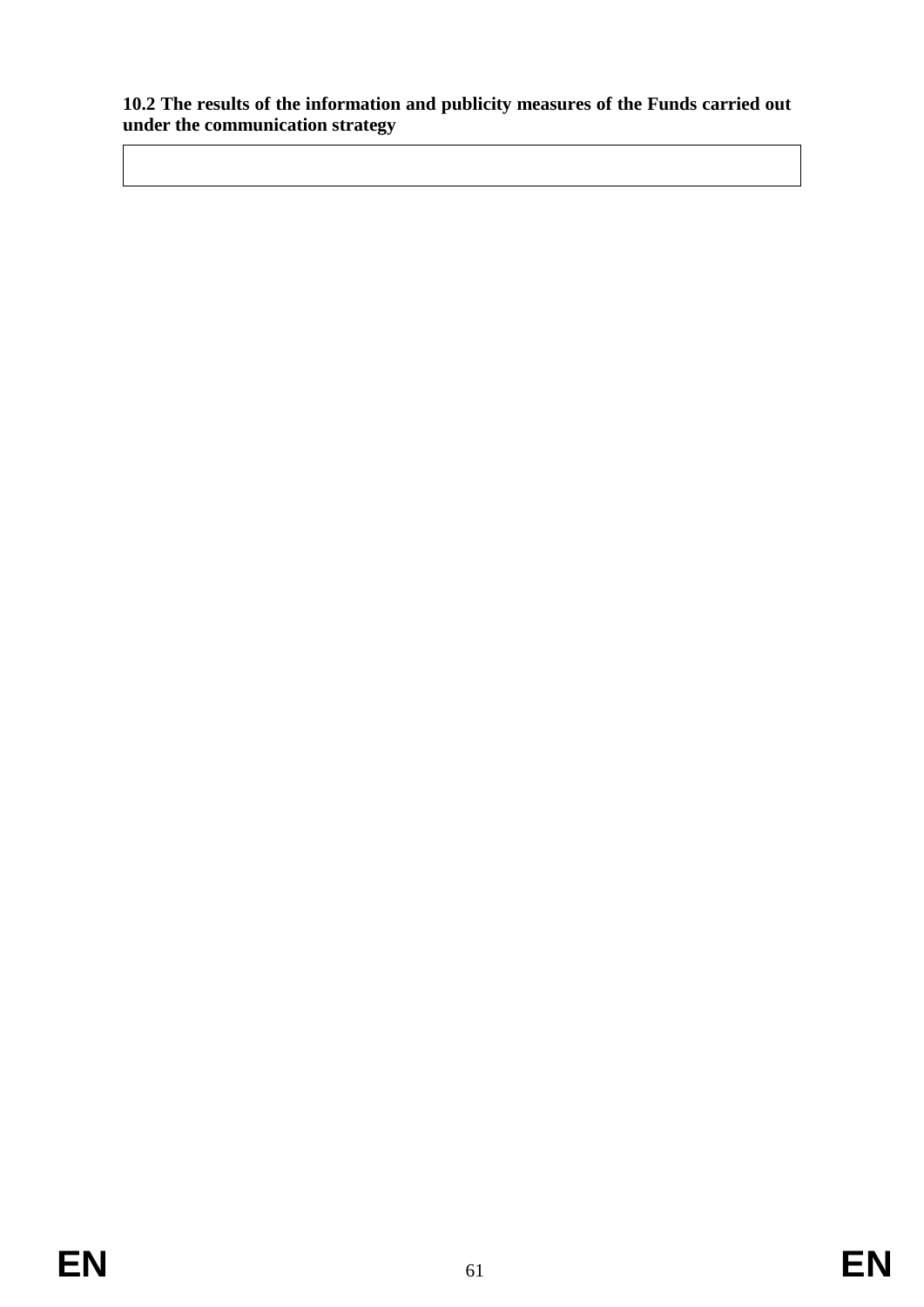**11. ADDITIONAL INFORMATION WHICH MAY BE ADDED DEPENDING ON THE CONTENT AND OBJECTIVES OF THE COOPERATION PROGRAMME** (ARTICLE 14(4), SUBPARAGRAPH 2 (A), (B), (C) AND (F), OF REGULATION (EU) NO **1299/2013)**

**11.1. Progress in the implementation of the integrated approach to territorial development, including integrated territorial investments, sustainable urban development, and community led local development under the cooperation programme**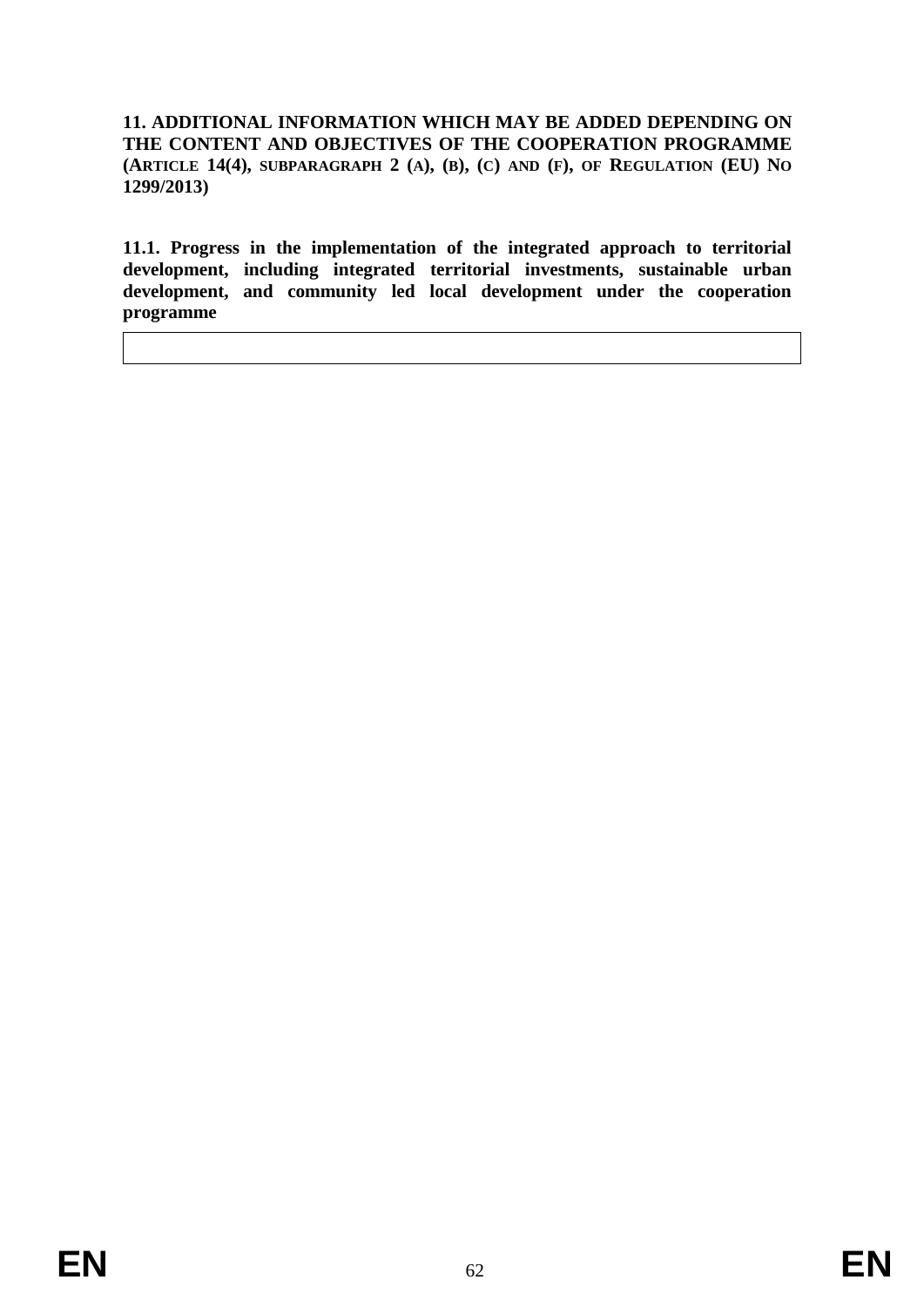**11.2 Progress in implementation of actions to reinforce the capacity of authorities and beneficiaries to administer and to use the ERDF**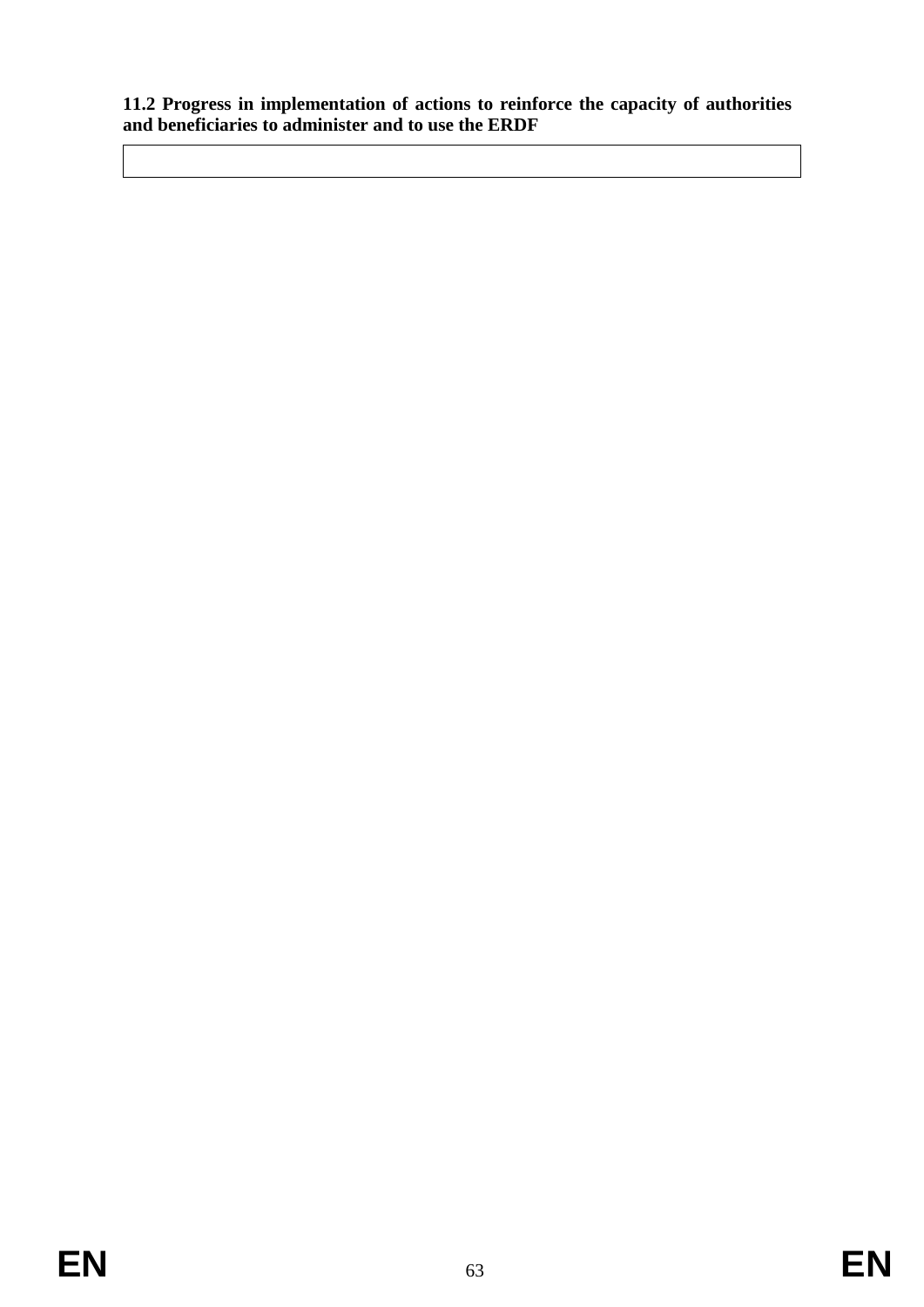## **11.3 Contribution to macro-regional and sea basin strategies (where appropriate)**

As stipulated by the Regulation (EU) No 1299/2013, recital 19, article 8(3)(d) on the "Content, adoption and amendment of cooperation programmes" and article 14(4) 2nd subparagraph (c) "Implementation reports", this programme contributes to MRS(s) and/or SBS:

The Programme area takes part to two macro-regional strategies: the EU Strategy for Adriatic-Ionian Region (EUSAIR) and the EU strategy for the Alpine Region (EUSALP), moreover the Danubian Strategy (EUSDR) affects the Programme in the Slovenian side of the Programme area (ref. section 4 of the Cooperation Programme).

In the Application Form the applicant must indicate the Strategy (EUSALP/EUSAIR) relevant for the project and describe the project contribution in the achievement of Strategy objectives.

A specific projects selection criterion both for standard and strategic projects ("The project clearly contributes to EU macro-regional strategies") is foreseen to assess the synergy of project proposals with the above mentioned macrostrategies.

Programme Specific Objectives have a link to EUSAIR pillars. In particular, EUSAIR Pillar 1 (topic 1.1.3. Maritime Governance) is reflected in Programme OS 4.1./PI 11ETC; Pillar2 (topic 2.1.1. Maritime transport; 2.1.2. intermodal connection, 2.1.3. energy network) is reflected in OS 2.1./PI 4e; Pillar 3 (topic 3.1.1. Marine environment, 3.1.2. Terrestrial biodiversity) is reflected in Programme OS 3.2/IP 6d and 3.3/IP 6f; Pillar 4 (topic 4.1.1. tourist offer, 4.1.2. sustainable tourist management) is reflected in Programme OS 3.1./PI 6c.

Contacts between the Programme and EUSALP are the following: OS 1.1. with Area 1 (economic growth and innovation); OS 2.1 and 4.1 with Area 2 (mobility and connectivity) and Area 3 (environment and energy).

- $\Box$  EU Strategy for the Baltic Sea Region (EUSBSR)
- $\Box$  EU Strategy for the Danube Region (EUSDR)
- EU Strategy for the Adriatic and Ionian Region (EUSAIR)
- $\boxtimes$  EU Strategy for the Alpine Region (EUSALP)
- $\Box$  Atlantic Sea Basin Strategy (ATLSBS)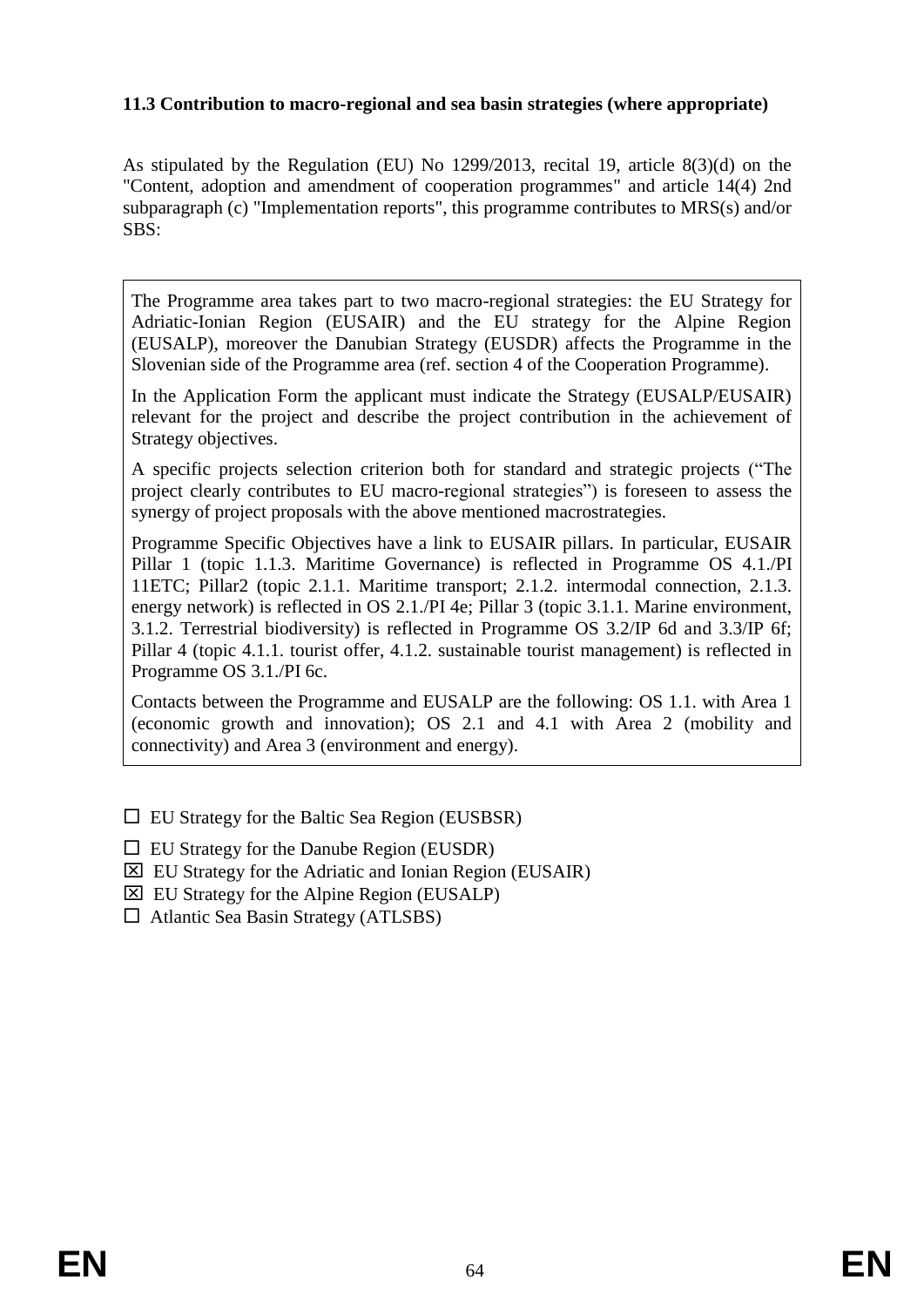# **11.4 Progress in the implementation of actions in the field of social innovation**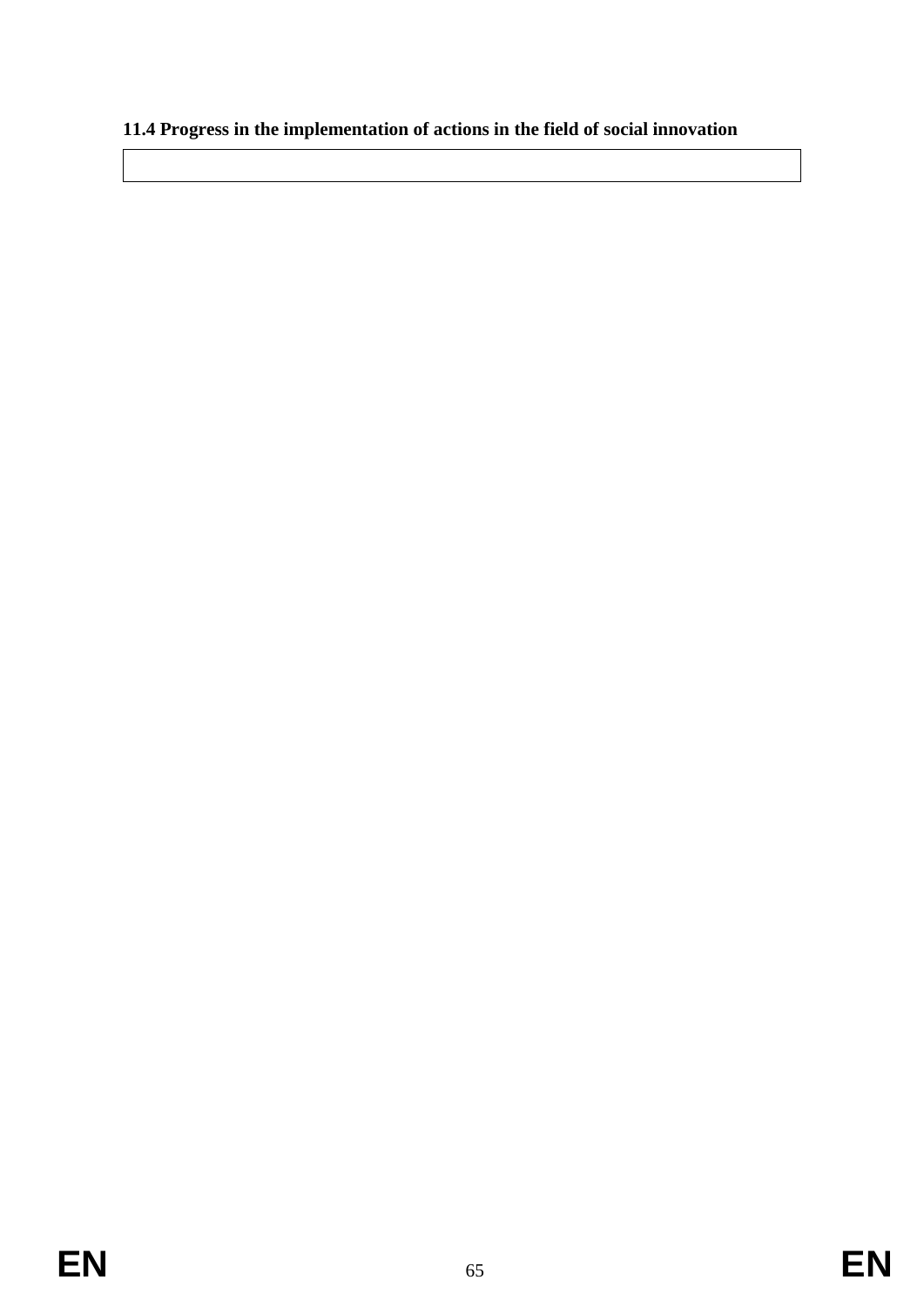# **13. SMART, SUSTAINABLE AND INCLUSIVE GROWTH**

Information and assessment of the programme contribution to achieving the Union strategy for smart, sustainable and inclusive growth.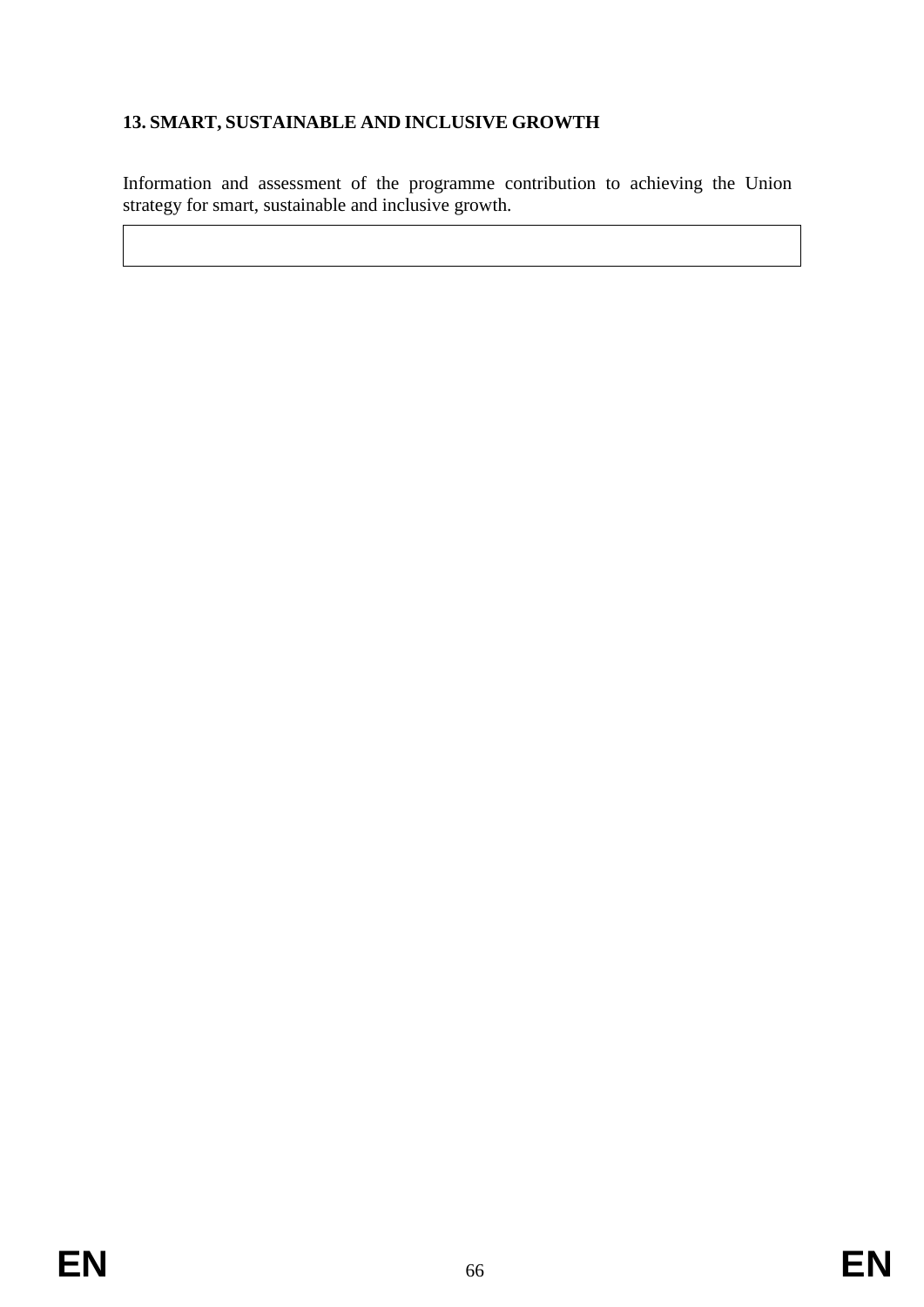## **14. ISSUES AFFECTING THE PERFORMANCE OF THE PROGRAMME AND MEASURES TAKEN — PERFORMANCE FRAMEWORK (ARTICLE 50(2) OF REGULATION (EU) NO 1303/2013)**

Where the assessment of progress made with regard to the milestones and targets set out in the performance framework demonstrates that certain milestones and targets have not been achieved, Member States should outline the underlying reasons for failure to achieve these milestones in the report of 2019 (for milestones) and in the final implementation report (for targets).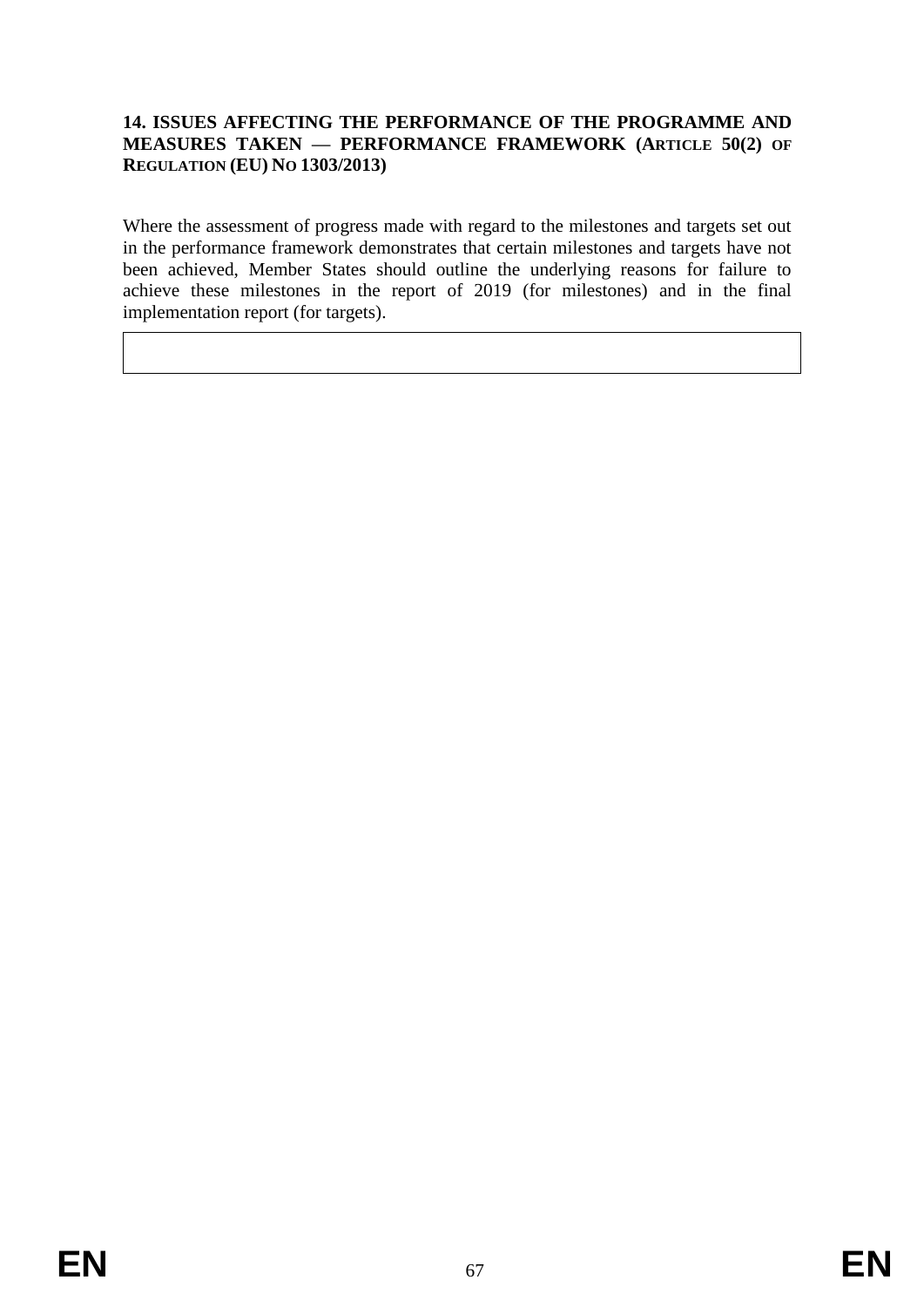## **Documents**

| <b>Document title</b>      | <b>Document type</b> | <b>Document date</b> | Local<br>reference | Commission<br>reference | <b>Files</b> | Sent date | <b>Sent By</b> |
|----------------------------|----------------------|----------------------|--------------------|-------------------------|--------------|-----------|----------------|
| Annex I: Citizens' summary | Citizens' summary    | 12-Mar-2018          |                    |                         |              |           |                |